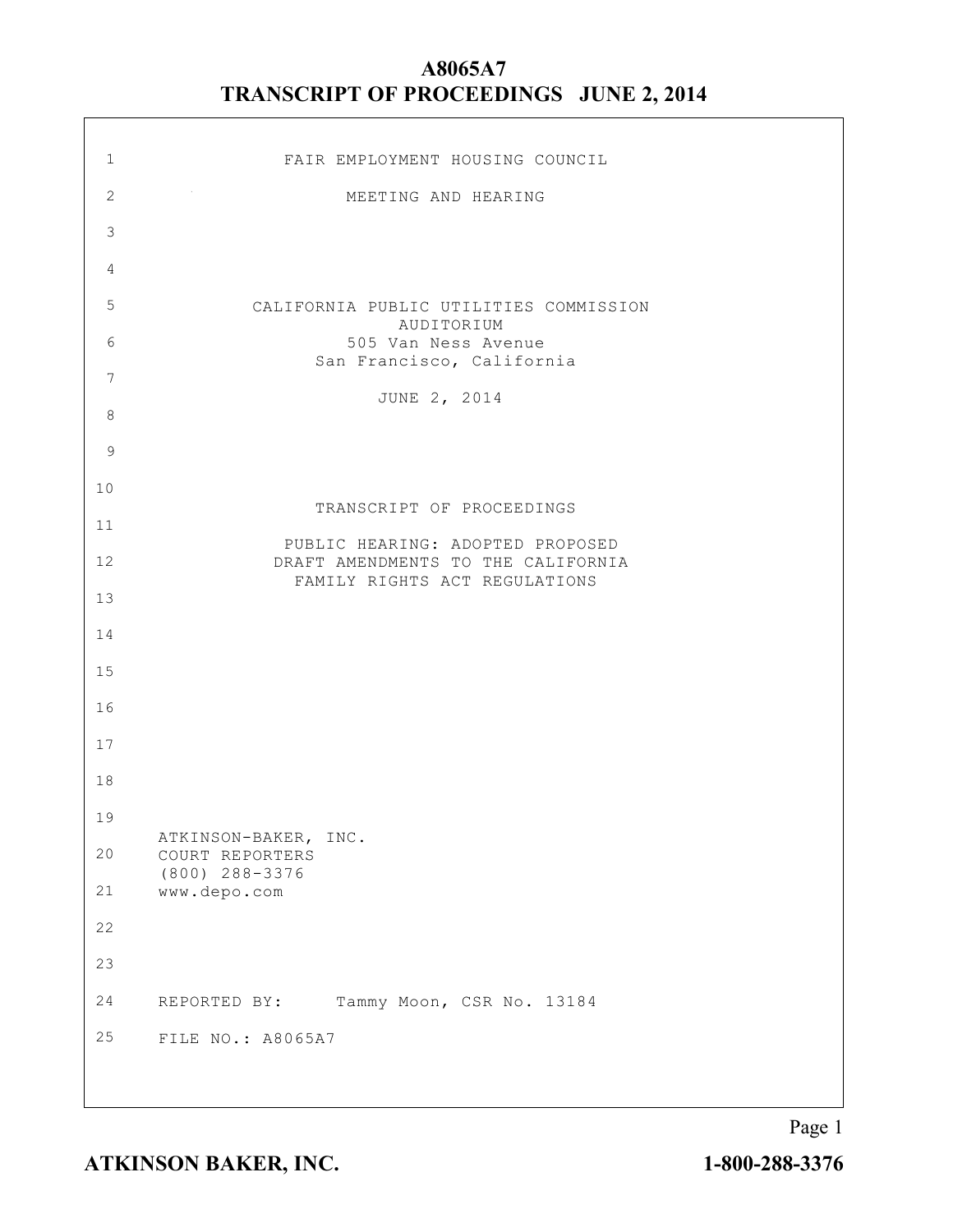| 1<br>$\overline{c}$ | FAIR EMPLOYMENT HOUSING COUNCIL<br>MEETING AND HEARING                                                     | 1<br>2   | SAN FRANCISCO, CA; MONDAY, JUNE 2, 2014; 1:07 p.m.                                                              |
|---------------------|------------------------------------------------------------------------------------------------------------|----------|-----------------------------------------------------------------------------------------------------------------|
| 3                   |                                                                                                            | 3        | CHAIRPERSON MANDELBAUM: Welcome back from                                                                       |
| 4<br>5              | CALIFORNIA PUBLIC UTILITIES COMMISSION                                                                     | 4        | lunch. We are on the record. The time is 1:09 p.m. on                                                           |
|                     | AUDITORIUM                                                                                                 | 5        | Monday, June 2nd, 2014. We are located here in the                                                              |
| 6                   | 505 Van Ness Avenue                                                                                        | 6        | auditorium of the California Public Utilities Commission                                                        |
|                     | San Francisco, California                                                                                  | 7        | located at 505 Van Ness Avenue in San Francisco,                                                                |
| 7                   |                                                                                                            | 8        | California.                                                                                                     |
|                     | JUNE 2, 2014                                                                                               | 9        | My name is Chaya Mandelbaum. I'm the                                                                            |
| 8<br>9              |                                                                                                            | 10<br>11 | Chairperson of the Fair Employment and Housing Council,                                                         |
| 10                  |                                                                                                            | 12       | and joining me today are members of the Fair Employment<br>Housing Council; Councilmembers Dale Brodsky, Chanee |
| 11                  |                                                                                                            | 13       | Franklin Minor, Patricia Perez, as well as Ex Officio                                                           |
| 12                  | TRANSCRIPT OF PROCEEDINGS, taken at California                                                             | 14       | Member and Director of the Department of Fair Employment                                                        |
| 13                  | Public Utilities Commission, at 505 Van Ness Avenue, San                                                   | 15       | and Housing, Phyllis Cheng.                                                                                     |
| 14<br>15            | Francisco, California, commencing at 1:07 p.m., Monday,<br>JUNE 2, 2014, before Tammy Moon, CSR No. 13184. | 16       | Let me welcome you to this CFRA hearing. The                                                                    |
| 16                  |                                                                                                            | 17       | purpose of this hearing is to receive public comment                                                            |
| 17                  |                                                                                                            | 18       | regarding the issuance of Amendments to the California                                                          |
| 18                  |                                                                                                            | 19       | Family Rights Act Regulations proposed by the Fair                                                              |
| 19                  |                                                                                                            | 20       | Employment and Housing Council.                                                                                 |
| 20                  |                                                                                                            | 21       | This rulemaking action clarifies and makes                                                                      |
| 21<br>22            |                                                                                                            | 22       | specific, and where appropriate, conforms to relevant                                                           |
| 23                  |                                                                                                            | 23       | federal regulations, the existing state regulations in                                                          |
| 24                  |                                                                                                            | 24       | interpreting the CFRA set forth in Government Code                                                              |
| 25                  |                                                                                                            | 25       | section 12945.2.                                                                                                |
|                     | Page 2                                                                                                     |          | Page 4                                                                                                          |
|                     |                                                                                                            |          |                                                                                                                 |
| 1                   | APPEARANCES:                                                                                               |          |                                                                                                                 |
| 2                   |                                                                                                            | 1<br>2   | CFRA ensures work leave rights for the birth of                                                                 |
| 3                   | COUNCILMEMBERS PRESENT:                                                                                    | 3        | a child for purposes of bonding; for the placement of a                                                         |
| 4                   | CHAYA MANDELBAUM, CHAIRPERSON                                                                              | 4        | child in an employee's family for adoption or foster<br>care; for the serious health condition of an employee's |
|                     | CHANEE FRANKLIN MINOR, COUNCILMEMBER                                                                       | 5        | child, parent, or spouse; or for an employee's own                                                              |
| 5                   | ANDREW SCHNEIDERMAN, COUNCILMEMBER                                                                         | 6        | serious health condition.                                                                                       |
| 6                   | DALE BRODSKY, COUNCILMEMBER<br>PATRICIA PEREZ, COUNCILMEMBER                                               | 7        | The regulations will appear in the California                                                                   |
|                     | PHYLLIS W. CHENG, DFEH DIRECTOR AND EX OFFICIO MEMBER                                                      | 8        | Code of Regulations, Title Two, sections 11087 to 11097.                                                        |
| 7                   |                                                                                                            | 9        | Copies of the proposed amendments to the CFRA                                                                   |
| 8                   |                                                                                                            | 10       | Regulations are available in the back of the room.                                                              |
| 9                   |                                                                                                            | 11       | For those of you who will testify, a binder is                                                                  |
| 10<br>11            |                                                                                                            | 12       | available at the front of the room that contains a copy                                                         |
| 12                  |                                                                                                            | 13       | of today's hearing notice, the text of the proposed                                                             |
| 13                  |                                                                                                            | 14       | regulations, and the Council's initial statement of                                                             |
| 14                  |                                                                                                            | 15       | reasons.                                                                                                        |
| 15                  |                                                                                                            | 16<br>17 | The binder is available for your use while you                                                                  |
| 16<br>17            |                                                                                                            | 18       | testify only. Please leave it on the podium or table                                                            |
| 18                  |                                                                                                            | 19       | after you are done.<br>The text of the Council's proposed regulations                                           |
| 19                  |                                                                                                            | 20       | is also available on the Council's web page at                                                                  |
| 20                  |                                                                                                            | 21       | www.dfeh.ca.gov/fehccouncil.htm. The Council's holding                                                          |
| 21                  |                                                                                                            | 22       | this hearing as part of its formal rulemaking process.                                                          |
| 22<br>23            |                                                                                                            | 23       | We noticed this public hearing more than                                                                        |
| 24                  |                                                                                                            | 24       | 45 days ago in the California Regulatory Notice                                                                 |
| 25                  | Page 3                                                                                                     | 25       | Register, published February 21, 2014, via e-mail sent<br>Page 5                                                |

2 (Pages 2 to 5)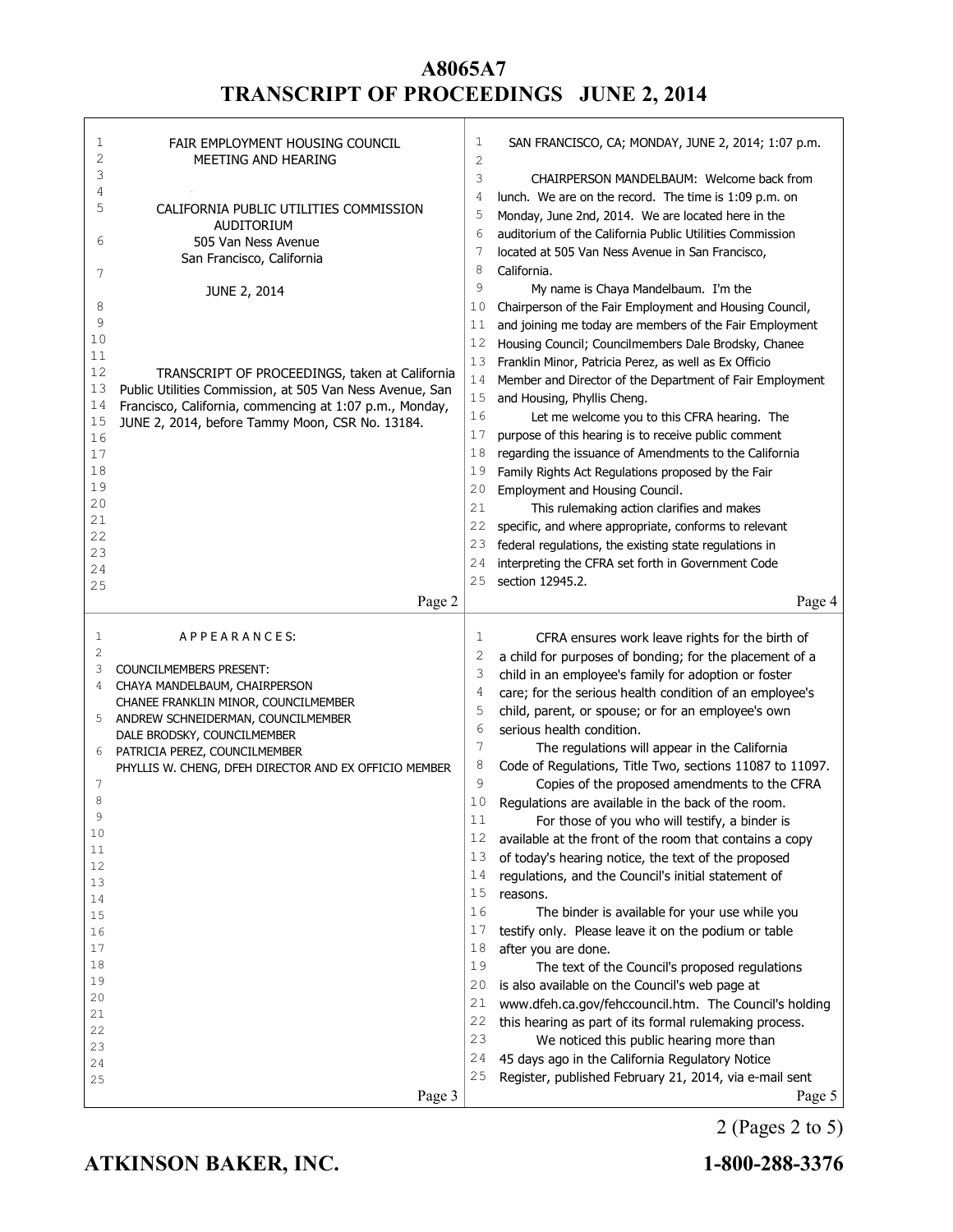| 1  | to more than 7,000 individuals and stakeholders, and               | 1            | testify. However, we ask that you come to the front of            |
|----|--------------------------------------------------------------------|--------------|-------------------------------------------------------------------|
| 2  | also via social media LinkedIn, Facebook, and Twitter to           | 2            | the room so that the court reporter can take down your            |
| 3  | more than 800 individuals to stakeholders on the same              | 3            | testimony.                                                        |
| 4  | date.                                                              | 4            | Please begin by stating and spelling your name                    |
| 5  | Pursuant to that notice, we took testimony on                      | 5            | and any affiliations. Also, if you are commenting on a            |
| 6  | April 7, 2014, at UC Irvine Law School. We are taking              | 6            | specific regulation, please identify the section number           |
| 7  | testimony again here today on the proposed amendments to           | 7            | of the regulation so that we may refer to it as you               |
| 8  | the CFRA Regulations.                                              | 8            | speak.                                                            |
| 9  | We will also accept written comments until 5:00                    | 9            | We will hear testimony until all those wishing                    |
| 10 | p.m. today on June 2nd, 2014. You may e-mail written               | 10           | to testify today have had an opportunity to do so.                |
| 11 | comments to the Council at fehccouncil@dfeh.ca.gov.                | 11           | So the primary purpose today is obviously to                      |
| 12 | If you prefer, you may mail that instead to the                    | 12           | hear from as many of you as would like to testify.                |
| 13 | Council care of Phyllis Cheng at 2218 Kausen Drive,                | 13           | Councilmember Brodsky and I will start with a very brief          |
| 14 | Suite 100 in Elk Grove, California, 95758.                         | 14           | presentation of our thought process and -- and some --            |
| 15 | If you brought a written copy of your comments,                    | 15           | highlight some of what we view to be the more                     |
| 16 | please give it to Annmarie Billotti in the front of the            | 16           | significant or noteworthy changes.                                |
| 17 | room. If you have not brought a written copy of your               | 17           | For those of you wishing to -- to view a more                     |
| 18 | comments in writing, we would appreciate if you would              | 18           | full -- a more full sort of snapshot of the Council's             |
| 19 | provide us with a written copy by 5:00 p.m. later today,           | 19           | deliberations, are encouraged to view the September and           |
| 20 | June 2nd, 2014.                                                    | 20           | December meetings of 2013 at the Council where we                 |
| 21 | Anyone who testifies here today or submits                         | 21           | deliberated at length on this CFRA Regulations in                 |
| 22 | written comments will receive a copy of any changes or             | 22           | advance of adopting the proposed regulations we are here          |
| 23 | amendments that Council makes to its proposed                      | 23           | to talk about today.                                              |
| 24 | regulations.                                                       | 24           |                                                                   |
| 25 |                                                                    | 25           | MS. BRODSKY: I'd like to just by a show of                        |
|    | Also, anyone who testifies or submits written                      |              | hands see how many people are here who intend to make             |
|    | Page 6                                                             |              | Page 8                                                            |
|    |                                                                    |              |                                                                   |
|    |                                                                    |              |                                                                   |
| 1  | comments will have a 15-day period within which to make            | $\mathbf{1}$ | public comments today. Thank you.                                 |
| 2  | written comments on any further changes to the proposed            | $\mathbf{2}$ | CHAIRPERSON MANDELBAUM: So we -- we started                       |
| 3  | amendments to the CFRA Regulations.                                | 3            | like any rulemaking process with the administrative               |
| 4  | Council and DFEH staff will consider each                          | 4            | procedures, which provides six guideposts for any                 |
| 5  | comment made on April 7, 2014, and again here today as             | 5            | rulemaking action.                                                |
| 6  | well as all written comments received. The Council will            | 6            | Necessity, the need for the regulation to                         |
| 7  | respond to each comment in writing in its Final                    | 7            | effectuate the purpose of the statute. Authority, which           |
| 8  | Statement of Reasons, which will become part of the                | 8            | is the statutory authority that enables you to make the           |
| 9  | Council's rulemaking record.                                       | 9            | changes. Clarity, meaning that the regulations should             |
| 10 | The hearing is being transcribed by a certified                    | 10           | be crafted so that they're easily understood to those             |
| 11 | court reporter. The transcript of the hearing as well              | 11           | affected by them. Consistency, which is in harmony with           |
| 12 | as written -- all written comments received today will             | 12           | existing statutes and court decisions and regulations.            |
| 13 | also be part of your Council's official rulemaking                 | 13           | And in considering the consistency prong in                       |
| 14 | record.                                                            | 14           | particular, we are mindful that a lot has happened. The           |
| 15 | Because this hearing is being transcribed, it                      | 15           | last update to the California Family Rights Act                   |
| 16 | is critical that anyone speaking do so clearly, and that           | 16           | Regulation was in 1995, and in the interim there's been           |
| 17 | only one person speak at a time.                                   | 17           | one amendment to the statute in 2011, which clarified             |
| 18 | If you have not already done so, please sign in                    | 18           | the prohibition against interfering with the restraint            |
| 19 | on the attendance sheet. If you sign in, we will know              | 19           | to exercising the rights under CFRA.                              |
| 20 | that you were here and we will be able to send you a               | 20           | There's also been numerous rounds of the                          |
| 21 | copy of any changes to the proposed amendments to the              | 21           | amendments to regulate the counterpart to the FMLA. We            |
| 22 | CFRA Regulations. Also, if you would like to testify,              | 22           | took a close look at those regulations, and in some               |
| 23 |                                                                    | 23           |                                                                   |
| 24 | please be sure that you have indicated so on the sign-in<br>sheet. | 24           | instances elected to adopt similar language that we               |
| 25 |                                                                    | 25           | thought aided in clarifying and what's consistent with            |
|    | You will not be sworn in today when you<br>Page 7                  |              | our own statute. In some places we elected not to speak<br>Page 9 |

3 (Pages 6 to 9)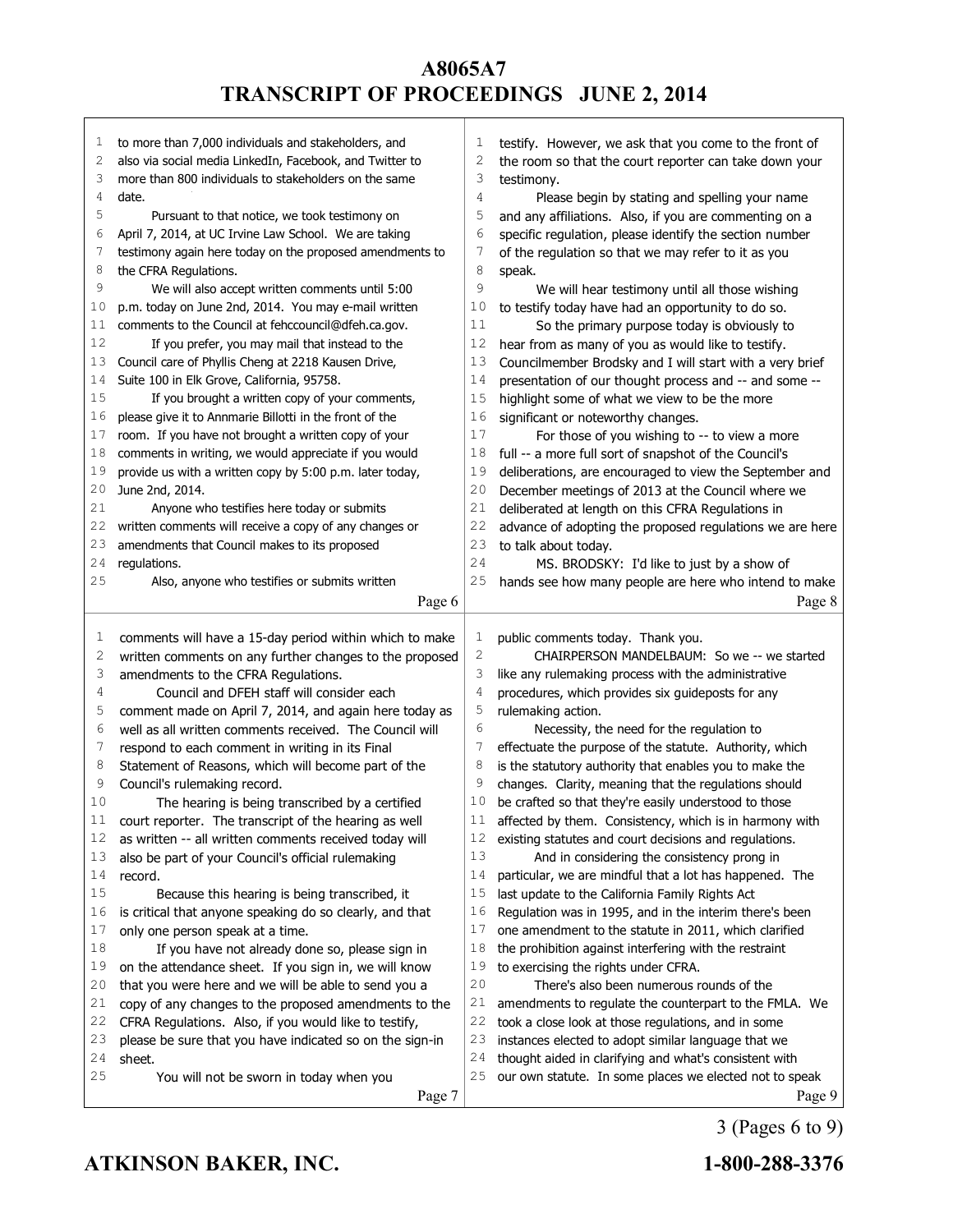| ı  | to those and thought that that was not necessary for our | 1  | 11087(I) that clarifies the statutory reference later on       |
|----|----------------------------------------------------------|----|----------------------------------------------------------------|
| 2  | purposes. And sometimes we addressed the same topic but  | 2  | in the provisions to the particular rules for the              |
| 3  | in language we felt was more streamline or better        | 3  | highest paid ten percent of employers and employees.           |
| 4  | tailored to the CFRA.                                    | 4  | We added a definition of $11087(p)$ that the                   |
| 5  | The final prongs of reference that's the                 | 5  | statutes reference to the reason of a birth of a child         |
| 6  | statute of the regulations, finally, non-duplication     | 6  | includes the often used expression baby bonding.               |
| 7  | which is the notion that the regulation shouldn't serve  | 7  | In terms of definitions, we added to the                       |
| 8  | the same purpose as a statute or unnecessarily           | 8  | definition of spouse to include same-sex partners and          |
| 9  | incorporate statutory language and provisions themselves | 9  | marriage in light of the US Supreme Court's ruling in          |
| 10 | into the regulations.                                    | 10 | Hollingsworth versus Perry, which left intact the              |
| 11 | Now the final prong the code itself                      | 11 | district court Perry versus Schwarzenegger that violated       |
| 12 | acknowledges is at tension somewhat with clarity,        | 12 | the Equal Protection Clause.                                   |
| 13 | meaning there are times when duplicating the statute     | 13 | We have added clarifications at 1109(a) and (b)                |
| 14 | would aid clarity, but overly doing so is also           | 14 | to an employee right to reinstatement after the CFRA           |
| 15 | discouraged and in fact prohibited by the APA.           | 15 | Leave and his or her rights upon the return to work            |
| 16 | So we sort of approached that on a case-by-case          | 16 | including being able to return to the same position or         |
| 17 | basis in terms of what we thought utilizes some of the   | 17 | one that is substantially equivalent.                          |
| 18 | language directly out of the statute that would help     | 18 | We added a number of clarifications at 1109(c)                 |
| 19 | with clarity but without some sort of overduplicating or | 19 | to the narrow reinstatement requirement exception under        |
| 20 | unnecessarily duplicating statutory labeling.            | 20 | certain circumstances for leaves taken by key employees,       |
| 21 | So a couple of the noteworthy updates. There             | 21 | and a clarification that the employee must be offered          |
| 22 | are a number of clarifications that were made to the     | 22 | the opportunity to return to work early if an employer         |
| 23 | definition section which were contained in 11087, such   | 23 | tends to invoke the key employee exception.                    |
| 24 | as a clarification at D3 as to who the employer is when  | 24 | We added a provision at $11089(d)(3)$ if an                    |
| 25 | there's multiple legal business entities and clarifying  | 25 | employee in CFRA fraudulently <sic> they're not entitled</sic> |
|    | Page 10                                                  |    | Page 12                                                        |
|    |                                                          |    |                                                                |
| I, | that multiple entities can in fact be joint employers or | 1  | to the job protections in CFRA. However, to invoke this        |
|    |                                                          |    |                                                                |
|    |                                                          |    |                                                                |
| 2  | both subject to the requirements of the CFRA if they     | 2  | exception to the underlying return to work requirement,        |
| 3  | constitute joint employers or integrated employers.      | 3  | it is the employer's burden to provide that this CFRA          |
| 4  | We made a number of clarifications to the                | 4  | was fraudulently obtained.                                     |
| 5  | definition of eligible employee in that it includes      | 5  | We addressed in 11090(e)(3) the scenario of                    |
| 6  | clarifying that the definition of work for purposes of   | 6  | incremental use of CFRA Leave in the contents of a             |
| 7  | the CFRA hours requirement is the California Labor Code  | 7  | workplace where it's physically impossible to return to        |
| 8  | definition and not the Fair Labor Standards Act          | 8  | work during the day. Typical examples of that would be         |
| 9  | definition.                                              | 9  | someone that works on an aircraft or on a train, and if        |
| 10 | We clarified if an employee has an extensive             | 10 | they miss part of their shift, it's pretty hard to pick        |
| 11 | break in service for seven or more years that the past   | 11 | up midflight and continue working. So we clarified that        |
| 12 | service need not be counted by the employer in           | 12 | in that context if it's physically impossible that the         |
| 13 | determining whether the employee has met the 12 months   | 13 | entire shift would constitute using CFRA for purposes of       |
| 14 | of service requirement. If the break was caused by       | 14 | incremental use.                                               |
| 15 | military service obligation, the exception does not      | 15 | But we did also clarify, and I think the way                   |
| 16 | apply.                                                   | 16 | it's a little more forceful in the FMLA, it truly has to       |
| 17 | Finally we added some clarifications to covered          | 17 | be physically impossible. So if there are tasks that           |
| 18 | employer in 11087(d) by connecting it to covered         | 18 | employees can do on the back end, like administrative          |
| 19 | employee. Because we want -- we thought it would aid     | 19 | tasks that they have to do after they get off the flight       |
| 20 | sort of in more practical terms when an employer has     | 20 | or train or things that could be done, that that               |
| 21 | obligations of -- under the CFRA. And -- and that is     | 21 | wouldn't constitute physical impossibility. If there's         |
| 22 | connected in large respect to whether they have covered  | 22 | work to be done, they should have the opportunity to do        |
| 23 | employees that the various substantiative provisions     | 23 | that.                                                          |
| 24 | make them subject to.                                    | 24 | Finally, we made clear at $11090(e)(4)$ ,                      |
| 25 | We added a definition of key employee at<br>Page 11      | 25 | employers can make part exemptions from salaries of<br>Page 13 |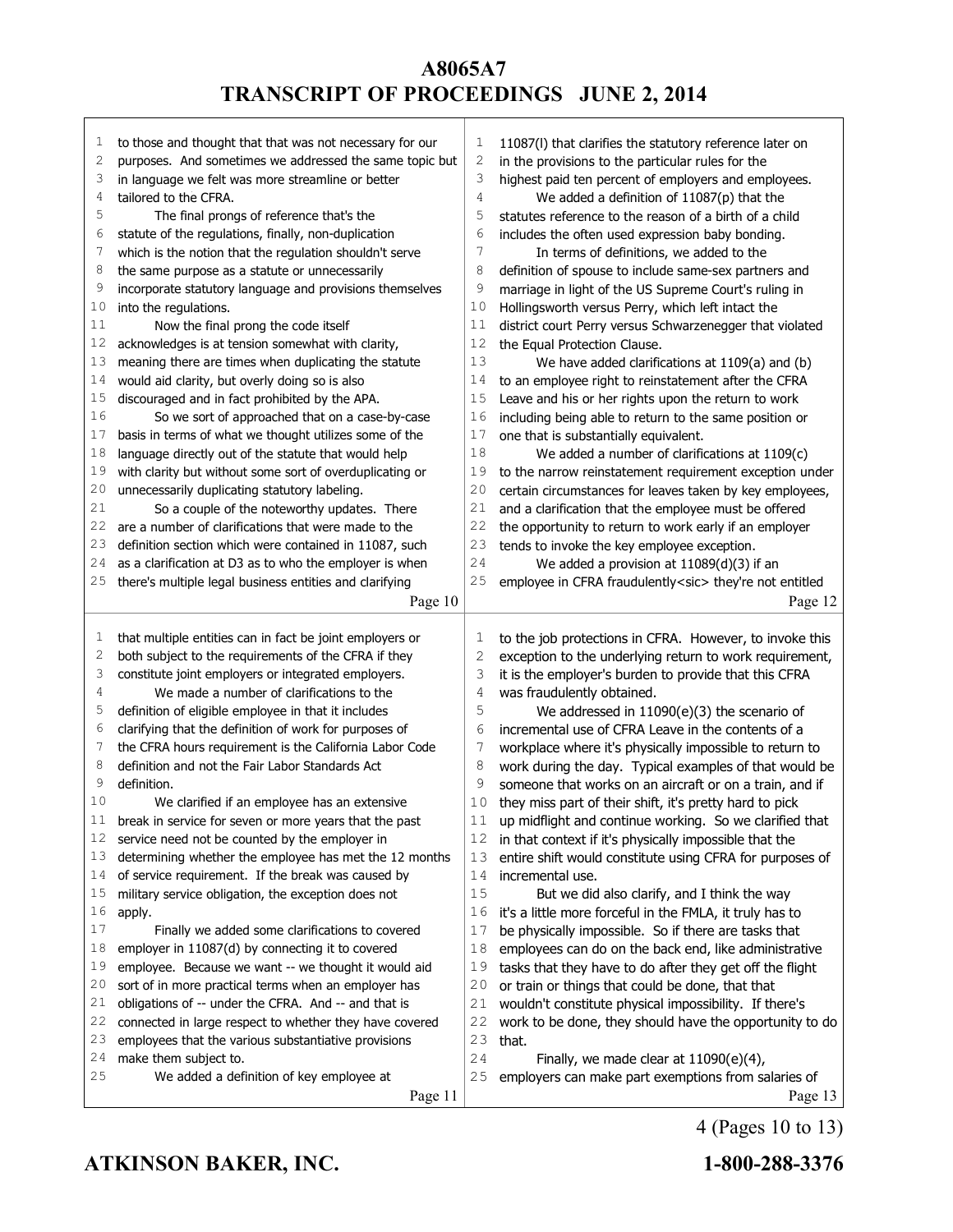| 1        | exempt employees who use intermittent CFRA Leave but     | T            | certification, but it cannot be less.                    |
|----------|----------------------------------------------------------|--------------|----------------------------------------------------------|
| 2        | only under the narrow circumstances that leave part that | $\mathbf{2}$ | We clarified that CFRA Leave does not have to            |
| 3        | are otherwise allowable by the California Labor Code in  | 3            | be paid except to clarify that it's consistent with      |
| 4        | the industrial wage orders.                              | 4            | FMLA. An employer can require an employee to use         |
| 5        | I'm going to turn it over to my colleague on             | 5            | accrued paid sick leave during CFRA Leave during his or  |
| 6        | the Council to pick up from there.                       | 6            | her own serious health condition or for other reasons    |
| 7        | MS. BRODSKY: Starting with 11091(a)(1) having            | 7            | permissible under the employer's policies, and that the  |
| 8        | to do with notice, we added that unless an employer      | 8            | employee cannot take 12 weeks of unpaid leave and then   |
| 9        | waives its employee's notice obligations described       | 9            | use paid sick leave to extend the time he or she could   |
| 10       | herein, an employee shall provide at least verbal notice | 10           | be off work.                                             |
| 11       | sufficient to make the employer aware that the employee  | 11           | In $11092(b)(3)$ , it begins if an employee              |
| 12       | needs CFRA Leave.                                        | 12           | requests leave for a CFRA-qualifying event, the employer |
| 13       | And we also added that the employer should               | 13           | can require an employee to use accrued vacation or paid  |
| 14       | inquire further the employee if necessary to determine   | 14           | time off during the otherwise unpaid portion of the CFRA |
| 15       | whether the employee is requesting CFRA Leave and to     | 15           | Leave. But we proposed to conform to FMLA that if an     |
| 16       | obtain necessary information concerning the leave such   | 16           | employee uses paid leave under circumstances that do not |
|          |                                                          | 17           |                                                          |
| 17       | as the commencement date, expected duration, and other   |              | qualify as CFRA Leave, the leave will not count against  |
| 18       | pertinent information.                                   | 18           | the employee's CFRA Leave entitlement.                   |
| 19       | And what this means is that the employer can             | 19           | With respect to health benefits, starts with             |
| 20       | waive an employee's notice obligations just as it can    | 20           | 11092. We clarified that the employer's obligation to    |
| 21       | under FMLA. And it also recognizes that -- tried to      | 21           | provide health benefits extends both through both the    |
| 22       | recognize it. An employee may not be requesting CFRA     | 22           | Pregnancy Disability Leave and the CFRA Leave. In case   |
| 23       | Leave, which is consistent with a recent ninth circuit   | 23           | there was some ambiguity about that that has -- that     |
| 24       | case called Escriba versus Foster Poultry Farms in which | 24           | will be resolved.                                        |
| 25       | the Court held that an employee can affirmatively        | 25           | And this was especially helpful, we think, to            |
|          | Page 14                                                  |              | Page 16                                                  |
|          |                                                          |              |                                                          |
|          |                                                          |              |                                                          |
| 1        | decline to take an FMLA leave and similarly under the    | 1            | employers who do not do business in California or        |
| 2        | proposed regulation an employee could affirmatively      | 2            | exclusively do business in California who might be used  |
| 3        | decline to use the CFRA Leave.                           | 3            | to the FMLA and not to California's Pregnancy Disability |
| 4        | With respect to notice, we also revised and              | 4            | Leave.                                                   |
| 5        | amended the regulation that existed as to this to        | 5            | If a -- if an employee -- generally if an                |
| 6        |                                                          | 6            | employee fails to return from a leave after the leave is |
| 7        | clarify that employers may not retroactively designate   | 7            |                                                          |
| 8        | leave as CFRA Leave after the employee has returned to   | 8            | expired or works less than 30 days after returning to    |
| 9        | work without the employee's consent and except under     | 9            | work, the employer can recover health benefits that --   |
|          | those same circumstances provided for in FMLA and its    | 10           | premiums that it pay for maintaining health insurance.   |
| 10<br>11 | implementing regulations.                                | 11           | We, in the proposed regulations, clarify to --           |
|          | With respect to 11091(a)(6), which has to do             |              | we added that an employee who retires from CFRA Leave or |
| 12       | with the employer response to a leave request, we        | 12           | during the first 30 days is deemed to have returned to   |
| 13       | modified the regulation to say that the employer shall   | 13           | work so that that employee who retires cannot be charged |
| 14       | respond to the leave request as soon as practicable and  | 14           | back by the employer for premiums that the employer paid |
| 15       | in any event no later than five business days after      | 15           | to maintain health insurance. This conforms to FMLA.     |
| 16       | receiving the employee's request. We made a change from  | 16           | With respect to benefits also, we proposed to            |
| 17       | ten days to five days, which conforms to FMLA -- similar | 17           | conform CFRA regs to FMLA Regs, regarding employer's     |
| 18       | FMLA Regulation.                                         | 18           | obligation to maintain group health coverage requiring   |
| 19       | The time to obtain certification, also we made           | 19           | employee contributions when group coverage can be        |
| 20       | a clarified change in that timing. If employer may       | 20           | stopped and when employees can be required to pay their  |
| 21       | require that the employee provide any certification      | 21           | own insurance premiums.                                  |
| 22       | showing a serious medical condition within no less than  | 22           | With respect to the treatment of unpaid CFRA             |
| 23       | 15 calendar days of the employer's request for such      | 23           | Leave compared to other leaves, generally during a CFRA  |
| 24       | certification, that means that the employer can get the  | 24           | Leave an employee is entitled to accrue seniority and    |
| 25       | employee more than 15 calendar days to provide           | 25           | participate to health plans to the same extent as it     |

5 (Pages 14 to 17)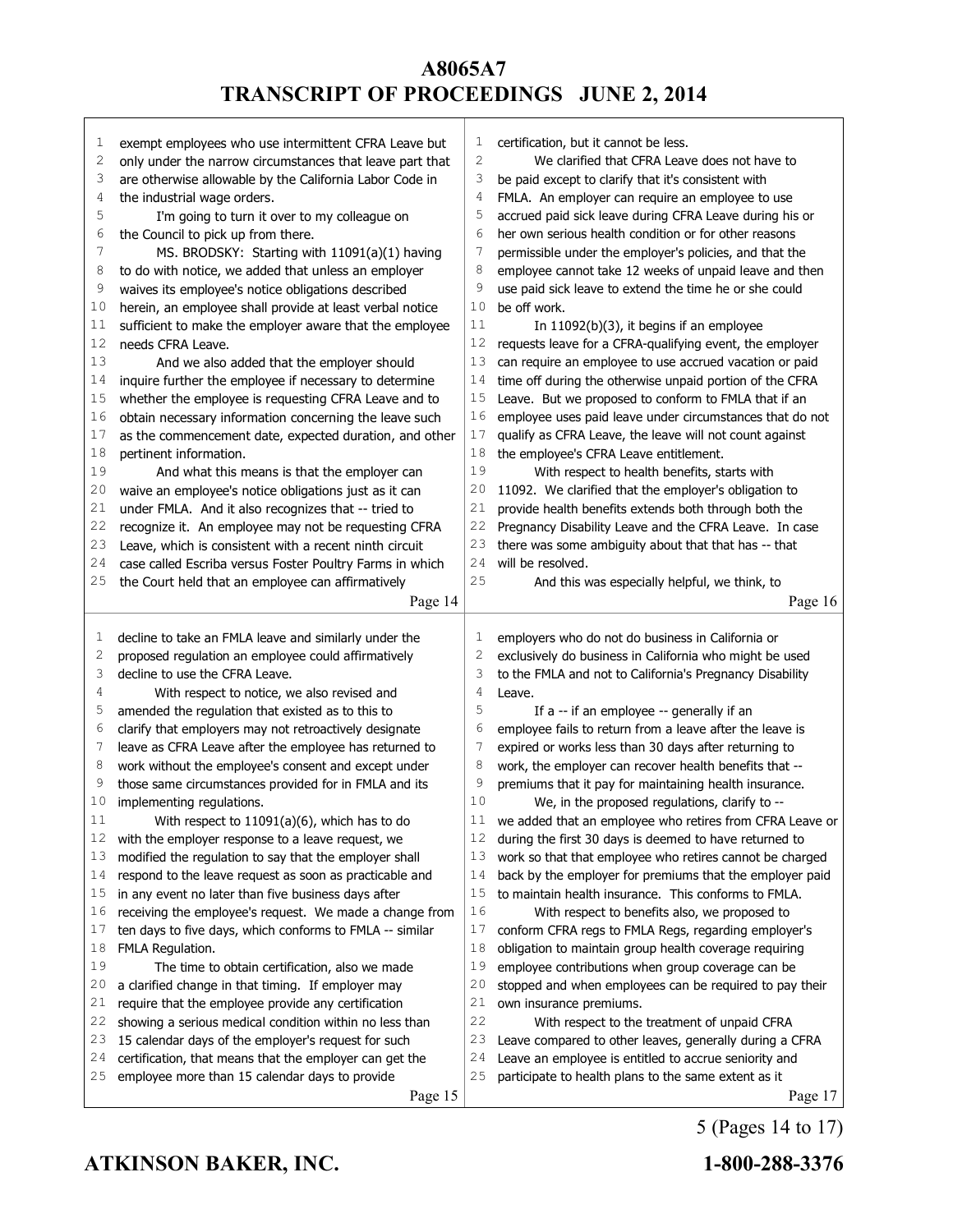| 1      | would apply to other kinds of leave.                                                                             | 1      | interactive process under the disability discrimination                                                       |
|--------|------------------------------------------------------------------------------------------------------------------|--------|---------------------------------------------------------------------------------------------------------------|
| 2      | To explain this, we proposed adopting an FMLA                                                                    | 2      | provisions.                                                                                                   |
| 3      | standard that unpaid CFRA Leave for the employee's own                                                           | 3      | And -- and then we -- in the next section, we                                                                 |
| 4<br>5 | serious health conditions is compared to other unpaid                                                            | 4<br>5 | reiterate this point just to drive it home that these                                                         |
| 6      | disability leaves, whereas unpaid CFRA Leave for all<br>other purposes are compared to other paid leaves offered | 6      | are really separate statutory provisions.                                                                     |
| 7      |                                                                                                                  | 7      | In 11094, we added to -- the title is<br>Retaliation and Protection From Interference with CFRA               |
| 8      | by the employer.                                                                                                 | 8      |                                                                                                               |
| 9      | We add, "CFRA leave shall not constitute a<br>break in service or cause the employee to lose seniority           | 9      | Rights. 12945.2(t) of the government -- that's the<br>Government Code, makes it illegal to -- for an employer |
| 10     | even if other paid or unpaid leave constitutes a break                                                           | 10     | or any other person to interfere with an employee's CFRA                                                      |
| 11     | in service for purposes of establishing longevity or                                                             | 11     | rights.                                                                                                       |
| 12     | seniority or for layoff, recall, promotion, job                                                                  | 12     | And that provision was added to FEHA in 2011.                                                                 |
| 13     | assignment, or seniority-related benefits."                                                                      | 13     | The regulations on this are all new. The regulations                                                          |
| 14     | This creates an exception to the general rule                                                                    | 14     | generally conform to FMLA and replace outdated                                                                |
| 15     | because it means that an employee cannot lose seniority                                                          | 15     | regulations that minimally address retaliation.                                                               |
| 16     | while on CFRA Leave even if employees on other kinds of                                                          | 16     | I want to draw your attention to 11094(c) which                                                               |
| 17     | leave can lose it.                                                                                               | 17     | says an employee cannot waive nor may employers induce                                                        |
| 18     | The employer notice obligation we added a -- a                                                                   | 18     | employees to waive their prospective rights under CFRA.                                                       |
| 19     | statement that if the employer changes its health plans                                                          | 19     | Per one of the proposed regulations, for                                                                      |
| 20     | or benefits while an employee is on CFRA Leave, the                                                              | 20     | example, acceptance of light duty assignment instead of                                                       |
| 21     | employer must give notice to the employee that he or she                                                         | 21     | a CFRA Leave does not constitute a waiver of rights to a                                                      |
| 22     | is subject to the newer change plan or benefits to the                                                           | 22     | CFRA Leave. And in Escriba, the case I mentioned                                                              |
| 23     | same extent as if the employee were not on leave. This                                                           | 23     | before, the ninth circuit said declining to take a CFRA                                                       |
| 24     | again conforms to FMLA.                                                                                          | 24     | Leave is not a waiver of one's rights. We reiterate                                                           |
| 25     | With respect to 11093, the proposal, we -- the                                                                   | 25     | that. That's in the regulation.                                                                               |
|        |                                                                                                                  |        | Page 20                                                                                                       |
|        | Page 18                                                                                                          |        |                                                                                                               |
| 1      | title we added to the heading "the Relationship Between                                                          | 1      | Posting of notice. Employers are required to                                                                  |
| 2      | CFRA Leave and Pregnancy Disability Leave." The                                                                  | 2      | post CFRA notice to their employees. They have the                                                            |
| 3      | relationship between CFRA Leave and Non-Pregnancy                                                                | 3      | right to request a CFRA Leave, and the notice must be                                                         |
| 4      | Related Disability Leave. This heading is a reminder                                                             | 4      | posted in a conspicuous case. 11095(a) would permit                                                           |
| 5      | that the statutes entail separate rights and                                                                     | 5      | electronic posting at the worksite so long as it's in a                                                       |
| 6      | obligations.                                                                                                     | 6      | conspicuous place.                                                                                            |
| 7      | So you have to look at disability rights that                                                                    | 7      | And in addition, the notice must be -- for the                                                                |
| 8      | an employee would have under the disability provisions                                                           | 8      | non-English speaking work force must be posted in every                                                       |
| 9      | of the FEHA separate from the CFRA Regulations and                                                               | 9      | language spoken by at least ten percent of the work                                                           |
| 10     | obligations and rights under the -- CFRA. And also                                                               | 10     | force. That's in 11095(c).                                                                                    |
| 11     | compared to pregnancy there are three really parallel                                                            | 11     | The -- we -- the regulation clarifies in the                                                                  |
| 12     | tracks.                                                                                                          | 12     | notice that has to be posted -- it has to -- inform                                                           |
| 13     | $11093(c)(1)$ we propose to -- a caveat to the                                                                   | 13     | employees they have the right to take both PDL,                                                               |
| 14     | general rule that prior to the birth of a child, the                                                             | 14     | Pregnancy Disability Leave, and a CFRA Leave.                                                                 |
| 15     | employer is not required to provide PEL plus 12 weeks of                                                         | 15     | The notice would state now that they both                                                                     |
| 16     | CFRA Leave for the mother's own pregnancy disability by                                                          | 16     | require reinstatement, but to distinguish the two in the                                                      |
| 17     | adding -- this does not excuse the employer's other                                                              | 17     | notice, the Pregnancy Disability Leave requires                                                               |
| 18     | obligations under the FEHA such as the obligation to                                                             | 18     | reinstatement to the same position, but a CFRA Leave                                                          |
| 19     | provide reasonable accommodation under the disability                                                            | 19     | requires reinstatement to the same or comparable                                                              |
| 20     | provisions. So you have to look at each -- each statute                                                          | 20     | position. So the notice makes that -- that would be                                                           |
| 21     | separately.                                                                                                      | 21     | more clear now in the notice the employers are required                                                       |
| 22     |                                                                                                                  | 22     | to post.                                                                                                      |
| 23     |                                                                                                                  |        |                                                                                                               |
|        | The Pregnancy Disability Law does not -- Leave                                                                   | 23     |                                                                                                               |
| 24     | Act does not cut right -- it does not impact reasonable                                                          | 24     | Finally, we -- the last regulation that we                                                                    |
| 25     | accommodation, and it doesn't -- doesn't reduce the<br>right to reasonable accommodation or the right to an      | 25     | modified or proposed to modify states that:<br>"The Council incorporates by reference                         |

6 (Pages 18 to 21)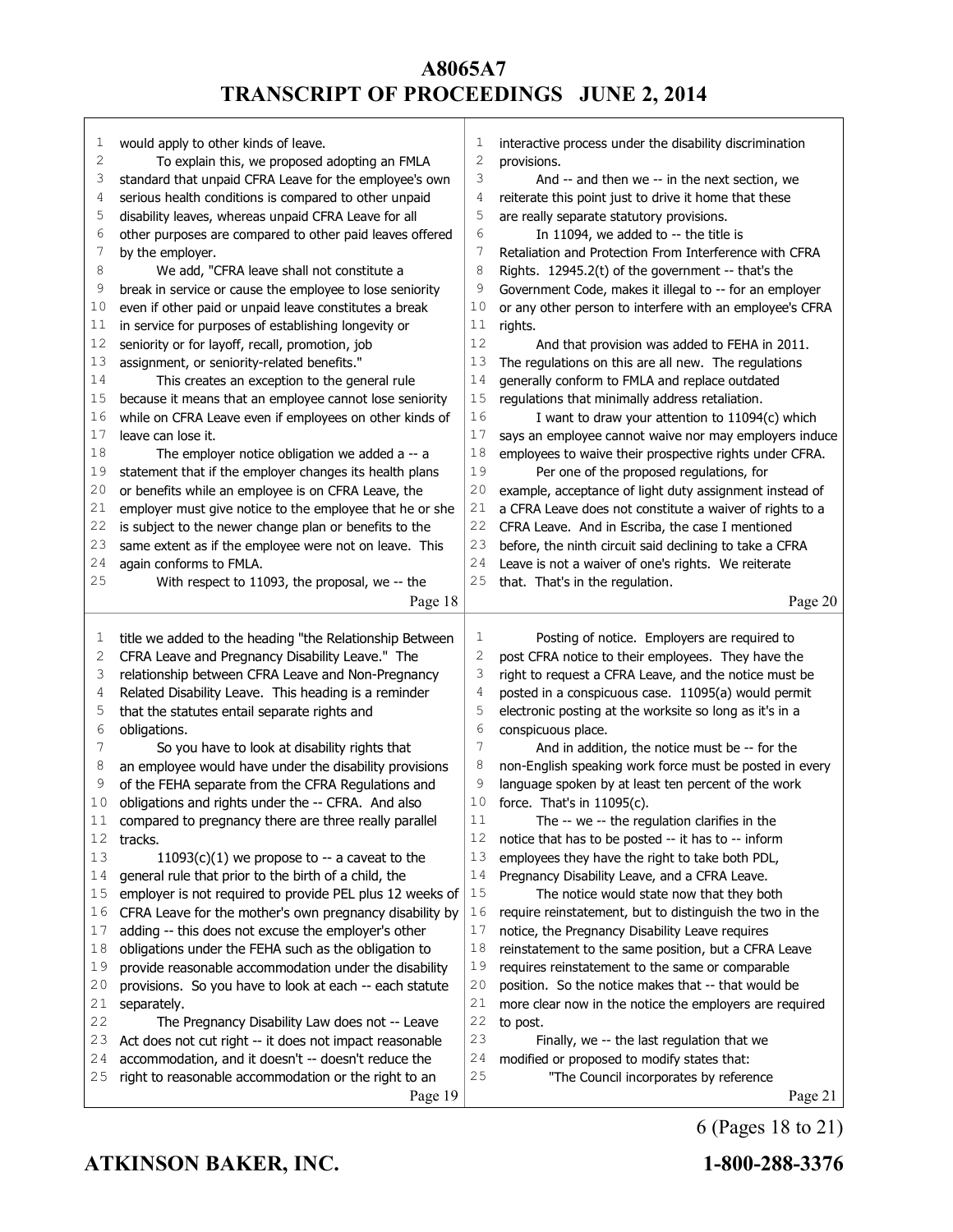| 1  | federal regulations that became effective                | 1  | I also would like to caution the Council                 |
|----|----------------------------------------------------------|----|----------------------------------------------------------|
| 2  | March 8, 2013, to the extent and these are               | 2  | against striking currently-existing language in the      |
| 3  | regulations promulgated by the Department of             | 3  | regulations. While I can appreciate the need for         |
| 4  | Labor to interpret the FMLA and to the                   | 4  | conciseness and not repeating what's already in the      |
| 5  | extent we have incorporated by reference,                | 5  | statute, often these regulations are the go to for       |
| 6  | those regulations as of that date to the                 | 6  | laypersons such as Human Resources personnel and other   |
| 7  | extent that the FMLA regs are not                        | 7  | individuals who need kind of a one-stop shop for some    |
| 8  | inconsistent with the California Government              | 8  | guidance on how to apply the California Family Rights    |
| 9  | Code section 129452.2, which is CFRA, or any             | 9  | Act. They go to these regulations, and I think it's      |
| 10 | other state law or constitution."                        | 10 | important not to direct them to other statutes and other |
| 11 | And this is virtually the same as what was in            | 11 | regulations that may be difficult to find.               |
| 12 | the regulations before but -- but because we are         | 12 | So for purposes of clarity, there's many places          |
| 13 | required by the Office of Administrative Law to be       | 13 | in which -- and I'll specify them as I go on, but        |
| 14 | specific as -- as Council Chair Mandelbaum pointed out,  | 14 | there's many areas where I think the language that the   |
| 15 | we chose to be specific by specifying a particular date  | 15 | Council has proposed to strike should be reinstated for  |
| 16 | in the FMLA Regulations so that if they change we would  | 16 | purposes of clarity which I think is really important.   |
| 17 | revisit that and make sure that the changes that would   | 17 | With those comments, I'd like to go to specific          |
| 18 | be promulgated later would still be consistent with how  | 18 | sections of the regulations. As I said, we did submit    |
| 19 | we want to view the regulations.                         | 19 | written comments, so there will be more detail there.    |
| 20 | So that's the summary. And we are really eager           | 20 | But I wanted to highlight our concerns or our comments   |
| 21 | now to hear from you.                                    | 21 | about some of these.                                     |
| 22 | CHAIRPERSON MANDELBAUM: We'll open up the                | 22 | First of all, Section 11087(b)(1). This is               |
| 23 | floor to those who wish to provide public comment.       | 23 | just one area where we would urge the Council to         |
| 24 | MS. LANGSTON: Good afternoon. My name is                 | 24 | reinstate the language that it has proposed to strike,   |
| 25 | Rachel Langston, and I'm a staff attorney at the Legal   | 25 | given clarity concerns that we have. 11087(b)(1)(a)      |
|    | Page 22                                                  |    | Page 24                                                  |
|    |                                                          |    |                                                          |
|    |                                                          |    |                                                          |
|    |                                                          |    |                                                          |
| 1  | Aid Society Employment Law Center here in San Francisco. | 1  | regarding "warrants the participation of the employee."  |
| 2  | I'd like to begin by thanking the Council for            | 2  | We would recommend expanding that definition or          |
| 3  | the opportunity to make these public comments on these   | 3  | clarifying what might constitute participation.          |
| 4  | important amendments to the regulations.                 | 4  | At the Employment Law Center, we hear from a             |
| 5  | I'm here today on behalf of not only the                 | 5  | number of caregivers for family members who need to do a |
| 6  | Employment Law Center, but we have also submitted        | 6  | wide variety of things as part of their care, including  |
| 7  | written comments on behalf of the ACLU of Southern       | 7  | traveling to and from the care recipient, assisting the  |
| 8  | California, the California Women's Law Center,           | 8  | recipient with tasks that are made difficult or          |
| 9  | Disability Rights Legal Center, Equal Right Advocates,   | 9  | impossible by the illness, such as moving to a new home, |
| 10 | and Women's Employment Rights Clinic at Golden Gate      | 10 | arranging third party care for the recipient, and we     |
| 11 | University School of Law.                                | 11 | would also -- so we have suggested some language to      |
| 12 | I'd like to start by making two general                  | 12 | incorporate that broader definition.                     |
| 13 | comments with regard to these proposed amendments. The   | 13 | We would also recommend putting a definition             |
| 14 | first regards the incorporation of the updated FMLA      | 14 | into this section for psychological comfort and care,    |
| 15 | Regulations where the CFRA Regulations are otherwise     | 15 | and noting that it includes spending time with a         |
| 16 | silent. We have some concerns about this whole silent    | 16 | seriously ill or dying child, parent, spouse, or         |
| 17 | corporation.                                             | 17 | domestic partner.                                        |
| 18 | As you know, the CFRA preceded FMLA and has              | 18 | Finally, in this section we would recommend              |
| 19 | always provided broader protections than the federal     | 19 | including the following definition of arranging third    |
| 20 | FMLA, and the protections of the regulations have been   | 20 | party care. We would recommend that it be included that  |
| 21 | broader than the FMLA Regulations. Our concern is that   | 21 | it can involve communication with medical providers,     |
| 22 | by incorporating these 2013 federal regulations, we will | 22 | visiting, potentially, nursing homes, or assisted living |
| 23 | limit the -- the protections that have been available    | 23 | facilities, interviewing potential caregivers, or        |
| 24 | and are currently available to Californians under the    | 24 | calling insurance companies and dealing with all the     |
| 25 | California Family Rights Act.                            | 25 | bureaucracy that often comes up when someone is going    |

7 (Pages 22 to 25)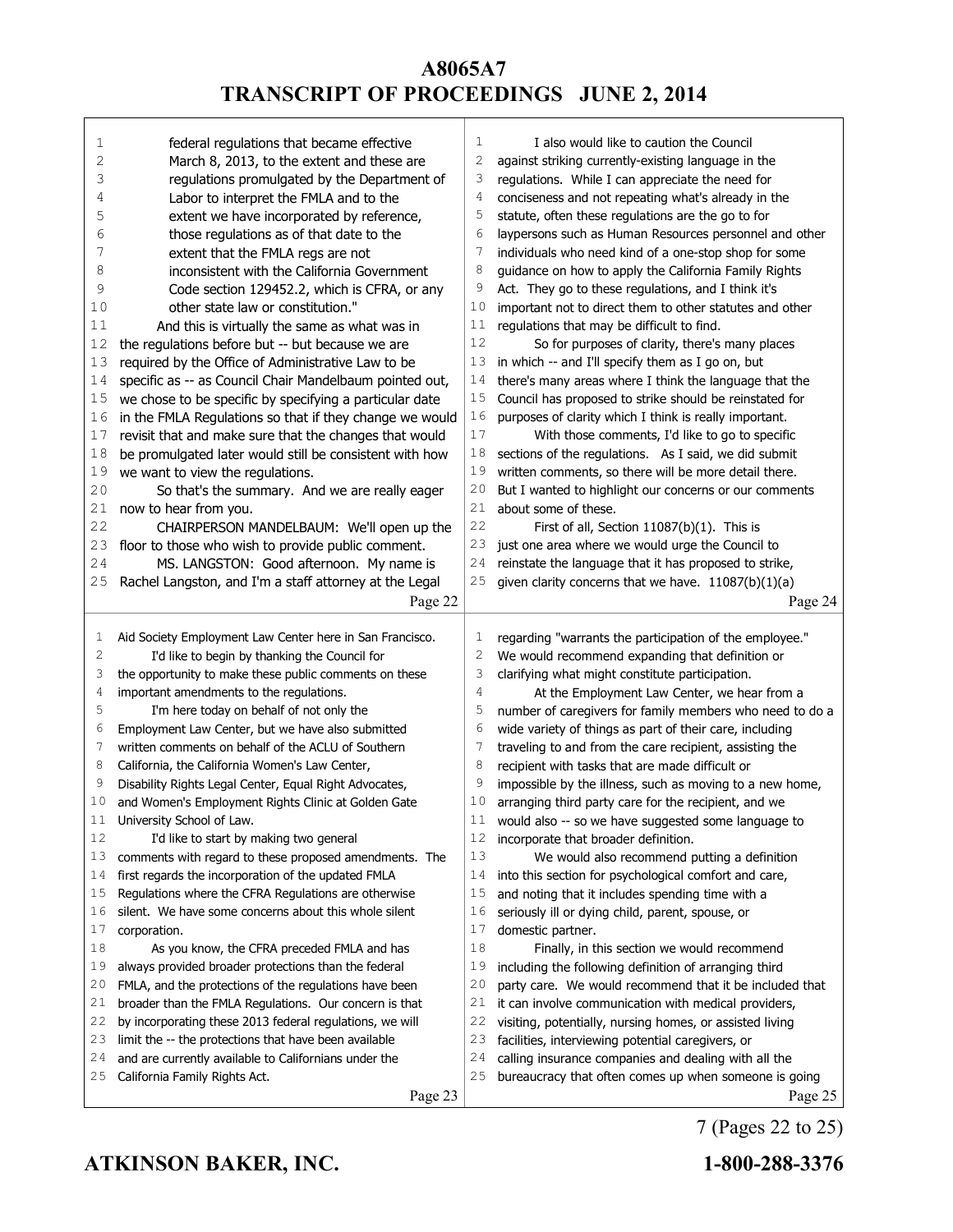| 1  | through a serious health condition.                                                                         | 1              | adopting this regulation, individuals who are currently  |
|----|-------------------------------------------------------------------------------------------------------------|----------------|----------------------------------------------------------|
| 2  | Moving on to section 11087(b)(2), we would                                                                  | 2              | covered inside the CFRA due to their seven-year break in |
| 3  | recommend in order to reflect the Supreme Court's                                                           | 3              | service not being an issue, would no longer be covered.  |
| 4  | decision in Lonicki versus Sutter Health Central in                                                         | 4              | Section 1108783 regarding the relationship with          |
| 5  | 2008, that there be language added to explain that an                                                       | 5              | Pregnancy Disability Leave, we'd recommend striking the  |
| 6  | employee's ability to perform similar employment for                                                        | 6              | language the phrase that is also an FMLA Leave because   |
| 7  | another employer does not necessarily establish that                                                        | 7              | pregnant women may reach their one year FMLA eligibility |
| 8  | there's no serious health condition for the purpose of                                                      | 8              | requirement while on Pregnancy Disability Leave, which   |
| 9  | taking CFRA Leave.                                                                                          | 9              | is something that we think needs to be clarified.        |
| 10 | Moving on, we recommend that former section                                                                 | 10             | We would also encourage the Council to clarify           |
| 11 | 11087(c), the definition of child be reinstated. We                                                         | 11             | that a new mother does not have to requalify for CFRA    |
| 12 | feel that the definition of "child" is a really                                                             | 12             | bonding leave by working an additional 1250 hours if she |
| 13 | important definition to this particular -- to the                                                           | 13             | chooses to return to work following her Pregnancy        |
| 14 | California Family Rights Act.                                                                               | 14             | Disability Leave but hasn't yet taken her CFRA.          |
| 15 | It's sort of a central component of the act, so                                                             | 15             | Right now she doesn't have to requalify if she           |
| 16 | we feel that that definition is important to include.                                                       | 16             | takes bonding leave immediately following the Pregnancy  |
| 17 | We also recommend that that section be amended to                                                           | 17             | Disability Leave, and we think it's important that that  |
| 18 | include the idea that in loco parentis include the                                                          | 18             | same rule apply if the new mother chooses to go back to  |
| 19 | rights of LGBT individuals to bond with and care for                                                        | 19             | work for a period of time and then take bonding leave    |
| 20 | their children and the children of their partners.                                                          | 20             | within the first year of the child's life.               |
| 21 | Section 11087(d) regarding covered employer.                                                                | 21             | Regarding section $11087(e)(4)$ , this is a --           |
| 22 | We would urge the Council to reinstate the language                                                         | 22             | another complex issue that we often hear from -- hear    |
| 23 |                                                                                                             | 23             | about from our callers to the Employment Law Center.     |
| 24 | explaining that the place for counting the 75 employees<br>could be outside of California. We think this is | 24             |                                                          |
|    |                                                                                                             |                | And we would suggest that the Council include an example |
| 25 | important because a lot of employers don't understand                                                       | 25             | for what happens when someone does not have a fixed      |
|    | Page 26                                                                                                     |                | Page 28                                                  |
|    |                                                                                                             |                |                                                          |
|    |                                                                                                             |                |                                                          |
| 1  | that if for some reason the worksite from one of                                                            | 1              | worksite. For example, when someone works out of their   |
| 2  | accounting should happen outside of California, that's                                                      | $\overline{c}$ | home and reports to and receives assignments from an     |
| 3  | where they have to count. And I'll go into that a bit                                                       | 3              | employer out of state, for instance, or far away from    |
| 4  | further, but we do think that that language is important                                                    | 4              | their home.                                              |
| 5  | to reinstate.                                                                                               | 5              | For instance, there might be an example that if          |
| 6  | Similarly, we think it's important to also                                                                  | 6              | someone works from home in California and reports to     |
| 7  | include this strict -- the language that the Council has                                                    | 7              | corporate headquarters in New York for purposes of       |
| 8  | proposed to strike noting that the State of California                                                      | 8              | counting the 75 employees within the 50-mile radius.     |
| 9  | is a covered employer. We think that's important to                                                         | 9              | Regarding Section 11087(e)(5) that discusses             |
| 10 | clarify.                                                                                                    | 10             | earning CFRA eligibility during another leave, we would  |
| 11 | Moving on to 11087(d)(3). This is a complex                                                                 | $11\,$         | suggest that the Council clarify that the remainder      |
| 12 | area regarding joint employers and integrated employers.                                                    | 12             | if someone becomes qualified for FMLA by meeting their   |
| 13 | It's dealt with at length in the FMLA Regulations, and                                                      | 13             | one-year requirement during Pregnancy Disability Leave,  |
| 14 | our concern is that the proposed section contemplates                                                       | 14             | we would suggest that the regulation clarify that the    |
| 15 | and tends to oversimplify this complex idea, given that                                                     | 15             | remainder of that Pregnancy Disability Leave should run  |
| 16 | we would propose either striking this section or                                                            | 16             | concurrently with FMLA Leave, not CFRA.                  |
| 17 | incorporating the earlier 1995 language from the FMLA                                                       | 17             | Right now, obviously CFRA doesn't include                |
| 18 | Regulations in full, given the complex nature of this                                                       | 18             | pregnancy as a recognized serious health condition, and  |
| 19 | particular issue.                                                                                           | 19             | so once the woman qualifies for FMLA, that should be     |
| 20 | Regarding section $11087(e)(2)$ , this is one area                                                          | 20             | what counts during the remainder of her Pregnancy        |
| 21 | where we oppose adopting the 2013 FMLA Regulations. 29                                                      | 21             | Disability Leave leaving the 12 weeks of CFRA bonding to |
| 22 | CFR 825.11 limits employee eligibility by providing that                                                    | 22             | be taken after that leave concludes.                     |
| 23 | employers need not count where that was done prior to a                                                     | 23             | We would also recommend that the Council                 |
| 24 | break of service of more than seven years. To this                                                          | 24             | include in the section following this section regarding  |
| 25 | point, CFRA doesn't include a similar limit, and so by                                                      | 25             | an employer's obligation to create and maintain accurate |

8 (Pages 26 to 29)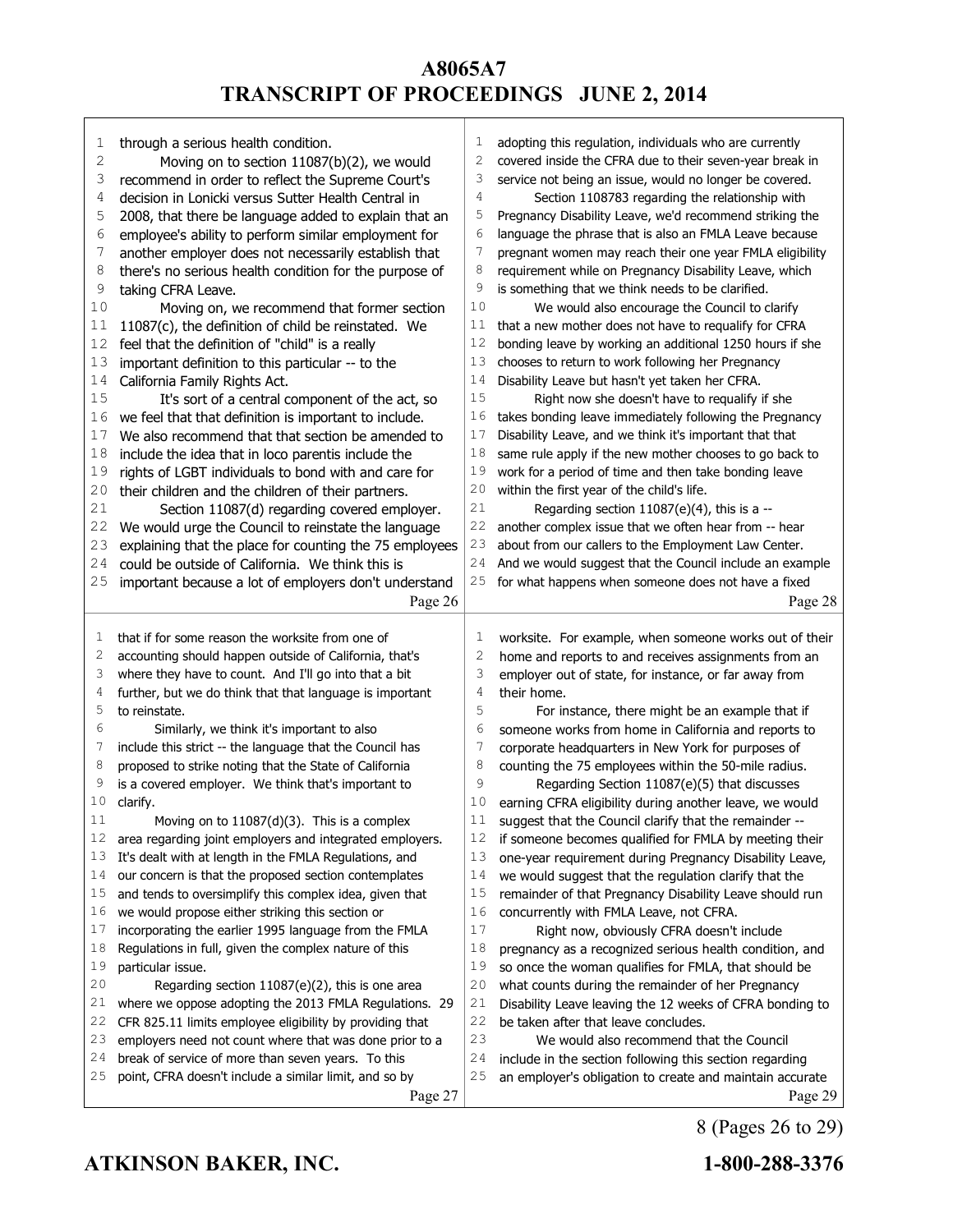| 1            | records of hours worked.                                 | 1            | changed to "or" domestic partner for purposes of         |
|--------------|----------------------------------------------------------|--------------|----------------------------------------------------------|
| $\mathbf{2}$ | We would recommend clarifying that where an              | 2            | clarity.                                                 |
| 3            | employer claims that the employee does not meet the      | 3            | Section 11088(c) limitation on entitlement. We           |
| 4            | eligibility requirements based on hours worked, that     | 4            | would simply suggest the addition of language that       |
| 5            | that employer must show, one, that they have kept        | 5            | clarifies that this limitation doesn't apply to          |
| 6            | records and that those records reflect that the employee | 6            | unmarried employees who work for the same employer.      |
| 7            | worked less than 1250 hours. If they cannot make that    | 7            | Section 11089(b), rights upon return. We would           |
| 8            | showing, the presumption should be that the 1250-hour    | 8            | add -- encourage the addition of the language pay        |
| 9            | requirement was met.                                     | 9            | benefits, working conditions, and then adding shift and  |
| 10           | Similarly, if an employer denies an employee             | 10           | geographic location.                                     |
| 11           | leave, we recommend that the reg state that the          | 11           | 11089(b)(2) we would also recommend the                  |
| 12           | employers are required to provide the employee an        | 12           | addition of geographic location.                         |
| 13           | accounting of her hours worked if the -- not meeting the | 13           | For section $11089(d)(1)$ , we would recommend           |
| 14           | 1250 hours requirement is a reason for that denial of    | 14           | clarifying that if shift -- a shift or overtime ceases,  |
| 15           | leave.                                                   | 15           | that an employer can't point to a shift or overtime that |
| 16           | Similarly, we recommended a section regarding            | 16           | ceases based on having accommodated an employee's        |
| 17           | an employer's obligation to create and maintain records  | 17           | absence.                                                 |
| 18           | of the number of employees worked for purposes of        | 18           | So in other words, if an employer has made some          |
| 19           | determining CFRA eligibility, again creating a           | 19           | changes to accommodate someone being out on CFRA Leave   |
| 20           | presumption that if an employer cannot show that they in | 20           | and then says we no longer need that new shift we        |
| 21           | fact do not have 50 employees within a 75-mile radius of | 21           | created as an accommodation or those new hours that      |
| 22           | the employee, that that requirement is meant for         | 22           | can't be a reason for denying reinstatement or denying,  |
| 23           | purposes of eligibility.                                 | 23           | you know, the same type of position to come back to, but |
| 24           | Finally, one other recommended section that we           | 24           | that in fact the employer has to reinstate and can't use |
| 25           |                                                          | 25           | any accommodation or any other leave to be a reason as a |
|              | would suggest has to do with consequences of             |              |                                                          |
|              |                                                          |              |                                                          |
|              | Page 30                                                  |              | Page 32                                                  |
|              |                                                          |              |                                                          |
| 1            | misinformation from the employer. We would suggest if    | 1            | justification for not allowing such reinstatement.       |
| 2            | an employee goes out on CFRA Leave based on moral or     | $\mathbf{2}$ | Section 11089(d)(2)(c), substantial and                  |
| 3            | written information she receives from her employer, that | 3            | grievous economic injury. We recommend clarifying        |
| 4            | is the reason we believe she is eligible she be granted  | 4            | which -- including language from the FMLA Regulations    |
| 5            | the protections that she would have if eligible.         | 5            | 825.218(c) stating that such injury cannot include minor |
| 6            | Section 11087(r)(2) regarding continuing                 | 6            | inconvenience and costs.                                 |
| 7            | treatment. We would recommend that the Council not       | 7            | Section 11089(d)(3), we recommend striking this          |
| 8            | adopt or incorporate 2013 FMLA Regulations here. They    | 8            | section regarding fraudulently-obtained CFRA Leave. We   |
| 9            | require an employee to see a healthcare provider within  | 9            | believe that this is dealt with elsewhere in the         |
| 10           | a certain number of days, seven days, and make a second  | 10           | regulations, for instance, in proposed section           |
| 11           | visit. This puts a burden on workers that may be very    | 11           | 11091(b)(2), which permits an employer to obtain a       |
| 12           | difficult for them to meet.                              | 12           | second opinion if they doubt the voracity or the         |
| 13           | They must not only deal with the schedules of            | 13           | sufficiency of a certification. So we feel that this is  |
| 14           | their health care providers in order to obtain these new | 14           | redundant, in a sense, and not needed.                   |
| 15           | certifications or make these appointments, but also deal | 15           | 11090(b), leave periods common to CFRA and               |
| 16           | with their own schedules and that of family member       | 16           | FIMRA. We would recommend including language that the    |
| 17           | caregivers who have to juggle their work and their lives | 17           | employer should provide notice of the method of          |
| 18           | in order to go to these appointments. So we would urge   | 18           | calculation if it's a 12-month period to requesting      |
| 19           | that the Council not place this greater burden on        | 19           | employee.                                                |
| 20           | Californians.                                            | 20           | For Section 11090(c)(2), computation of 12 work          |
| 21           | Regarding the section 11087(s), we appreciated           | 21           | weeks. If there's an intermittent schedule, we would     |
| 22           | the changes to this section in so far as they reflect    | 22           | ask that the Council reconsider its adoption of 29 CFR   |
| 23           | recent court decisions upholding marriage equality. Our  | 23           | 825.203, which requires an employee to make a reasonable |
| 24           | only suggestion is the "and" in the phrase partner       | 24           | effort to schedule intermittent treatment so as not to   |
| 25           | marriage. And a registered domestic partner should be    | 25           | disrupt the employer's obligations.                      |

9 (Pages 30 to 33)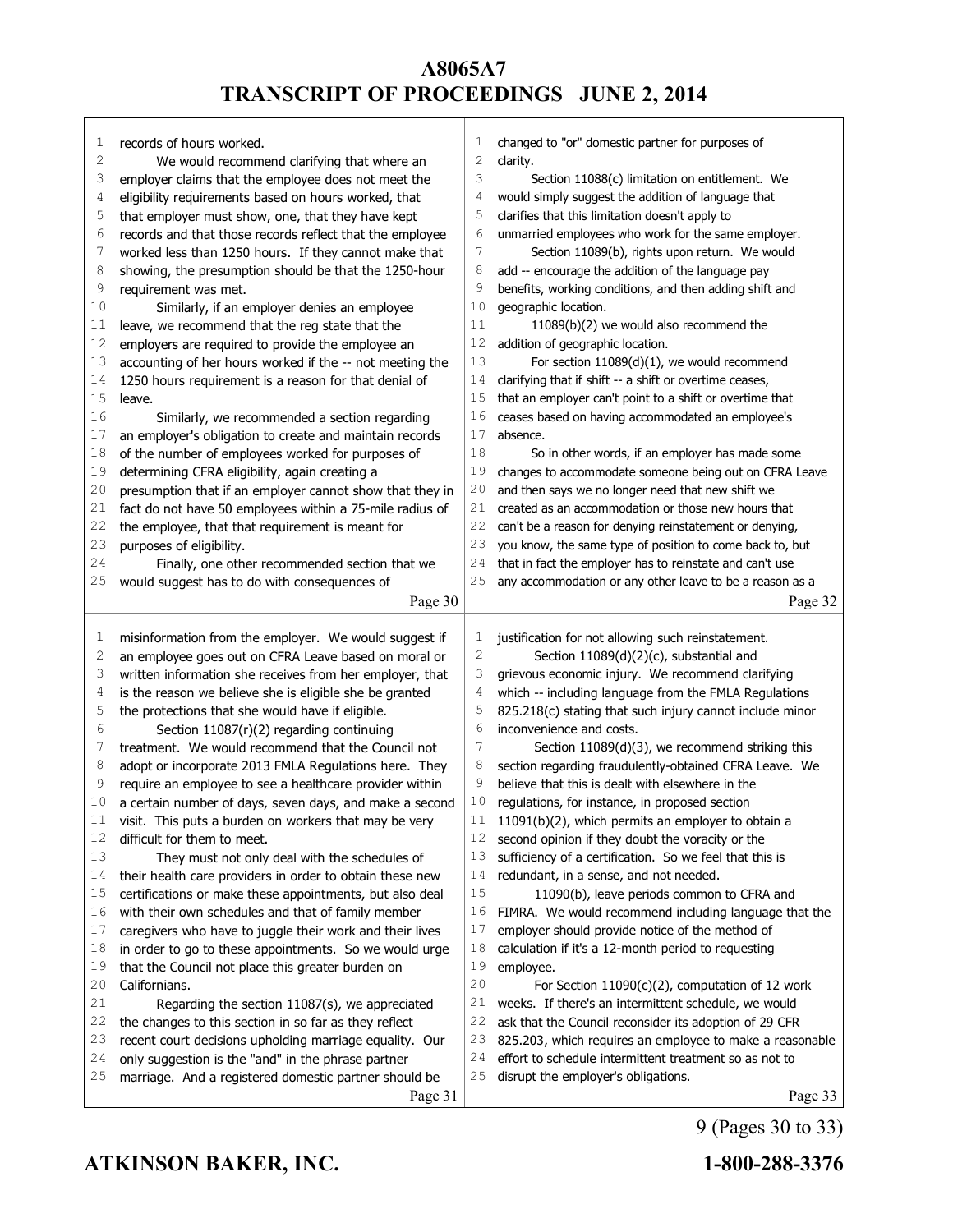| 1  | This goes back to issues of scheduling and                     | 1  | necessarily comply with whatever rules or policies that  |
|----|----------------------------------------------------------------|----|----------------------------------------------------------|
| 2  | health care and other burdens placed on an employee with       | 2  | an employee -- employer has for leave request.           |
| 3  | a serious health condition and their family caregivers.        | 3  | If they state an underlying reason that is CFRA          |
| 4  | It's very difficult to consider all of these things and        | 4  | qualifying regardless of the use of the words vacation   |
| 5  | trying to schedule doctor's appointments and other             | 5  | or regardless of not following the employer's practices  |
| 6  | appointments necessary for care. And so we would               | 6  | to a T, they should be protected under the CFRA.         |
| 7  | encourage not placing this burden on Californians.             | 7  | Moving on to 11091(b) regarding medical                  |
| 8  | We oppose section $11090(c)(4)$ . It opens the                 | 8  | certification. The FMLA Regulations also caused some     |
| 9  | door to confusion among what constitutes required versus       | 9  | problems. They allowed employer to contact an            |
| 10 | voluntary overtime. And it also frankly requires a new         | 10 | employee's provider which conflicts with California's    |
| 11 | -- places a new record-keeping requirement on employers.       | 11 | very strict privacy laws.                                |
| 12 | Section 11090(d), we would suggest that the                    | 12 | They also allow for an employer to require               |
| 13 | Council add an example of -- for instance, if an               | 13 | fitness for duty exam every 30 days. Once again, this    |
| 14 | employee wishes to use only one week or one day of             | 14 | goes back to the problems of an employer -- employee     |
| 15 | bonding leave, the employer must allow the employee to         | 15 | having to struggle with setting up appointments or       |
| 16 | do so on at least two occasions.                               | 16 | working around her caregiver's schedules.                |
| 17 | We would also recommend language clarifying                    | 17 | And we would also encourage in this section              |
| 18 | that an employer is not precluded from allowing the use        | 18 | that the Council clarify some aspects of the Department  |
| 19 | of CFRA Leave on more than two occasions and less than         | 19 | of Labor form. First of all, that the employer -- an     |
| 20 | two-week increments.                                           | 20 | employer that uses that may not use disclosure of the    |
| 21 | Section 11090(e)(1) we would suggest clarifying                | 21 | diagnosis and also may not include the use of that       |
| 22 | -- adding language clarifying an employer.                     | 22 | particular form.                                         |
| 23 | 11090(e)(3), I appreciate the broader intention                | 23 | Regarding section 11092(b) on paid leave, we             |
| 24 | that this regulation only apply where it really is             | 24 | suggest the -- the concern that we have here is that     |
| 25 | physically impossible and where there aren't other             | 25 | many employers' policies may require things that         |
|    | Page 34                                                        |    | Page 36                                                  |
|    |                                                                |    |                                                          |
|    |                                                                |    |                                                          |
| 1  | administrative tasks or, you know, another type of             | 1  | conflict with the intermittent nature of FMLA. For       |
| 2  | position that the employee can be temporarily                  | 2  | instance, they might require you to use a certain amount |
| 3  | transferred to.                                                | 3  | of vacation that's less than an hour or half a day so    |
| 4  | But I would encourage some clarity in the regs                 | 4  | you couldn't -- you'd have to use more vacation than the |
| 5  | to really solidify this and to suggest that, you know,         | 5  | FMLA Leave that you took.                                |
| 6  | the employer has to transfer someone or give them other        | 6  | Also, notice requirements may differ. You may            |
| 7  | duties if at all possible to avoid forcing them out on         | 7  | have to give your employer five days notice before you   |
| 8  | leave or which could in many cases require them to use         | 8  | use paid leave. Whereas under FMLA -- under CFRA if the  |
| 9  | up their CFRA Leave before they would otherwise have to.       | 9  | leave is unforeseen then you can provide less notice.    |
| 10 | Section 11091(a) regarding request for leave                   | 10 | So you should be allowed to use approved paid vacation   |
| 11 | and certification. We would really encourage the               | 11 | and other approved time even if you can't meet your      |
| 12 | Council adopt language demonstrating that a request for        | 12 | employer's normal vacation policies for requests and the |
| 13 | vacation does not in itself render notice insufficient.        | 13 | use of that time.                                        |
| 14 | This is kind of a dangerous area where we -- it allows         | 14 | Regarding section $11092(b)(1)$ , there is a             |
| 15 | for employees to basically say just the wrong thing and        | 15 | potential conflict here with California's paid family    |
| 16 | have their employers not provide them with CFRA Leave.         | 16 | leave program which is a wage replacement benefit        |
| 17 | If an employee for instance comes up and says I                | 17 | available to California employees who pay into the       |
| 18 | need vacation. My mother's really ill. Then an                 | 18 | California State Disability Insurance program.           |
| 19 | employer could say, well, they asked for vacation. They        | 19 | That program allows an employer to require up            |
| 20 | didn't ask for CFRA Leave. So we would encourage that          | 20 | to two weeks -- that the employee take up to two weeks   |
| 21 | language be included that clarify that whether an              | 21 | of paid but unused vacation leave prior to the receded   |
| 22 | employer asks for leave that would otherwise be                | 22 | PFL benefits after which point the employee can start    |
| 23 | qualifying for CFRA and provides an underlying leave for       | 23 | receiving these benefits which are up to 55 percent of   |
| 24 | CFRA qualifying, it shouldn't matter if they say can I         | 24 | the employee's weekly wages.                             |
| 25 | have vacation. Nor should it matter that they don't<br>Page 35 | 25 | If under the FMLA requirement or the adopted<br>Page 37  |

10 (Pages 34 to 37)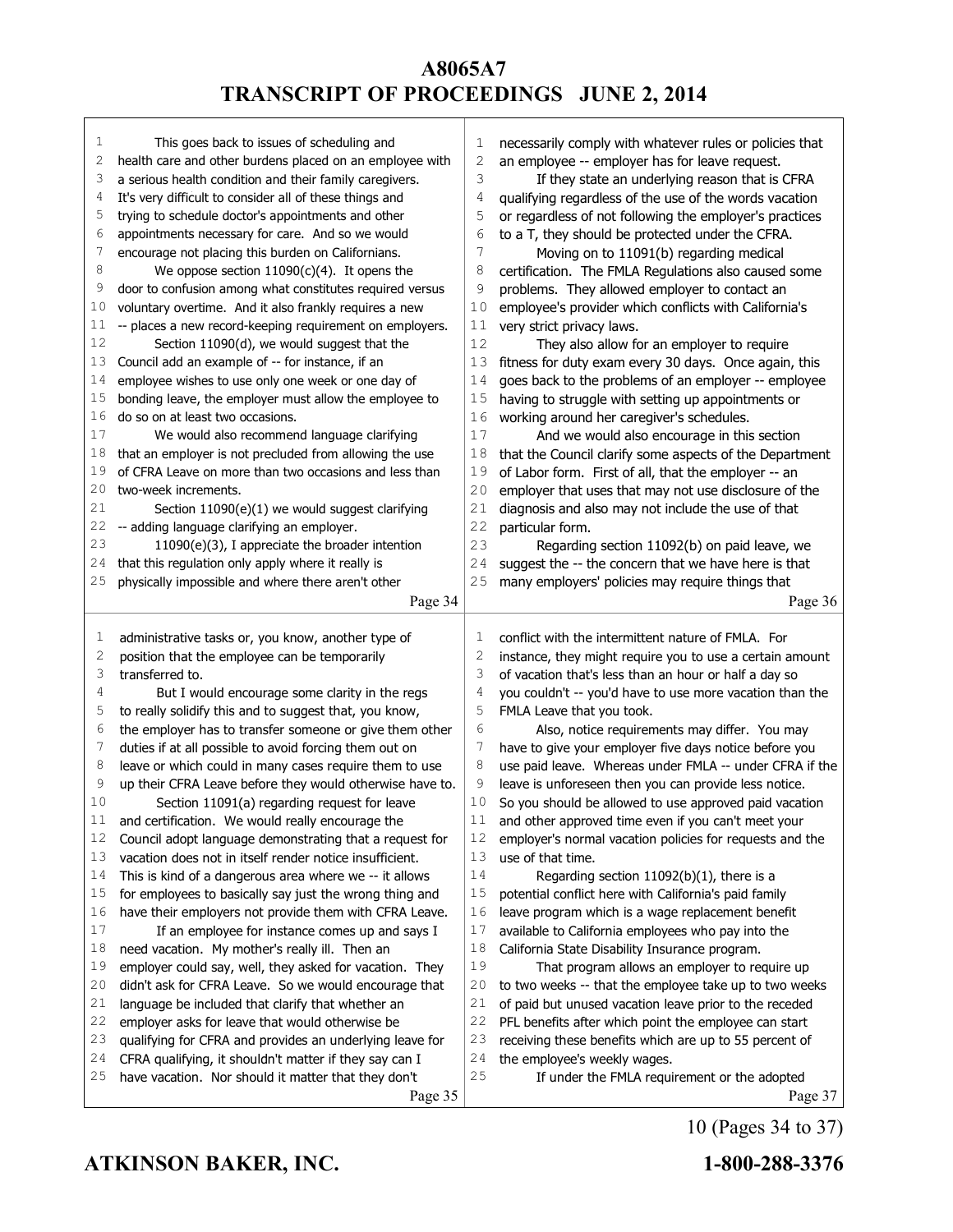| T      | FMLA Regulations, an employer -- excuse me, an employee                                                            | 1      | If the Council, you know, chooses to include                                                            |
|--------|--------------------------------------------------------------------------------------------------------------------|--------|---------------------------------------------------------------------------------------------------------|
| 2      | can be forced to use vacation for the duration of their                                                            | 2      | this section, we would recommend adding language that's                                                 |
| 3      | leave, that could create an issue where they're not able                                                           | 3      | taken into account an employee's CFRA Leave for purposes                                                |
| 4      | to use a Paid Family Leave or receiving over 100 percent                                                           | 4      | of determining performance with regard to attendance is                                                 |
| 5      | of their wages which is not permitted under the paid                                                               | 5      | impermissible.                                                                                          |
| 6      | family leave program. So we would recommend that this                                                              | 6      | We recommend that the Council reinstate the                                                             |
| 7      | not be adopted and that instead employers be encouraged                                                            | 7<br>8 | language it proposed to strike from 11092(f) again for                                                  |
| 8<br>9 | to integrate these programs.                                                                                       | 9      | purposes of clarity.                                                                                    |
| 10     | So for instance, they can allow an -- an                                                                           | 10     | Regarding section $11093(c)(1)$ and (d), we<br>recommend clarifying that there's an entitlement both to |
| 11     | employer would be required to use up to 20 weeks of                                                                | 11     | reasonable accommodation and to CFRA bonding. So for                                                    |
| 12     | vacation leave after which it could and might be                                                                   | 12     | instance, if someone is out of Pregnancy Disability                                                     |
| 13     | encouraged to integrate so employee could use 55 percent<br>of their paid family leave and get 45 percent of what  | 13     | Leave, needs additional time as a reasonable                                                            |
| 14     | they would use for paid vacation and save the rest.                                                                | 14     | accommodation for disability after that because they're                                                 |
| 15     | Moving on to 11092(b)(4). We would encourage                                                                       | 15     | separate entitlements after the conclusion of that                                                      |
| 16     | the Council to make a change to this language. Instead                                                             | 16     | accommodation, they're still entitled to the full                                                       |
| 17     | of saying "an employer and employee may negotiate the                                                              | 17     | 12 weeks of their bonding leave under the CFRA.                                                         |
| 18     | employee's use of any additional use of paid or unpaid                                                             | 18     | We appreciate the Council's clarifying language                                                         |
| 19     | time off" instead of or -- using to substitute for --                                                              | 19     | regarding disability leave in section 11093(e). I'm                                                     |
| 20     | instead of that language, saying that they may use this                                                            | 20     | sorry, 11093(c)(1). And would suggest similar language                                                  |
| 21     | time concurrent -- negotiate to use this time concurrent                                                           | 21     | in 11093(e). We would suggest language clarifying that                                                  |
| 22     | with or in addition to the CFRA Leave.                                                                             | 22     | an extension of CFRA Leave can be a reasonable                                                          |
| 23     | This was clarified that an employee who is                                                                         | 23     | accommodation under the Fair Employment Housing Act.                                                    |
| 24     | entitled to CFRA Leave gets those protections even if                                                              | 24     | This is an issue that again we often see from                                                           |
| 25     | the -- there's other additional leave available to them                                                            | 25     | people that come to the Employment Law Center where they                                                |
|        | Page 38                                                                                                            |        | Page 40                                                                                                 |
|        |                                                                                                                    |        |                                                                                                         |
|        |                                                                                                                    | 1      |                                                                                                         |
| 1      |                                                                                                                    |        | have exhausted their CFRA Leave and the employee knows                                                  |
| 2      | through their employers or leave that they can -- leave<br>program that can be used concurrently that the employer | 2      | that they have a serious health condition that is also a                                                |
| 3      | may have in their policies. They shouldn't be in a                                                                 | 3      | qualifying disability and instead of engaging with them                                                 |
| 4      | position where they're substituting that unprotected                                                               | 4      | in any sort of interactive process regarding either how                                                 |
| 5      | leave for legally protected leave under the CFRA.                                                                  | 5      | they can come back with accommodation or if they need an                                                |
| 6      | We would recommend here that the Council also                                                                      | 6      | extension of leave as an accommodation, they receive a                                                  |
| 7      | add a section again encouraging that employers                                                                     | 7      | form letter from their employer saying your CFRA Leave                                                  |
| 8      | integrate -- first of all, tell employees about the                                                                | 8      | is up, if you don't come back on x date, it's job                                                       |
| 9      | existence of Paid Family Leave and State Disability                                                                | 9      | <unintelligible>.</unintelligible>                                                                      |
| 10     | Insurance and encouraging that they integrate these                                                                | 10     | This is something employers routinely fail to                                                           |
| $1\,1$ | states benefits when -- when it's possible to do so.                                                               |        | 11 consider when the end of CFRA Leave is approaching; that                                             |
| 12     | Section $11092(c)(2)$ , an employer's obligation                                                                   | 12     | indeed they may still have a legal requirement to the                                                   |
| 13     | to continue benefits begins at time of leave. We would                                                             | 13     | employee under the Fair Employment Housing Act if that                                                  |
| 14     | recommend that the Council add language clarifying that                                                            | 14     | employee's serious health condition also constitutes a                                                  |
| 15     | an employer should continue health coverage both during                                                            | 15     | disability.                                                                                             |
| 16     | the duration of the Pregnancy Disability Leave law and                                                             | 16     | For sections 11094(a) and (b), we would again                                                           |
| 17     | during the 12 weeks of CFRA bonding so that, you know,                                                             | 17     | recommend reinstating the language that the Council                                                     |
| 18     | someone doesn't have their up to four months of PDL and                                                            | 18     | proposed to strike for purposes of clarity and also                                                     |
| 19     | then are cut off from their benefits and not able to                                                               | 19     | including language clarifying that an employee should be                                                |
| 20     | take the bonding time that they're legally entitled to.                                                            | 20     | protected against retaliation even if she's not yet                                                     |
| 21     | Section 11092(e)(1), we would recommend not                                                                        | 21     | eligible for CFRA Leave. This is reflected in the case                                                  |
| 22     | incorporating the FMLA regulation here, 825.215(c)(2),                                                             | 22     | law which is cited in our written comments, so we would                                                 |
| 23     | because this regulation would deny perfect attendance                                                              | 23     | recommend clarifying that in the regulations.                                                           |
| 24     | bonus to someone who is on a job-protected leave under                                                             | 24     | Regarding section 11095(a), we would object to                                                          |
| 25     | the CFRA.<br>Page 39                                                                                               | 25     | the statement that electronic posting is sufficient.<br>Page 41                                         |

11 (Pages 38 to 41)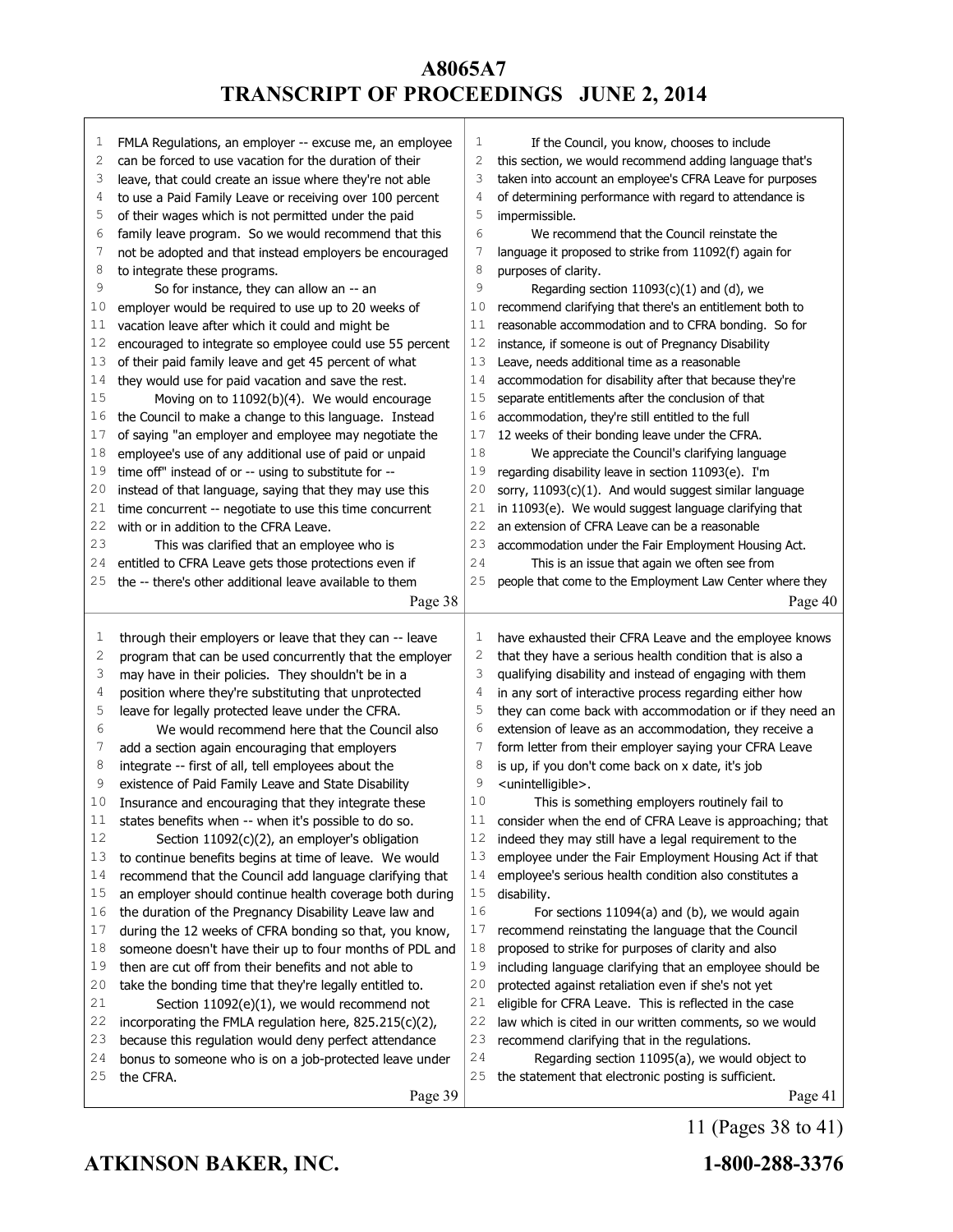|          | However, we do see the value of electronic posting,                                                             | $\mathbf 1$  | Thank you.                                                                                        |
|----------|-----------------------------------------------------------------------------------------------------------------|--------------|---------------------------------------------------------------------------------------------------|
| T<br>2   | especially where employees don't always report to some                                                          | $\mathbf{2}$ | CHAIRPERSON MANDELBAUM: Thank you,                                                                |
| 3        | central location. So we would suggest requiring both                                                            | 3            | Ms. Langston.                                                                                     |
| 4        | hard copy posting and in situations where there's not                                                           | 4            | MS. BRODSKY: You may not know the answer to                                                       |
| 5        | that central reporting point for all employees,                                                                 | 5            | this, but do you know whether under the state Paid Leave                                          |
| 6        | electronic posting as well.                                                                                     | 6            | Act there's any notice requirements?                                                              |
| 7        | 11095(b), we would suggest clarifying when the                                                                  | 7            | MS. LANGSTON: I believe there are some notice                                                     |
| 8        | obligation to give notice is triggered. For instance,                                                           | 8            | requirements. I would need to double check on the                                                 |
| 9        | when an employee mentions that she or her partner is                                                            | 9            | specifics of those. But you know, again, I think it                                               |
| 10       | pregnant or when she asks about pregnancy leave, informs                                                        | 10           | could only be helpful to also include -- you'll notice                                            |
| 11       | the employer that he or she is adopting or fostering a                                                          | 11           | requirements here where employers are -- you know, and I                                          |
| 12       | child. All these should trigger the notice requirements                                                         | 12           | don't know. I think there may be some in the very                                                 |
| 13       | under these regulations.                                                                                        | 13           | beginning. But here where it's actually used to have                                              |
| 14       | We would also suggest adding language that                                                                      | 14           | that notice given, I think it would be very helpful.                                              |
| 15       | requires employers to provide notice of the wage                                                                | 15           | MS. BRODSKY: Thank you.                                                                           |
| 16       | replacement programs that are available concurrently                                                            | 16           | MS. LANGSTON: Sure.                                                                               |
| 17       | with CFRA Leave and Pregnancy Disability Leave.                                                                 | 17           | CHAIRPERSON MANDELBAUM: Anyone else wishing to                                                    |
| 18       | Similarly or along those lines in section                                                                       | 18           | speak on the California Family Rights Act Regulations?                                            |
| 19       | 11095(c), when a -- an employee with limited English                                                            | 19           | MR. SCHUMANN: Good afternoon. My name is Jay                                                      |
| 20       | proficiency makes one of the statements outlined above                                                          | 20           | Schumann. I'm a private attorney and HR consultant. I                                             |
| 21       | that she's pregnant, adopting a child, etc., the                                                                | 21           | have a couple short general statements, and then I have                                           |
| 22       | employer should be required to provide that employee                                                            | 22           | a couple specific provisions I'd like to discuss.                                                 |
| 23       | notice in his or her own language of rights,                                                                    | 23           | The general -- the first general statement is                                                     |
| 24       | responsibilities, and consequences and noncompliance.                                                           | 24           | I've worked internally as a Human Resources                                                       |
| 25       | Finally, Section 11097 regarding the                                                                            | 25           | practitioner, and having the new regulation or the                                                |
|          | Page 42                                                                                                         |              | Page 44                                                                                           |
|          |                                                                                                                 |              |                                                                                                   |
| 1        |                                                                                                                 |              |                                                                                                   |
|          |                                                                                                                 | 1            |                                                                                                   |
| 2        | certification form. Again, we would add -- recommend<br>adding language emphasizing that the underlying serious | 2            | proposed new regulation about the electronic notices I                                            |
| 3        |                                                                                                                 | 3            | think is a very good idea. Because in the environment                                             |
| 4        | health condition may not be disclosed on this form                                                              | 4            | that I was at, people relied on their computers far more                                          |
| 5        | without the consent of the patient and need not be<br>disclosed.                                                | 5            | than they relied on paper notes. So I think that's                                                |
| 6        | And we would also recommend that if language                                                                    | 6            | helpful.<br>And the other general statement is I appreciate                                       |
| 7        | stating that if an employee turns in this form to their                                                         | 7            |                                                                                                   |
| 8        |                                                                                                                 | 8            | that in the proposed regulations the Council makes                                                |
| 9        | employer, attempts to use it, that the employer must                                                            | 9            | reference to the possible need for reasonable<br>accommodation under the disability laws. I think |
| 10       | accept it and may not require the Department of Labor                                                           | 10           |                                                                                                   |
| 11       | form or some other form that requires more information                                                          | 11           | having -- I know there's a reference to the leave laws                                            |
| 12       | that is required under the CFRA form.                                                                           |              | in the disability regulations. And now there'll be                                                |
| 13       | In order to make this -- using this form                                                                        | 13           | 12 reference to the disabilities accommodation laws in the                                        |
| 14       | simpler for employees and a wider -- and for employers,                                                         | 14           | leave regulations. I think it's very helpful to have it                                           |
| 15       | frankly, we would also strongly suggest that the Council                                                        | 15           | in both places like that.                                                                         |
| 16       | include the form in a conspicuous place on the website                                                          | 16           | So I have a couple of very minor and very                                                         |
| 17       | so that it's easily accessible. Right now you'd have to                                                         | 17           | targeted comments. The first one -- by the way, I have                                            |
| 18       | find it in the regulations themselves.                                                                          | 18           | submitted these in writing also. The first one is on                                              |
| 19       | So including that on the website I think would                                                                  | 19           | page 11 and it's under section 11089(d)(2)(f), and this                                           |
| 20       | be wonderful for employers. They would know what it                                                             | 20           | is the section that deals with key person coverage or                                             |
|          | was. They could print it out instead of just going to                                                           |              | key employee coverage under CFRA.                                                                 |
| 21<br>22 | the DOL's form, and that would help them to make sense                                                          | 21<br>22     | And there's a statement in there about the --                                                     |
| 23       | of that requirement and know what they're looking at                                                            |              | that the employee continues to be entitled to                                                     |
| 24       | when an employee uses that form.                                                                                | 23           | maintenance of health benefits. I suggest it would be                                             |
|          | So I appreciate your time and appreciate your                                                                   | 24           | helpful to refer them to section 11092(c) at that point,                                          |
| 25       | consideration of our comments.<br>Page 43                                                                       | 25           | because the way it reads right now where it says if an<br>Page 45                                 |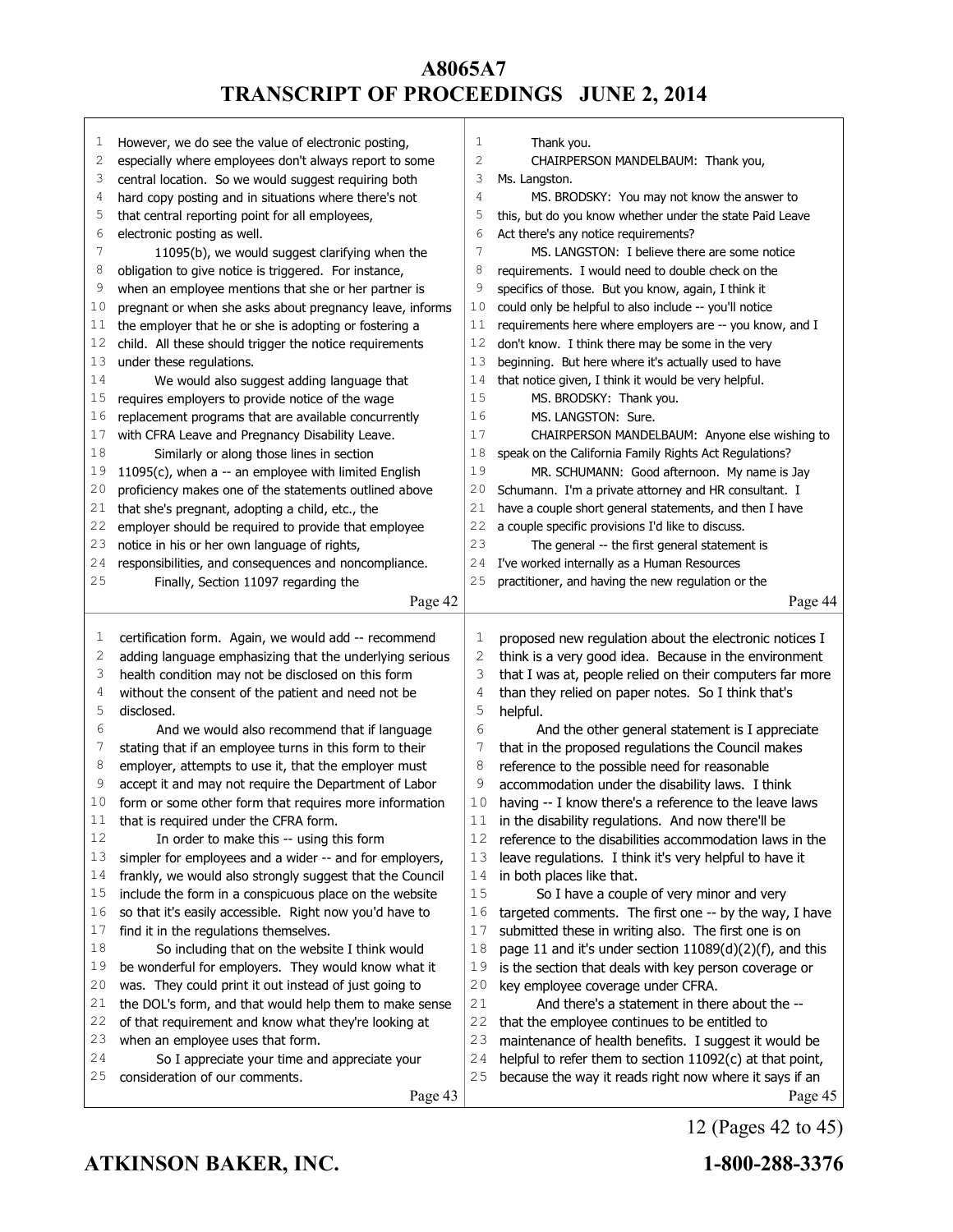| ı  | employee on leave does not return to work in response to            | 1            | with the CFRA.                                           |
|----|---------------------------------------------------------------------|--------------|----------------------------------------------------------|
| 2  | the employer's notification of intent to deny                       | $\mathbf{2}$ | The next section is 11087 subdivision (c). For           |
| 3  | reinstatement, the employee continues to be entitled to             | 3            | consistency and ease of reference, we would recommend    |
| 4  | maintenance of health benefits. But it doesn't say for              | 4            | putting the definition of "child" back into regulations  |
| 5  | how long. And so I think referring -- referring --                  | 5            | and not striking that provision. We agree, however,      |
| 6  | making a reference to section 11092(c) at that point                | 6            | that moving in loco parentis to its own subdivision      |
| 7  | would -- would add clarification.                                   | 7            | makes sense and makes it easier to locate.               |
| 8  | And the other specific comment is on page 22 of                     | 8            | In section 11087 subdivision (d), the                    |
| 9  | the proposed regs. Section 11092(d)(3)(c). And this is              | 9            | definition of "covered employer." The proposed           |
| 10 | really just a semantic comment. Throughout this section             | 10           | regulations add the phrase "including successor in       |
| 11 | on health benefits coverage, it's referred to as health             | 11           | interest" to the definition of the covered employer      |
| 12 | benefits coverage, but in the section that I've just                | 12           | here. Adding the phrase "successors in interest" to the  |
| 13 | pointed out to you, for some reason it talks about                  | 13           | definition makes the definition overly broad, seemingly  |
| 14 | health insurance. And I think for consistency, wherever             | 14           | without statutory basis, and would impose onerous        |
| 15 | it refers to health insurance in 11092(d)(3)(c), it                 | 15           | consequences for buyers and sellers of businesses in     |
| 16 | should refer to health benefits coverage.                           | 16           | California.                                              |
| 17 | That concludes my comments.                                         | 17           | If the language of this regulation remains as            |
| 18 | CHAIRPERSON MANDELBAUM: Thank you,                                  | 18           | proposed, purchasers of entities that have any           |
| 19 | Mr. Schumann. I appreciate it.                                      | 19           | California employees will now, by law, be assuming       |
| 20 | MR. SCHUMANN: Thank you.                                            | 20           | liability for all potential CFRA claims, unless the      |
| 21 | CHAIRPERSON MANDELBAUM: Are there others that                       | 21           | seller expressly retains those liabilities.              |
| 22 | would like to speak?                                                | 22           | The proposed phrase is also vague. It is                 |
| 23 | MS. MAECHTLEN: Good afternoon. My name is                           | 23           | unclear whether the proposed language permits the        |
| 24 | Laura Maechtlen. I'm a partner with Seyfarth Shaw, and              | 24           | parties to agree to shift the potential liability or     |
| 25 | a member of our California Workplace Solutions and                  | 25           | not. And while it may be possible for a seller to agree  |
|    | Page 46                                                             |              | Page 48                                                  |
|    |                                                                     |              |                                                          |
|    |                                                                     |              |                                                          |
| 1  | Complex Discrimination Litigation.                                  | 1            | to indemnify the buyer of the business, the proposed     |
| 2  | Our firm is sending today under separate cover                      | 2            | addition adds a layer of complexity that was not         |
| 3  | written comments on behalf of the Employer's Group and              | 3            | previously in the regulations. Therefore, we recommend   |
| 4  | California Employment Law Council, both of which have               | 4            | deleting the "successors in interest" language.          |
| 5  | members in the employer community.                                  | 5            | The next provision we had comments to, 11087             |
| 6  | We overall and the Employer's Group and CELC                        | 6            | subdivision (e)(4), the definition of eligible employee. |
| 7  | support the spirit and intent of the Council's                      | 7            | Here to clarify that only employees who have a certain   |
| 8  | regulations, but we have experienced some significant               | 8            | minimum level of contact working within California --    |
| 9  | challenges in complying with the regulations so far.                | 9            | actually, sorry.                                         |
| 10 | And I wanted to provide some comment about those today.             | 10           | Backing up, just to provide reference. We                |
| 11 | I'll summarize by section.                                          | 11           | propose that there be language added to this where there |
| 12 | In section 1087 definitions, we have a general                      | 12           | would be clarification that an employee must physically  |
| 13 | comment that the definition -- and I have heard the                 | 13           | perform work in California at least half of the time;    |
| 14 | commentary before this from both the Council and other              | 14           | the reason being is this would clarify that only         |
| 15 | folks that have testified. But the definition is                    | 15           | employees who have certain minimal level of contact      |
| 16 | referring to the most current federal regulations that              | 16           | working within California are eligible for the benefits  |
| 17 | became effective on March 8. It sometimes can become                | 17           | provided by the CFRA.                                    |
| 18 | confusing and other situations where regulations from               | 18           | And so therefore we propose including language           |
| 19 | another place have been incorporated.                               | 19           | specifying that only employees who perform work in       |
| 20 | Our actual proposal would be to use language                        | 20           | California at least half of the time are eligible for    |
| 21 | referring simply to the, quote, most current regulations            | 21           | CFRA Leave. This is consistent with the jurisdictional   |
| 22 | of the FMLA in case they are subsequently changed again             | 22           | reach and protections of the California laws. We have    |
| 23 | to the extent that you provide clarifying language that             | 23           | actually cited legal authority in support of that        |
| 24 | they are only incorporated to the extent that they do               | 24           | recommendation in our written comments that are being    |
| 25 | not otherwise -- that they're not otherwise inconsistent<br>Page 47 | 25           | forwarded today under separate cover.<br>Page 49         |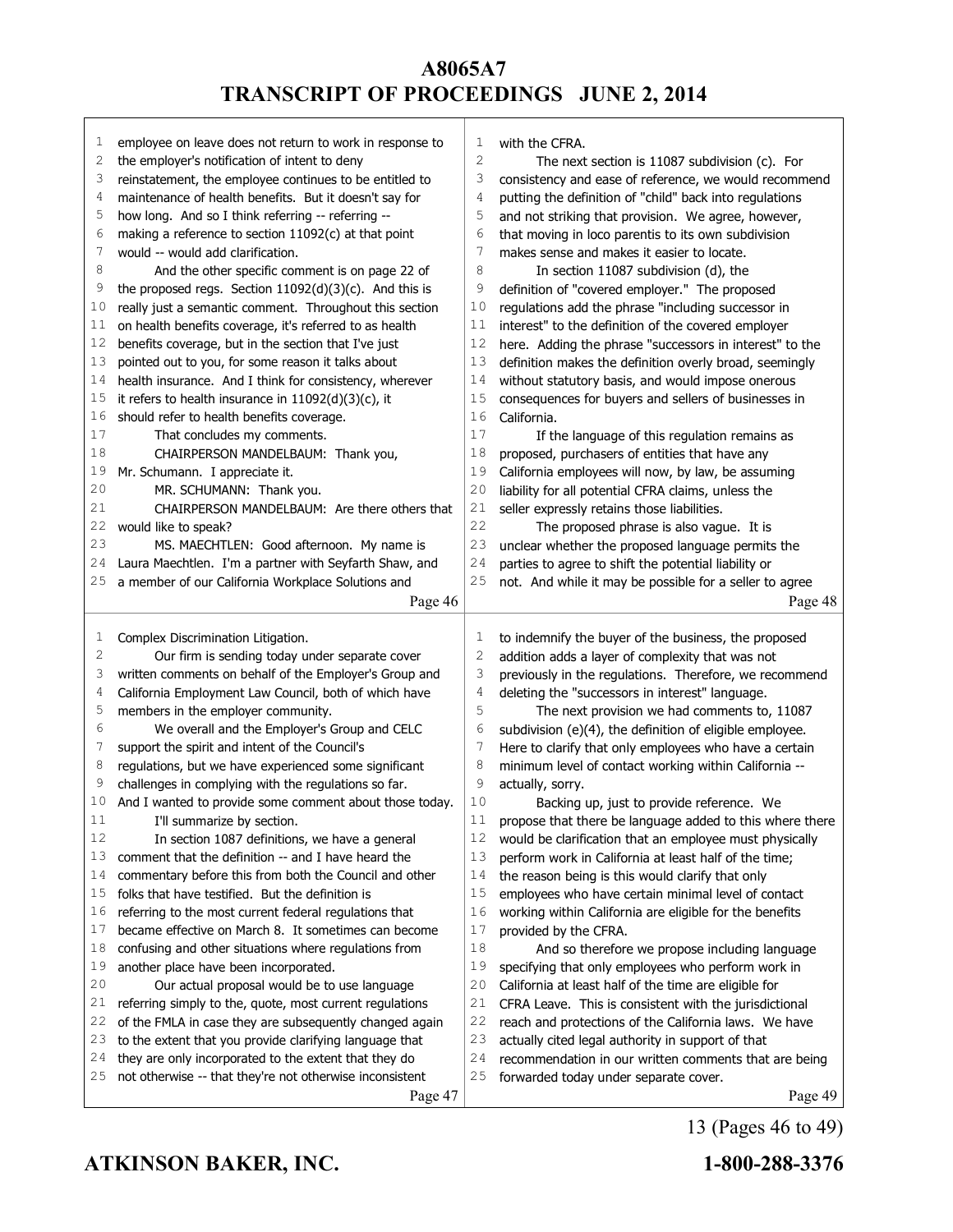| 1      | Our next proposal would be to section 11087                                                               | 1              | commit fraud to obtain leave.                                                                                    |
|--------|-----------------------------------------------------------------------------------------------------------|----------------|------------------------------------------------------------------------------------------------------------------|
| 2      | subdivision (r)(1) related to inpatient care. Council                                                     | $\overline{c}$ | Section 11090 subdivision (e)(4) regarding                                                                       |
| 3      | has removed reference to a, quote, overnight stay in                                                      | 3              | deduction of exempt employee's pay. Just a general                                                               |
| 4      | this section. Council's proposed revision to this                                                         | 4              | comment to this one. Given that wage and hour laws are                                                           |
| 5      | definition to remove the reference to an overnight stay                                                   | 5              | outside the Council's jurisdiction but that this is an                                                           |
| 6<br>7 | makes it inconsistent with the FMLA Regulations and                                                       | 6              | area where clarification is definitely needed within the                                                         |
| 8      | unclear how long a stay must be to qualify for inpatient                                                  | 7<br>8         | State of California, we would respectfully request that<br>the Council solicit confirmation from the California  |
| 9      | care.                                                                                                     | 9              | Division of Labor Standards Enforcement in the form of a                                                         |
| 10     | We would recommend keeping the reference to an                                                            | 10             |                                                                                                                  |
| 11     | overnight stay to keep this definition clear and<br>consistent with the FMLA. If that's not acceptable to | 11             | formal opinion that California employers may follow the<br>FMLA regulation 29 CFRA 825.206 as to deductions from |
| 12     | the Council and you do not wish to do that, we would                                                      | 12             | exempt employees salaries for intermittent or reduced                                                            |
| 13     | strongly recommend that the Council further clarify then                                                  | 13             | scheduled leave.                                                                                                 |
| 14     | what inpatient stay means.                                                                                | 14             | The next section we had a comment on was                                                                         |
| 15     | For example, you could state that inpatient                                                               | 15             | 11091(b)(2)(a) regarding second opinions. In this                                                                |
| 16     | care means a stay -- that the patient has been, for                                                       | 16             | proposed regulation, the language reads, "if the                                                                 |
| 17     | example, admitted to a hospital, hospice, or residential                                                  | 17             | employer establishes a reason to doubt the validity of                                                           |
| 18     | care facility. The lack of a definition would make it                                                     | 18             | the certification the employee provides for his or her                                                           |
| 19     | very unclear for employers to interpret that language.                                                    | 19             | own serious health condition, the employer may require                                                           |
| 20     | Our next proposal would be regarding section                                                              | 20             | at the employer's own expense, the employee to obtain                                                            |
| 21     | 11088(c), the limitation of entitlement provision.                                                        | 21             | essentially a second opinion."                                                                                   |
| 22     | There was a proposed change of the term parents to                                                        | 22             | The proposed regulation adopts the term                                                                          |
| 23     | spouses in the first sentence, which we see as a problem                                                  | 23             | "establishes" instead of the term "has". It used to be                                                           |
| 24     | in California because marital status is a protected                                                       | 24             | that if the employer simply has a reason to doubt. The                                                           |
| 25     | category under the FEHA. The current CFRA Regulations                                                     | 25             | addition of the term "establish" instead of the word                                                             |
|        | Page 50                                                                                                   |                | Page 52                                                                                                          |
|        |                                                                                                           |                |                                                                                                                  |
|        |                                                                                                           |                |                                                                                                                  |
|        |                                                                                                           | 1              |                                                                                                                  |
| 1<br>2 | utilize the term parents to avoid different treatment of                                                  | 2              | "has" makes the new language somewhat unclear in terms                                                           |
| 3      | married and unmarried people for purposes of CFRA                                                         | 3              | of what the employer would have to do to establish or                                                            |
| 4      | bonding leave entitlement. So retaining the old<br>language or using our proposed would help avoid this   | 4              | reason to doubt the validity of the certification.<br>So we would recommend retaining the term "has".            |
| 5      | issue.                                                                                                    | 5              | Without any state of justification, this change appears                                                          |
| 6      | Our proposed edit would be rather than saying                                                             | 6              | to be unnecessarily placing a heightened burden on                                                               |
| 7      | if spouses -- if it said -- current proposed language is                                                  | 7              | employers to establish a reason to doubt the validity of                                                         |
| 8      | if spouses employed by the same employer are entitled to                                                  | 8              | the certification to support a second opinion.                                                                   |
| 9      | CFRA Leave, their employer may limit leave for the                                                        | 9              | The next section is $11091(b)(2)(e)$ , regarding                                                                 |
| 10     | birth. We propose deleting spouses and instead using                                                      | 10             | the return to work release. Here it's just a simple                                                              |
| 11     | the language if both parents are employed by the same                                                     | 11             | edit. It appears new language might have been added in                                                           |
| 12     | employer and are entitled to CFRA Leave. So using,                                                        | 12             | the wrong place.                                                                                                 |
| 13     | essentially, the term "parents" rather than "spouses".                                                    | 13             | So in our written comments we moved the term                                                                     |
| 14     | The next provision would be 11089(d)(3)                                                                   | 14             | "other policy" to later in a sentence there. So it                                                               |
| 15     | regarding fraudulently-obtained CFRA Leave. We believe                                                    | 15             | would be read the final sentence starting with "there is                                                         |
| 16     | this section should be included in the regulations, and                                                   | 16             | no collective bargaining," it reads now, "there is no                                                            |
| 17     | the Council has proposed language stating that an                                                         | 17             | collective bargaining or other policy agreement                                                                  |
| 18     | employee is not entitled to, quote, job protections                                                       | 18             | forbidding the practice, and we are suggesting there is                                                          |
| 19     | afforded by the CFRA if they fraudulently obtained CFRA                                                   | 19             | no collective bargaining agreement or other policy                                                               |
| 20     | Leave.                                                                                                    | 20             | forbidding the practice."                                                                                        |
| 21     | We would recommend a change to make it clear                                                              | 21             | With that change, however, nevertheless we                                                                       |
| 22     | that an employee commits fraud to obtain CFRA Leave is                                                    | 22             | would say that the FMLA regulation on this same topic                                                            |
| 23     | not entitled to any CFRA protection. It is not just                                                       | 23             | only addresses limits and collective bargaining                                                                  |
| 24     | limited to CFRA's job protections. Benefits and any                                                       | 24             | agreements and doesn't go further. So there is no                                                                |
| 25     | other CFRA protections are unavailable to employees who<br>Page 51                                        | 25             | explanation provided to justify expansion of the FMLA<br>Page 53                                                 |

**ATKINSON BAKER, INC. 1-800-288-3376**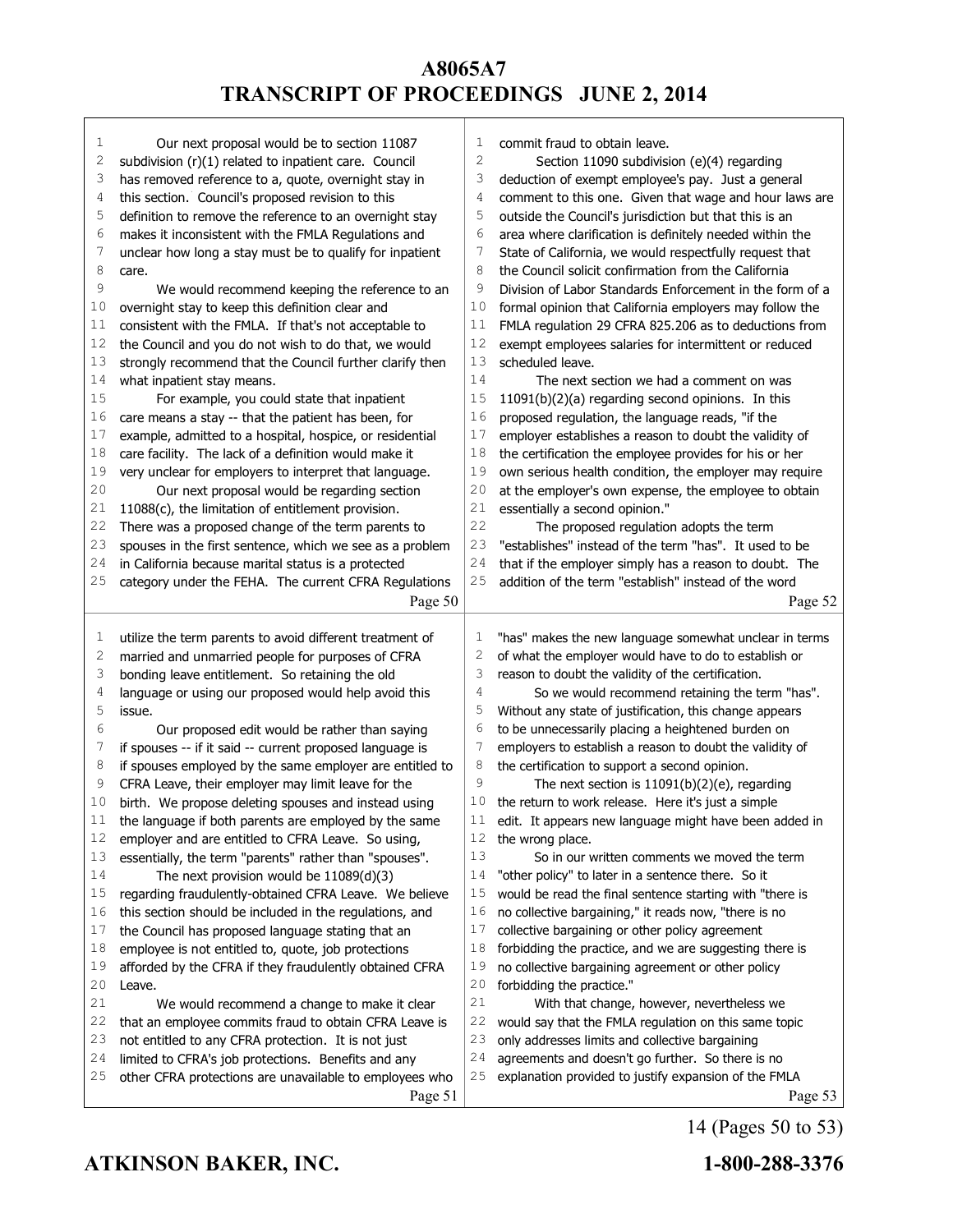| 1  | language.                                                | 1  | much. We are about halfway through our afternoon         |
|----|----------------------------------------------------------|----|----------------------------------------------------------|
| 2  | Section 11091(b)(3) regarding providing                  | 2  | session. Now would be time for a short break, then       |
| 3  | certification. There was a parenthetical providing an    | 3  | we'll resume with the hearing on the CFRA Regulations.   |
| 4  | example where in this sentence that talks about absent   | 4  | We do have a number of people I know who wish to speak,  |
| 5  | extenuating circumstances, e.g., unavailability of       | 5  | and we are running into somewhat time constraints. So    |
| 6  | health care provider, if the employee fails to timely    | 6  | we will be back promptly at 2:40, in 12 minutes by my    |
| 7  | return.                                                  | 7  | watch.                                                   |
| 8  | We just recommend removing the parenthetical             | 8  | (Break taken.)                                           |
| 9  | example, as the Council has expressed its intention to   | 9  | CHAIRPERSON MANDELBAUM: Back on the record for           |
| 10 | follow the FMLA regulation on this topic. There's no     | 10 | the California Family Rights Acts Regulations. Herein    |
| 11 | such example within the FMLA Regulations.                | 11 | the time is 2:45 p.m., and we will take further public   |
| 12 | Our final section that we had comments to was            | 12 | comment.                                                 |
| 13 | regarding the certification form itself as section       | 13 | There will be an opportunity to make public              |
| 14 | 11097. We have attached a proposed revised               | 14 | comment on other topics once we conclude the hearing.    |
| 15 | Certification of Health Care Provider form for your      | 15 | MR. LEBOWITZ: Good afternoon. My name is Noah            |
| 16 | consideration with our written comments that are being   | 16 | Lebowitz. I am a partner with San Francisco Law Firm of  |
| 17 | submitted by US mail and via e-mail to you to Director   | 17 | Duckworth Peters Lebowitz Olivier. My capacity here is   |
| 18 | Cheng today. We made proposed revisions to essentially   | 18 | a member of the executive board with California          |
| 19 | four areas of the certification form itself.             | 19 | Employment Lawyers Association otherwise known as CELA.  |
| 20 | One, to question two, essentially to add some            | 20 | What we have submitted electronically prior to           |
| 21 | questions regarding the patient's relationship to the    | 21 | my arrival here today, and I have just handed you a hard |
| 22 | employee so that the employer can confirm that the       | 22 | copy of, is CELA's official written comments. These are  |
| 23 | person is a covered family member and also whether it is | 23 | to be considered in conjunction with the oral comments,  |
| 24 | a minor or adult child for which the person is           | 24 | verbal comments that were made by a couple of our        |
| 25 | requesting leave.                                        | 25 | members at the April 7th hearing as well.                |
|    | Page 54                                                  |    | Page 56                                                  |
|    |                                                          |    |                                                          |
|    |                                                          |    |                                                          |
|    |                                                          |    |                                                          |
| 1  | We have proposed edits to question 4(b), which           | 1  | And so CELA, as you know, is a statewide                 |
| 2  | we believe is insufficient on its own to provide         | 2  | organization. We now have more than 1100 members. We     |
| 3  | information regarding the duration of the employee's     | 3  | are -- folks who are primarily in the business of        |
| 4  | need for leave which is often different than the         | 4  | representing employees in wrongful termination and       |
| 5  | probable duration of the condition or the need for       | 5  | employment matters of all types, and primarily engaged   |
| 6  | treatment. So that's under clarification.                | 6  | in the enforcement of the Fair Employment Housing Act in |
| 7  | We have proposed edits to question nine on the           | 7  | general and inclusive of the California Family Rights    |
| 8  | form, regarding obtaining sufficient medical             | 8  | Act. So these regulations are of extraordinary           |
| 9  | certification.                                           | 9  | importance to our members and the folks they are         |
| 10 | And then also to the definition of serious               | 10 | helping.                                                 |
| 11 | health condition. We revised that to make it consistent  | 11 | Before I get started with substance, let me --           |
| 12 | with the current FMLA Regulations and the definition in  | 12 | as I was sitting here in the audience noticed a couple   |
| 13 | the proposed amendments to section 11087(r) except that  | 13 | of corrections, if we can, to page two of the comments   |
| 14 | we kept the overnight stay language consistent with our  | 14 | we have made. There's a typographical error in the       |
| 15 | other comments regarding overnight stay. And then --     | 15 | second to last line. There's a capital "I" which is      |
| 16 | and believe that this comment would essentially ensure   | 16 | intended to be "is" and not capital "I". Do you see      |
| 17 | the Council's stated purpose of following the most       | 17 | that? That's the standard.                               |
| 18 | current federal regulations with respect to that         | 18 | And then on page seven, footnote two, the                |
| 19 | definition.                                              | 19 | reference should be to section 11089 sub (2)(b).         |
| 20 | So we thank the Council for the opportunity to           | 20 | Capital B instead of section -- subsection (a). And for  |
| 21 | comment and appreciate your time. If you want any        | 21 | more information -- I'll submit a corrected version      |
| 22 | further input from the Employer's Group or from CELC in  | 22 | electronically so you have a full version for the        |
| 23 | this process, we have provided contact information in    | 23 | record. But I wanted to do that now before the five      |
| 24 | our written materials.                                   | 24 | o'clock deadline.                                        |
| 25 | CHAIRPERSON MANDELBAUM: Great. Thank you very            | 25 | So the specifics of all of our detailed                  |

15 (Pages 54 to 57)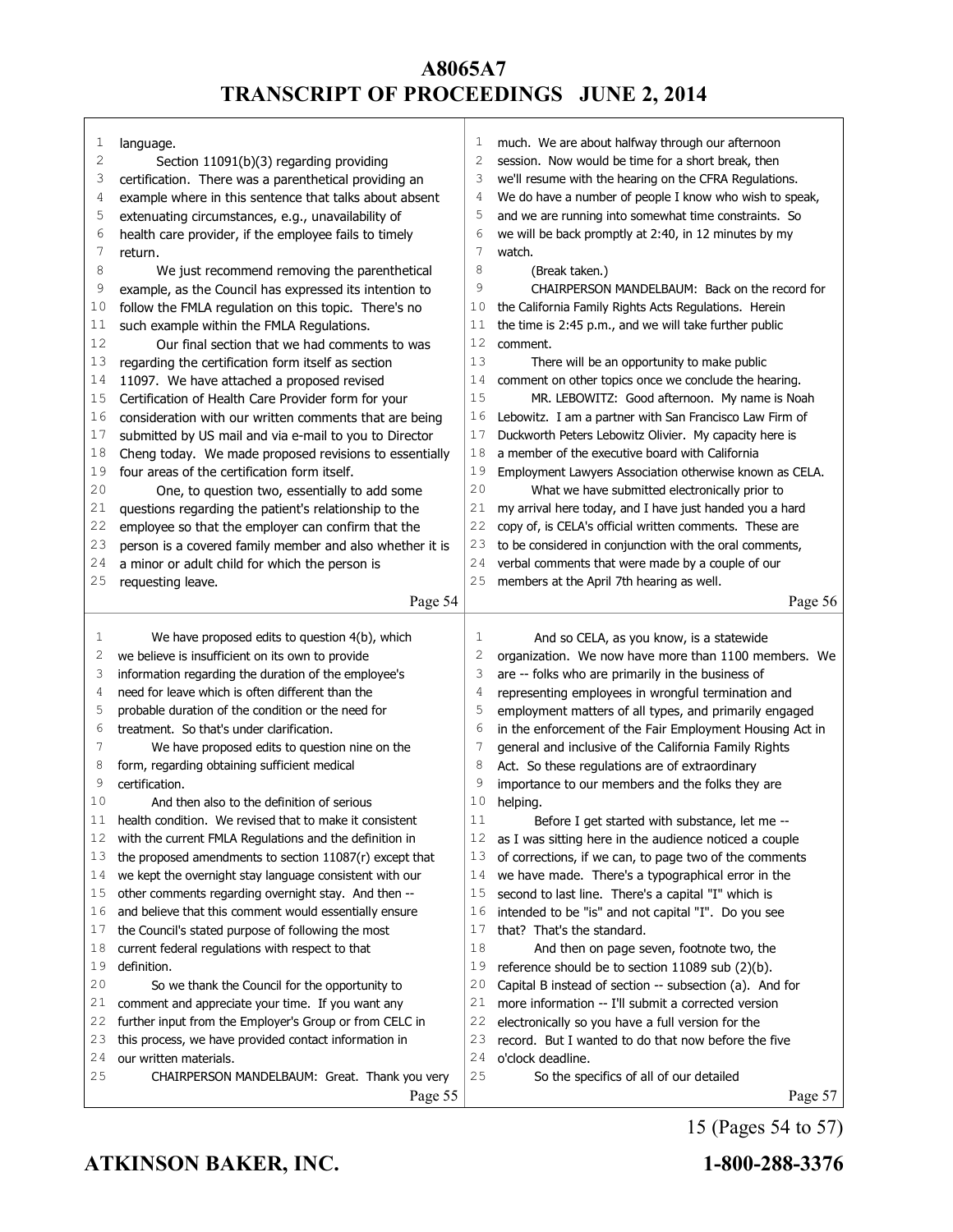| 1  | comments are contained in the letter. What I want to do  | 1  | situation both sides of the potential dispute and both   |
|----|----------------------------------------------------------|----|----------------------------------------------------------|
| 2  | today with my comments is revisit one of my favorite     | 2  | sides of the folks who are trying to figure out their    |
| 3  | issues, which is the -- the issue of non-duplication     | 3  | rights and obligation.                                   |
| 4  | versus clarity. And then pointing out one or two         | 4  | And as I said, the intended audience for these           |
| 5  | sections for a couple highlights and not go through all  | 5  | regulations really are not the lawyers who have Westlaw  |
| 6  | the details.                                             | 6  | or whatever at their fingertips and are able to slip     |
| 7  | But I appreciate the comments made by the chair          | 7  | back and forth between the statutes and regulations and  |
| 8  | this morning or this afternoon, on -- there is this      | 8  | the FMLA Regulations relatively easily. It's the folks   |
| 9  | tension between non-duplication and clarity that exists  | 9  | who don't necessarily have access and don't know where   |
| 10 | within the Administrative Procedures Act, the APA.       | 10 | to look for all this information. And the idea as        |
| 11 | And what's important as I read both the statute          | 11 | stated before, the content of a one-stop shop is really  |
| 12 | and the regulations that implement the APA is that       | 12 | what we believe is regulations. That should be the goal  |
| 13 | non-duplication is, as I read it, secondary to clarity.  | 13 | of these regulations.                                    |
| 14 | And that clarity is of importance. It is of primary      | 14 | And so there are -- by our count, no fewer than          |
| 15 | importance, frankly. And especially because what we are  | 15 | 12 instances within the proposed regulations where the   |
| 16 | dealing with here is probably the most highly technical  | 16 | Council has proposed to strike existing language         |
| 17 | area of law within the Council's jurisdiction and one of | 17 | wholesale in favor of a cross reference back to the      |
| 18 | the most highly technical areas of law within employment | 18 | statute. And there's -- frankly, we believe that all of  |
| 19 | law in general in California. But certainly within the   | 19 | those suggest those proposed amendments should be        |
| 20 | Council's jurisdiction. This is the most technical       | 20 | reversed and that language should be restored. And we    |
| 21 | area, I would say.                                       | 21 | do address each of those sections within the -- within   |
| 22 | And so clarity is really, really important               | 22 | the written comments.                                    |
| 23 | because what these regulations are used for is almost -- | 23 | I'll stop here for a second and say this. You            |
| 24 | the real users I believe are the Human Resources         | 24 | all have done a remarkable job to this point, of course. |
| 25 |                                                          | 25 |                                                          |
|    | professional management side folks who use these         |    | And there has been -- the hours of work that have been   |
|    | Page 58                                                  |    | Page 60                                                  |
|    |                                                          |    |                                                          |
|    |                                                          |    |                                                          |
| 1  | regulations to create the personnel handbooks and the    | 1  | put into these regulations is obvious. And I know you    |
| 2  | internal policies that tell and help the employees       | 2  | all don't get paid much for this job. So on behalf of    |
| 3  | understand what their rights are and what their          | 3  | our organization, I will say absolutely thank you for    |
| 4  | obligations are as well for compliance.                  | 4  | all the time that you have put into it.                  |
| 5  | And then it also invests those same management           | 5  | And just because we may have comments that say           |
| 6  | side folks' understanding what their rights and          | 6  | you should have done it a different way doesn't mean we  |
| 7  | obligations are in complying. And of course, because     | 7  | don't appreciate the work that you have put in to get    |
| 8  | regulations -- the real goal of regulations is increase  | 8  | these to this point. And we know there's a lot more to   |
| 9  | of compliance. As we approach regulations and comments   | 9  | go and you have got a time limit. So good luck.          |
| 10 | on regulations from our organization is with that in     | 10 | So anyway, there's -- let me point out one               |
| 11 | mind, that the goal of regulatory enactment and reform   | 11 | example of where I think the proposed striking of        |
| 12 | in revision is increased compliance and reduced          | 12 | language in favor -- for stated reasons of               |
| 13 | litigation and increased resolution.                     | 13 | non-duplication has actually caused more confusion       |
| 14 | And so when we look at the actual regulations            | 14 | than -- than otherwise necessary.                        |
| 15 | that implement the APA, there's more than one place that | 15 | And that is in the definitions section, where            |
| 16 | talks about the fact that non-duplication is a secondary | 16 | the proposal is to strike section 11087 sub (c), little  |
| 17 | consideration to clarity. In fact, there's a negative    | 17 | (c), which is the definition of child, I believe. The    |
| 18 | presumption.                                             | 18 | definition of child. And in favor -- because the stated  |
| 19 | If the regulation presents information in a              | 19 | reason is there is a portion of that language that is    |
| 20 | format that is not readily understandable by persons     | 20 | duplicative of the statute. But some of it is not.       |
| 21 | directly affected by the regulation and a presumption    | 21 | And so to make up for that, the Council has              |
| 22 | that it is not clear and does not meet the clarity       | 22 | been -- has had to make -- has had to create two new     |
| 23 | standard and those folks who are directly affected,      | 23 | sections. So 11087 sub (a) proposed, which is            |
| 24 | there's the definition of regulations about those that   | 24 | definition of adult dependent child, and 11087 sub (k),  |
| 25 | are directly affected. But it means, obviously, in our   | 25 | which is the separate definition of "in loco parentis".  |

16 (Pages 58 to 61)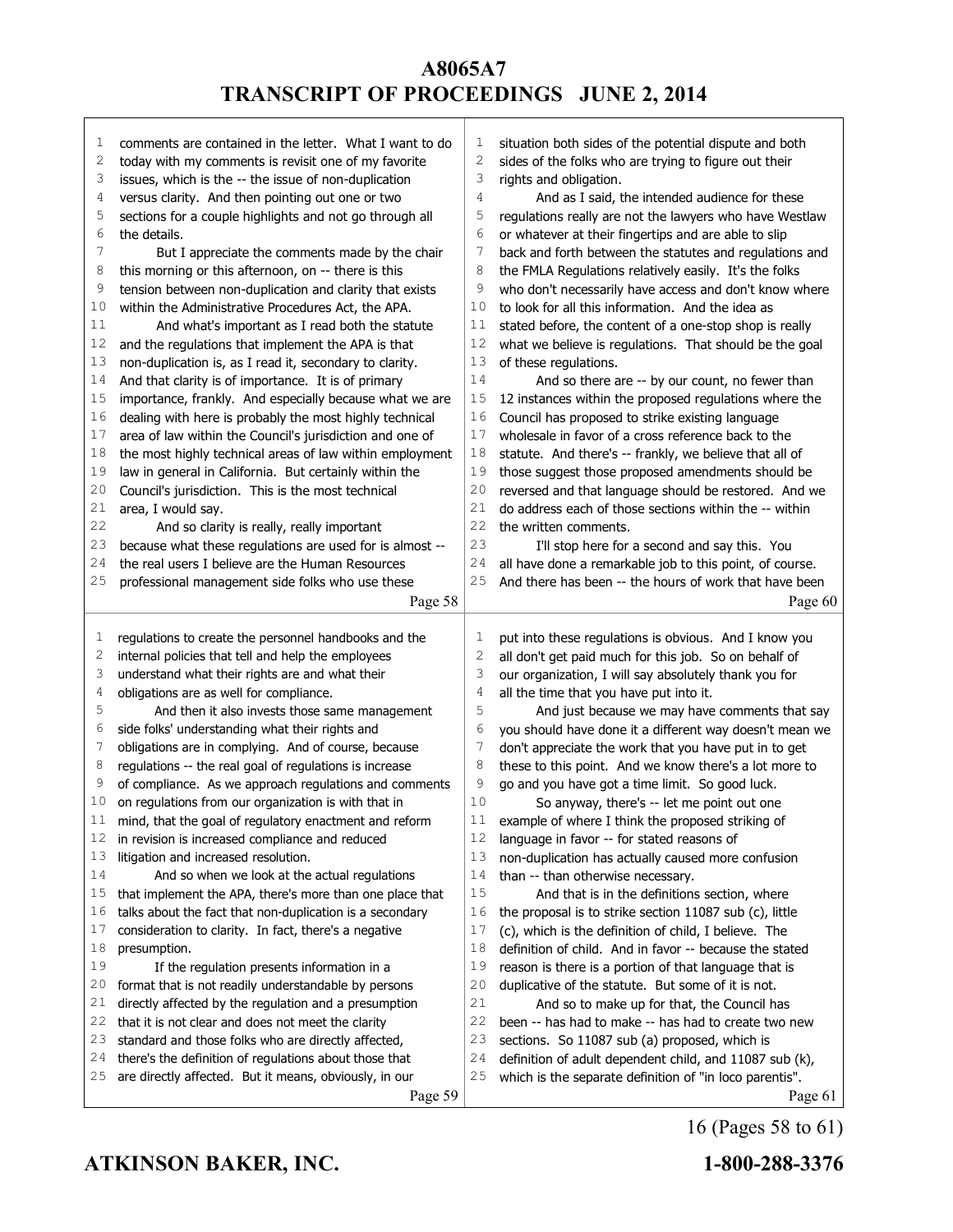| 1  |                                                          |          |                                                          |
|----|----------------------------------------------------------|----------|----------------------------------------------------------|
|    | The way we read the existing language of sub             | 1        | The only thing -- a lot of this is new in these          |
| 2  | (c), we believe that it is actually a better placement   | 2        | sections, and we believe that it is very good language   |
| 3  | and more contextualized description of those             | 3        | and we appreciate it. And this is an area that is        |
| 4  | definitions. And therefore, because all three of those   | 4        | obviously often litigated.                               |
| 5  | idea concepts, the child in loco parentis, and adult     | 5        | There is one concept that we found not                   |
| 6  | dependent child, are all in one place, where it is --    | 6        | necessarily addressed, kind of sideswiped, not directly  |
| 7  | they're read in context in relation to one another, it   | 7        | addressed, and we would like it directly addressed.      |
| 8  | makes more sense.                                        | 8        | It's a very simple concept that when someone has taken a |
| 9  | Simply for the purpose of avoiding duplication           | 9        | CFRA protected leave that that -- if that employee is    |
| 10 | of some statutory language these things are now split    | 10       | judged or assessed at year end or on some annualized     |
| 11 | out. You have to read two separate sections within the   | 11       | basis or on some regular basis based on performance      |
| 12 | regulations and then go back to the statute and read a   | 12       | metrics, so for instance, you have a salesperson whose   |
| 13 | third section to get all the information as presently    | 13       | annual bonus or performance review is based largely if   |
| 14 | constructed to get in one section. So that is one        | 14       | not entirely on meeting a predetermined sales goal for   |
| 15 | example of where we believe it's a little bit more form  | 15       | the year based on the 12-month calendar, that employee   |
| 16 | over substance as far as the non-duplication versus      | 16       | takes a three-month leave of absence, CFRA protected     |
| 17 | clarity.                                                 | 17       | leave of absence.                                        |
| 18 | And then I want to talk about two other                  | 18       | They cannot and still complying with the law             |
| 19 | sections that don't necessarily compact -- come from     | 19       | they cannot be judged on that 100 percent of reaching    |
| 20 | this general non-duplication versus clarity debate. And  | 20       | that 100 percent metric. It needs to be prorated to      |
| 21 | that is on page seven of my comments -- of our comments  | 21       | 75 percent or whatever the appropriate ratio is.         |
| 22 | on the two sections dealing with the employee. So the    | 22       | And so to be able to say that they have met              |
| 23 | language that we looked at in section 11087 sub (I) and  | 23       | their metrics for the year it's only judged on the time  |
| 24 | 11089 sub (d)(2). And those two sections, one -- the     | 24       | they were actively at work and not on protected leave.   |
| 25 | 11087 section including the definition and 11089 section | 25       | Because to do otherwise, to use that would be using that |
|    | Page 62                                                  |          | Page 64                                                  |
|    |                                                          |          |                                                          |
|    |                                                          |          |                                                          |
| 1  | being the more substantiative right description as we    | 1        | protected leave against them. If you were to judge that  |
| 2  | see it drawn out. There is -- it's somewhat awkward in   | 2        | same employee on the 100th percent of the predetermined  |
| 3  | that the -- there is definitional language in the        | 3        | sales goal, they would have only nine months to reach    |
| 4  | substantiative section as opposed to being in the        | 4        | that goal, whereas an employee who did not exercise      |
| 5  | definitional section.                                    | 5        | their rights would have a full 12 months to reach that   |
| 6  | So sub $(d)(2)$ contains the second clause of sub        | 6        | goal.                                                    |
| 7  | $(d)(2)$ -- the new suggested language that Council has  | 7        | That's a concept that we find not directly               |
| 8  | proposed in (d)(2) is essentially definition. And if     | 8        | addressed in the regulations, and we found a place that  |
| 9  | you take that, cut it and paste it into the definitional | 9        | we think in the section 11094 sub (b) that it ought to   |
| 10 | section, we believe it reads better and is clearer.      | 10       | be placed, and we have some suggested language for that. |
| 11 | And instead what you are left with under the             | $1\,1$   | And with that, I will leave the rest to the              |
| 12 | substantive section is a much more streamlined           | 12       | written comments, unless you have any questions I'm more |
| 13 | description of what the substantiative right is as far   | 13       | than happy to try to address.                            |
| 14 | as the affirmative defense goes. And how that -- and it  | 14       | CHAIRPERSON MANDELBAUM: Thank you,                       |
| 15 | makes it clearer for those who are attempting to analyze | 15       | Mr. Lebowitz.                                            |
| 16 | whether the affirmative defense applies, whether or not  | 16       | Other comments on the California and Family              |
| 17 | it does apply.                                           | 17       | Rights Act and Regulations?                              |
| 18 | So that's one I just wanted to highlight,                | 18       | Going once. Going twice.                                 |
| 19 | because it might be kind of confusing. It was difficult  | 19       | So hearing no further comments requested, this           |
| 20 | to write it out and describe it in one document, so I    | 20       | concludes our public comment portion of the hearing. So  |
| 21 | wanted to explain that a little better.                  | 21       | thank you for taking time to provide public comment      |
| 22 | And then finally, the one section -- one other           | 22       | regarding the issuance of the composed amendments for    |
| 23 | section I want to draw your attention to, is 11094 sub   | 23       | the California Family Rights Act Regulations. We will    |
| 24 | (b) as in boy. Retaliation and protection from           | 24<br>25 | accept written comments on the proposed amendments until |
| 25 | interference section.<br>Page 63                         |          | 5:00 p.m. today, June 2nd, 2014.<br>Page 65              |

17 (Pages 62 to 65)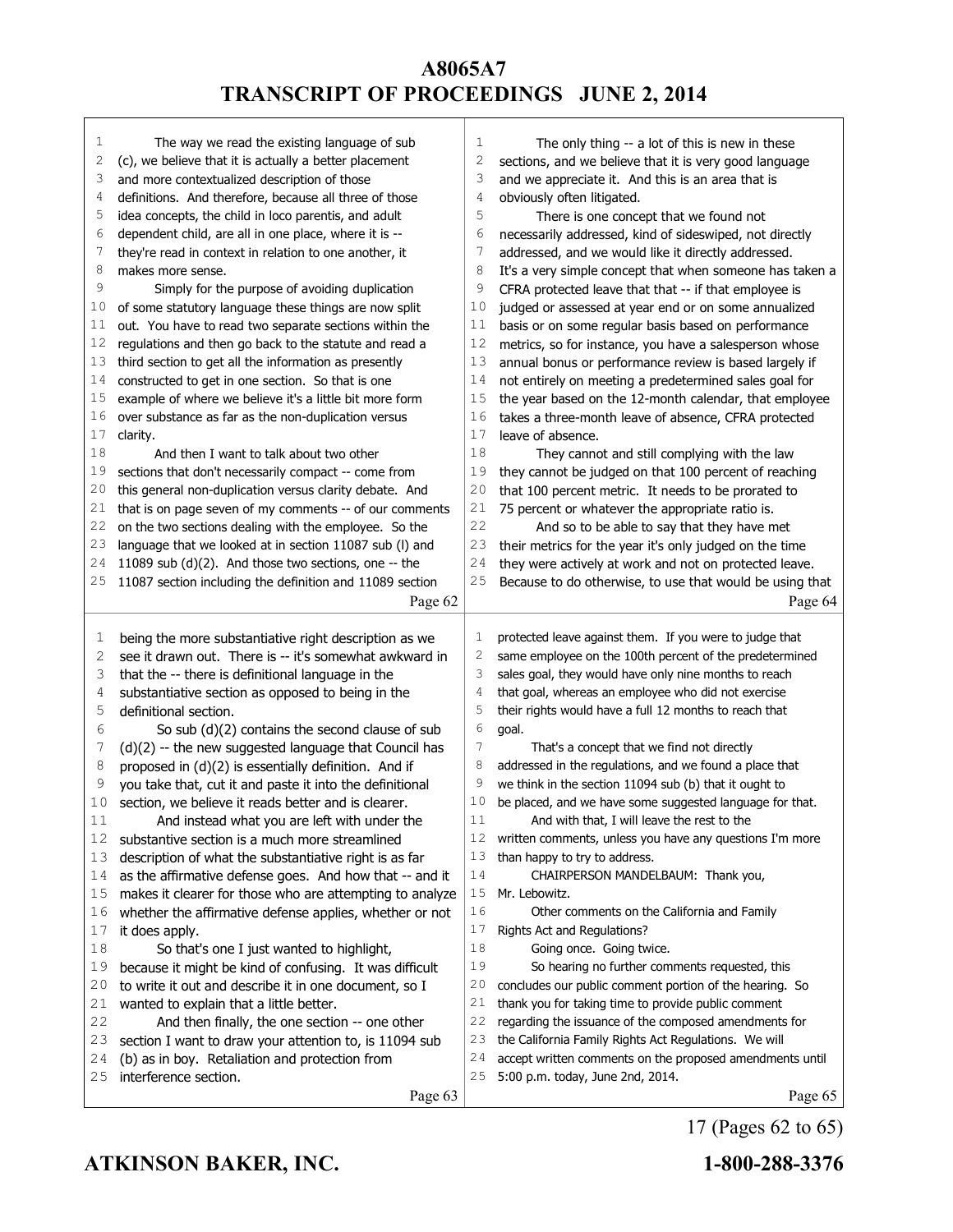| 1<br>2   | Also, anyone who testifies here today or<br>submits written comments will receive a copy of any         |  |
|----------|---------------------------------------------------------------------------------------------------------|--|
| 3        | changes or amendments that Council makes to its proposed                                                |  |
| 4        | amendments to the CFRA Regulations.                                                                     |  |
| 5<br>6   | Anyone who testifies or submits written                                                                 |  |
| 7        | comments will have a 15-day period in which to make<br>written comments to changes that are made to the |  |
| 8        | proposed CFRA Regulations.                                                                              |  |
| 9        | Council will consider each comment made on                                                              |  |
| 10       | April 7, 2014, and here today as well as all written                                                    |  |
| 11       | comments received. Council will respond to each comment                                                 |  |
| 12       | in writing in its final statement of reasons which will                                                 |  |
| 13       | become a part of the Council's rulemaking record.                                                       |  |
| 14       | So again, thank you for everyone today who                                                              |  |
| 15       | provided testimony. The hearing part of this meeting is                                                 |  |
| 16       | now adjourned.                                                                                          |  |
| 17       |                                                                                                         |  |
| 18       | (TIME NOTED: 3:00 p.m.)                                                                                 |  |
| 19<br>20 |                                                                                                         |  |
| 21       |                                                                                                         |  |
| 22       |                                                                                                         |  |
| 23       |                                                                                                         |  |
| 24       |                                                                                                         |  |
| 25       |                                                                                                         |  |
|          | Page 66                                                                                                 |  |
|          |                                                                                                         |  |
|          |                                                                                                         |  |
| 1        | REPORTER'S CERTIFICATION                                                                                |  |
| 2        |                                                                                                         |  |
| 3        | I, TAMMY MOON, CSR No. 13184, Certified                                                                 |  |
| 4<br>5   | Shorthand Reporter, certify:                                                                            |  |
| 6        | That the foregoing proceedings were taken<br>before me at the time and place therein set forth, at      |  |
| 7        | which time the witness was put under oath by me;                                                        |  |
| 8        | That the testimony of the witness, the                                                                  |  |
| 9        | questions propounded, and all objections and statements                                                 |  |
| 10       | made at the time of the examination were recorded                                                       |  |
| 11       | stenographically by me and were thereafter transcribed;                                                 |  |
| 12       | That the foregoing is a true and correct                                                                |  |
| 13       | transcript of my shorthand notes so taken.                                                              |  |
| 14       | I further certify that I am not a relative or                                                           |  |
| 15       | employee of any attorney of the parties, nor financially                                                |  |
| 16<br>17 | interested in the action.                                                                               |  |
|          | I declare under penalty of perjury under the                                                            |  |
| 18<br>19 | law of California that the foregoing is true and<br>correct.                                            |  |
| 20       | Dated this 7th day of June, 2014.                                                                       |  |
| 21       |                                                                                                         |  |
| 22       |                                                                                                         |  |
| 23       |                                                                                                         |  |
| 24       | Tammy Moon, CSR No. 13184                                                                               |  |
| 25       |                                                                                                         |  |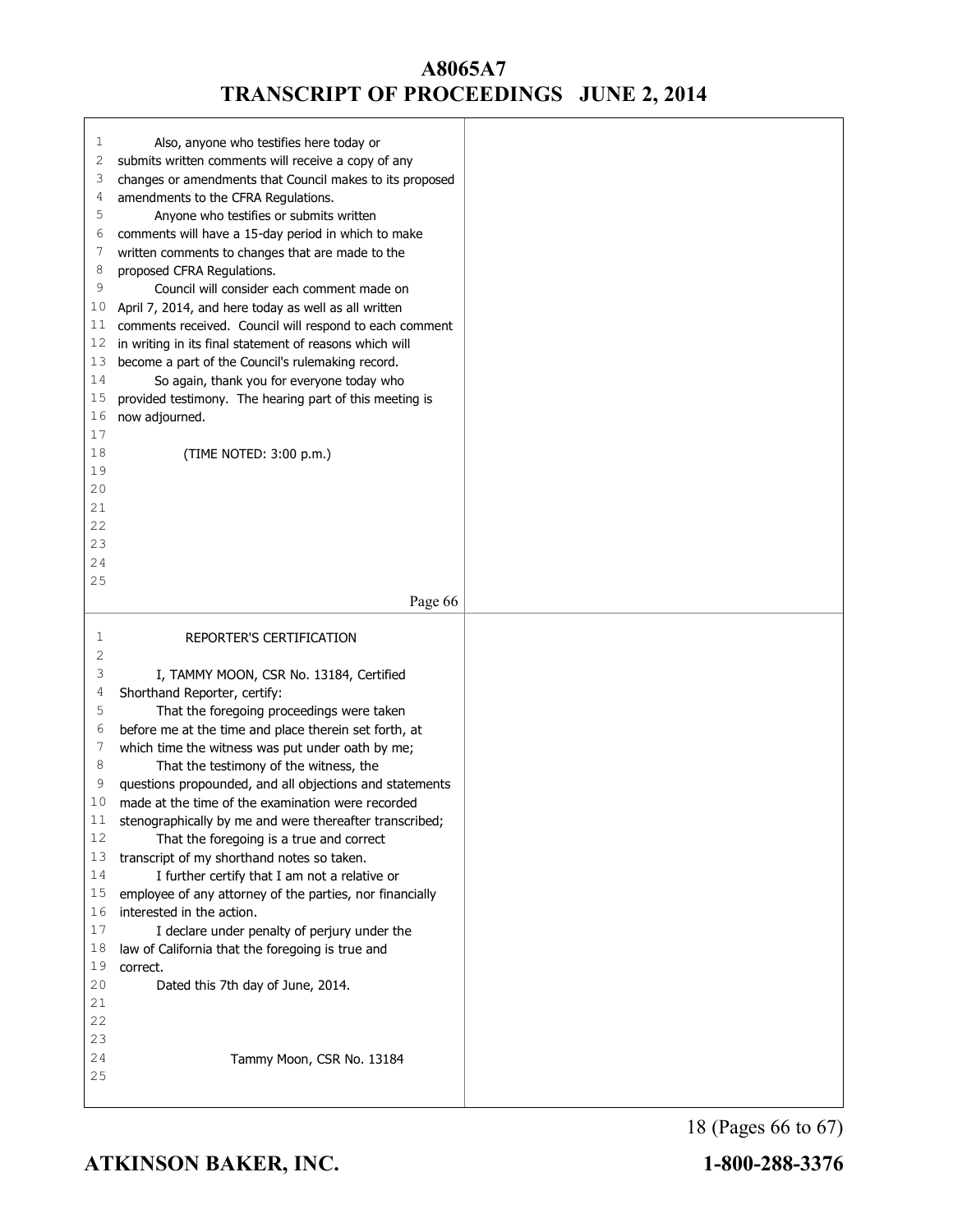**A ability** 26:6 **able** 7:20 12:16 38:3 39:19 60:6 64:22 **absence** 32:17 64:16,17 **absent** 54:4 **absolutely** 61:3 **accept** 6:9 43:9 65:24 **acceptable** 50:11 **acceptance** 20:20 **access** 60:9 **accessible** 43:16 **accommodate** 32:19 **accommodated** 32:16 **accommodation** 19:19,24 19:25 32:21,25 40:11,14 40:16,23 41:5,6 45:9,12 **account** 40:3 **accounting** 27:2 30:13 **accrue** 17:24 **accrued** 16:5,13 **accurate** 29:25 **acknowledges** 10:12 **ACLU** 23:7 **act** 1:12 4:19 9:15 11:8 19:23 23:25 24:9 26:14 26:15 40:23 41:13 44:6 44:18 57:6,8 58:10 65:17 65:23 **action** 4:21 9:5 67:16 **actively** 64:24 **Acts** 56:10 **actual** 47:20 59:14 **add** 18:8 32:8 34:13 39:7 39:14 43:1 46:7 48:10 54:20 **added** 11:17,25 12:4,7,13 12:18,24 14:8,13 17:11 18:18 19:1 20:6,12 26:5 49:11 53:11 **adding** 19:17 32:9 34:22 40:2 42:14 43:2 48:12 **addition** 21:7 32:4,8,12  $38.2249.2525$ **additional** 28:12 38:18,25 40:13 **address** 20:15 60:21 65:13 **addressed** 10:2 13:5 64:6,7 64:7 65:8 **addresses** 53:23 **adds** 49:2 **adjourned** 66:16 **administrative** 9:3 13:18 22:13 35:1 58:10 **admitted** 50:17 **adopt** 9:23 31:8 35:12 **adopted** 1:11 37:25 38:7 **adopting** 8:22 18:2 27:21 28:1 42:11,21 **adoption** 5:3 33:22 **adopts** 52:22 **adult** 54:24 61:24 62:5 **advance** 8:22 **Advocates** 23:9 **affiliations** 8:5 **affirmative** 63:14,16 **affirmatively** 14:25 15:2 **afforded** 51:19 **afternoon** 22:24 44:19 46:23 56:1,15 58:8

**ago** 5:24 **agree** 48:5,24,25 **agreement** 53:17,19 **agreements** 53:24 **aid** 10:14 11:19 23:1 **aided** 9:24 **aircraft** 13:9 **allow** 34:15 36:12 38:9 **allowable** 14:3 **allowed** 36:9 37:10 **allowing** 33:1 34:18 **allows** 35:14 37:19 **ambiguity** 16:23 **amended** 15:5 26:17 **amendment** 9:17 **amendments** 1:12 4:18 5:9 6:7,23 7:3,21 9:21 23:4 23:13 55:13 60:19 65:22 65:24 66:3,4 **amount** 37:2 **analyze** 63:15 **ANDREW** 3:5 **Annmarie** 6:16 **annual** 64:13 **annualized** 64:10 **answer** 44:4 **anyway** 61:10 **APA** 10:15 58:10,12 59:15 **appear** 5:7 **appears** 53:5,11 **applies** 63:16 **apply** 11:16 18:1 24:8 28:18 32:5 34:24 63:17 **appointments** 31:15,18 34:5,6 36:15 **appreciate** 6:18 24:3 34:23 40:18 43:24,24 45:6 46:19 55:21 58:7 61:7 64:3 **appreciated** 31:21 **approach** 59:9 **approached** 10:16 **approaching** 41:11 **appropriate** 4:22 64:21 **approved** 37:10,11 **April** 6:6 7:5 56:25 66:10 **area** 24:23 27:12,20 35:14 52:6 58:17,21 64:3 **areas** 24:14 54:19 58:18 **arranging** 25:10,19 **arrival** 56:21 **asked** 35:19 **asks** 35:22 42:10 **aspects** 36:18 **assessed** 64:10 **assignment** 18:13 20:20 **assignments** 29:2 **assisted** 25:22 **assisting** 25:7 **Association** 56:19 **assuming** 48:19 **ATKINSON-BAKER** 1:19 **attached** 54:14 **attempting** 63:15 **attempts** 43:8 **attendance** 7:19 39:23 40:4 **attention** 20:16 63:23 **attorney** 22:25 44:20 67:15 **audience** 57:12 60:4 **auditorium** 1:5 2:5 4:6

**authority** 9:7,8 49:23 **available** 5:10,12,16,20 23:23,24 37:17 38:25  $42.16$ **Avenue** 1:6 2:6,13 4:7 **avoid** 35:7 51:1,4 **avoiding** 62:9 **aware** 14:11 **awkward** 63:2 **A8065A7** 1:25 **B b** 12:13 41:16 57:19,20 63:24 65:9 **baby** 12:6 **back** 4:3 5:10 13:18 17:14 28:18 32:23 34:1 36:14 41:5,8 48:4 56:6,9 60:7 60:17 62:12 **Backing** 49:10 **bargaining** 53:16,17,19,23 **based** 30:4 31:2 32:16 64:11,13,15 **basically** 35:15 **basis** 10:17 48:14 64:11,11 **beginning** 44:13 **begins** 16:11 39:13 **behalf** 23:5,7 47:3 61:2 **believe** 31:4 33:9 44:7 51:15 55:2,16 58:24 60:12,18 61:17 62:2,15 63:10 64:2 **benefit** 37:16 **benefits** 16:19,21 17:8,16 18:13,20,22 32:9 37:22 37:23 39:11,13,19 45:23 46:4,11,12,16 49:16 51:24 **better** 10:3 62:2 63:10,21 **Billotti** 6:16 **binder** 5:11,16 **birth** 5:1 12:5 19:14 51:10 **bit** 27:3 62:15 **board** 56:18 **bond** 26:19 **bonding** 5:2 12:6 28:12,16 28:19 29:21 34:15 39:17 39:20 40:11,17 51:3 **bonus** 39:24 64:13 **boy** 63:24 **break** 11:11,14 18:9,10 27:24 28:2 56:2,8 **brief** 8:13 **broad** 48:13 **broader** 23:19,21 25:12 34:23 **Brodsky** 3:5 4:12 8:13,24 14:7 44:4,15 **brought** 6:15,17 **burden** 13:3 31:11,19 34:7 53:6 **burdens** 34:2 **bureaucracy** 25:25 **business** 10:25 15:15 17:1,2 49:1 57:3 **businesses** 48:15 **buyer** 49:1 **buyers** 48:15

**C c** 3:1 48:2 61:16,17 62:2 **CA** 4:1 **calculation** 33:18 **calendar** 15:23,25 64:15 **California** 1:5,6,12 2:5,6,12 2:14 4:6,8,18 5:7,24 6:14 9:15 11:7 14:3 17:1,2 22:8 23:8,8,25 24:8 26:14,24 27:2,8 29:6 37:17,18 44:18 46:25 47:4 48:16,19 49:8,13,16 49:20,22 50:24 52:7,8,10 56:10,18 57:7 58:19 65:16,23 67:18 **Californians** 23:24 31:20 34:7 **California's** 17:3 36:10  $37:15$ **called** 14:24 **callers** 28:23 **calling** 25:24 **capacity** 56:17 **capital** 57:15,16,20 **care** 5:4 6:13 25:6,7,10,14 25:20 26:19 31:14 34:2,6 50:2,8,16,18 54:6,15 **caregivers** 25:5,23 31:17  $34.3$ **caregiver's** 36:16 **case** 14:24 16:22 20:22 21:4 41:21 47:22 **cases** 35:8 **case-by-case** 10:16 **category** 50:25 **cause** 18:9 **caused** 11:14 36:8 61:13 **caution** 24:1 **caveat** 19:13 **ceases** 32:14,16 **CELA** 56:19 57:1 **CELA's** 56:22 **CELC** 47:6 55:22 **Center** 23:1,6,8,9 25:4 28:23 40:25 **central** 26:4,15 42:3,5 **certain** 12:20 31:10 37:2 49:7,15 **certainly** 58:19 **certification** 15:19,21,24 16:1 33:13 35:11 36:8 43:1 52:18 53:3,8 54:3 54:13,15,19 55:9 67:1 **certifications** 31:15 **certified** 7:10 67:3 **certify** 67:4,14 **CFR** 27:22 33:22 **CFRA** 4:16,24 5:1,9 6:8 7:3 7:22 8:21 9:19 10:4 11:2 11:7,21 12:14,25 13:1,3 13:6,13 14:1,12,15,22 15:3,7 16:2,5,14,17,18 16:22 17:11,17,22,23 18:3,5,8,16,20 19:2,3,9 19:10,16 20:7,10,18,21 20:22,23 21:2,3,14,18 22:9 23:15,18 26:9 27:25 28:2,11,14 29:10,16,17 29:21 30:19 31:2 32:19 33:8,15 34:19 35:9,16,20

35:23,24 36:3,6 37:8 38:22,24 39:5,17,25 40:3 40:11,17,22 41:1,7,11,21 42:17 43:11 45:20 48:1 48:20 49:17,21 50:25 51:2,9,12,15,19,19,22,23 51:25 52:11 56:3 64:9,16 66:4,8 **CFRA's** 51:24 **CFRA-qualifying** 16:12 **chair** 22:14 58:7 **Chairperson** 3:4 4:3,10 9:2 22:22 44:2,17 46:18,21 55:25 56:9 65:14 **challenges** 47:9 **Chanee** 3:4 4:12 **change** 15:16,20 18:22 22:16 38:16 50:22 51:21 53:5,21 **changed** 32:1 47:22 **changes** 6:22 7:2,21 8:16 9:9 18:19 22:17 31:22 32:19 66:3,7 **charged** 17:13 **Chaya** 3:4 4:9 **check** 44:8 **Cheng** 3:6 4:15 6:13 54:18 **child** 5:2,3,5 12:5 19:14 25:16 26:11,12 42:12,21 48:4 54:24 61:17,18,24 62:5,6 **children** 26:20,20 **child's** 28:20 **chooses** 28:13,18 40:1 **chose** 22:15 **circuit** 14:23 20:23 **circumstances** 12:20 14:2 15:9 16:16 54:5 **cited** 41:22 49:23 **claims** 30:3 48:20 **clarification** 10:24 12:21 46:7 49:12 52:6 55:6 **clarifications** 10:22 11:4,17 12:13,18 **clarified** 9:17 11:10 13:11 15:20 16:2,20 28:9 38:23 **clarifies** 4:21 12:1 21:11  $32.5$ **clarify** 13:15 15:6 16:3 17:10 27:10 28:10 29:11 29:14 35:21 36:18 49:7 49:14 50:13 **clarifying** 9:24 10:25 11:6 25:3 30:2 32:14 33:3 34:17,21,22 39:14 40:10 40:18,21 41:19,23 42:7 47:23 **clarity** 9:9 10:12,14,19 24:12,16,25 32:2 35:4 40:8 41:18 58:4,9,13,14 58:22 59:17,22 62:17,20 **clause** 12:12 63:6 **clear** 13:24 21:21 50:10 51:21 59:22 **clearer** 63:10,15 **clearly** 7:16 **Clinic** 23:10 **close** 9:22 **code** 4:24 5:8 10:11 11:7 14:3 20:9 22:9

#### **ATKINSON BAKER, INC. 1-800-288-3376**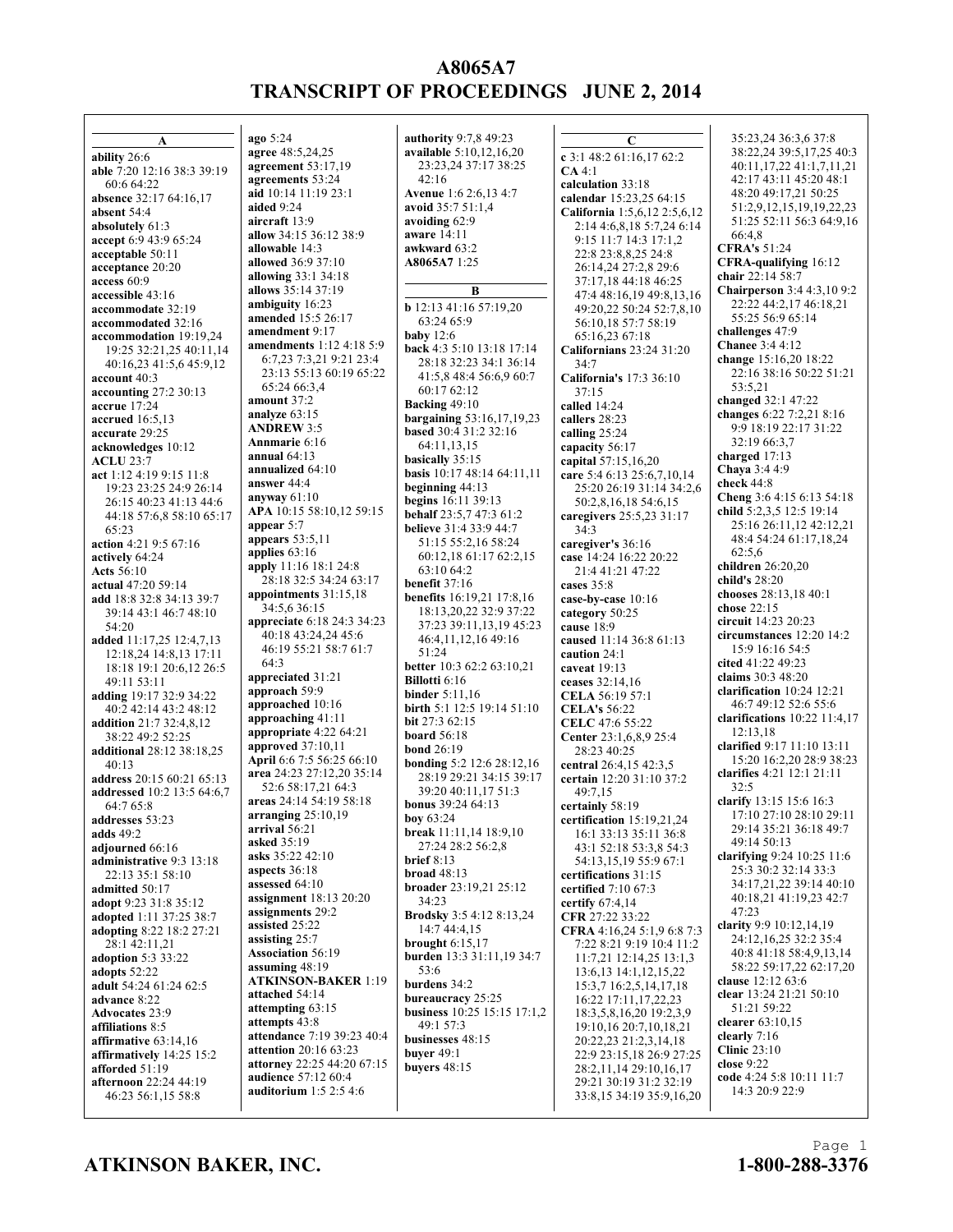**colleague** 14:5 **collective** 53:16,17,19,23 **come** 8:1 32:23 40:25 41:5 41:8 62:19 **comes** 25:25 35:17 **comfort** 25:14 **commencement** 14:17 **commencing** 2:14 **comment** 4:17 7:5,7 22:23 46:8,10 47:10,13 52:4,14 55:16,21 56:12,14 65:20 65:21 66:9,11 **commentary** 47:14 **commenting** 8:5 **comments** 6:9,11,15,18,22 7:1,2,6,12 9:1 23:3,7,13 24:17,19,20 41:22 43:25 45:16 46:17 47:3 49:5,24 53:13 54:12,16 55:15 56:22,23,24 57:13 58:1,2 58:7 59:9 60:22 61:5 62:21,21 65:12,16,19,24 66:2,6,7,11 **Commission** 1:5 2:5,13 4:6 **commit** 52:1 **commits** 51:22 **common** 33:15 **communication** 25:21 **community** 47:5 **compact** 62:19 **companies** 25:24 **comparable** 21:19 **compared** 17:23 18:4,6 19:11 **complex** 27:11,15,18 28:22  $47:1$ **complexity** 49:2 **compliance** 59:4,9,12 **comply** 36:1 **complying** 47:9 59:7 64:18 **component** 26:15 **composed** 65:22 **computation** 33:20 **computers** 45:3 **concept** 64:5,8 65:7 **concepts** 62:5 **concern** 23:21 27:14 36:24 **concerning** 14:16 **concerns** 23:16 24:20,25 **conciseness** 24:4 **conclude** 56:14 **concludes** 29:22 46:17 65:20 **conclusion** 40:15 **concurrent** 38:21,21 **concurrently** 29:16 39:2  $42:16$ **condition** 5:4,6 15:22 16:6 26:1,8 29:18 34:3 41:2 41:14 43:3 52:19 55:5,11 **conditions** 18:4 32:9 **confirm** 54:22 **confirmation** 52:8 **conflict** 37:1,15 **conflicts** 36:10 **conform** 16:15 17:17 20:14 **conforms** 4:22 15:17 17:15 18:24 **confusing** 47:18 63:19 **confusion** 34:9 61:13

**conjunction** 56:23 **connected** 11:22 **connecting** 11:18 **consent** 15:8 43:4 **consequences** 30:25 42:24  $48.15$ **consider** 7:4 34:4 41:11 66:9 **consideration** 43:25 54:16 59:17 **considered** 56:23 **considering** 9:13 **consistency** 9:11,13 46:14 48:3 **consistent** 9:24 14:23 16:3 22:18 49:21 50:11 55:11 55:14 **conspicuous** 21:4,6 43:15 **constitute** 11:3 13:13,21 18:8 20:21 25:3 **constitutes** 18:10 34:9 41:14 **constitution** 22:10 **constraints** 56:5 **constructed** 62:14 **consultant** 44:20 **contact** 36:9 49:8,15 55:23 **contained** 10:23 58:1 **contains** 5:12 63:6 **contemplates** 27:14 **content** 60:11 **contents** 13:6 **context** 13:12 62:7 **contextualized** 62:3 **continue** 13:11 39:13,15 **continues** 45:22 46:3 **continuing** 31:6 **contributions** 17:19 **Copies** 5:9 **copy** 5:12 6:15,17,19,22 7:21 42:4 56:22 66:2 **corporate** 29:7 **corporation** 23:17 **correct** 67:12,19 **corrected** 57:21 **corrections** 57:13 **costs** 33:6 **Council** 1:1 2:1 4:10,12,20 6:11,13,23 7:4,6 8:20 14:6 21:25 22:14 23:2 24:1,15,23 26:22 27:7 28:10,24 29:11,23 31:7 31:19 33:22 34:13 35:12 36:18 38:16 39:6,14 40:1 40:6 41:17 43:14 45:7 47:4,14 50:2,12,13 51:17 52:8 54:9 55:20 60:16 61:21 63:7 66:3,9,11 **Councilmember** 3:4,5,5,6 8:13 **Councilmembers** 3:3 4:12 **Council's** 5:14,19,20,21 7:9 7:13 8:18 40:18 47:7 50:4 52:5 55:17 58:17,20 66:13 **count** 16:17 27:3,23 60:14 **counted** 11:12 **counterpart** 9:21 **counting** 26:23 29:8 **counts** 29:20

**couple** 10:21 44:21,22 45:15 56:24 57:12 58:5 **course** 59:7 60:24 **court** 1:20 7:11 8:2 9:12 12:11 14:25 31:23 **Court's** 12:9 26:3 **cover** 47:2 49:25 **coverage** 17:18,19 39:15 45:19,20 46:11,12,16 **covered** 11:17,18,22 26:21 27:9 28:2,3 48:9,11 54:23 **crafted** 9:10 **create** 29:25 30:17 38:3 59:1 61:22 **created** 32:21 **creates** 18:14 **creating** 30:19 **critical** 7:16 **cross** 60:17 **CSR** 1:24 2:15 67:3,24 **current** 47:16,21 50:25 51:7 55:12,18 **currently** 23:24 28:1 **currently-existing** 24:2 **cut** 19:23 39:19 63:9 **D d** 40:9 48:8 62:24 63:6,7,8 **Dale** 3:5 4:12 **dangerous** 35:14 **date** 6:4 14:17 22:6,15 41:8 **Dated** 67:20 **day** 13:8 34:14 37:3 67:20 **days** 5:24 15:15,17,17,23 15:25 17:7,12 31:10,10 36:13 37:7 **deadline** 57:24 **deal** 31:13,15 **dealing** 25:24 58:16 62:22 **deals** 45:19 **dealt** 27:13 33:9 **debate** 62:20 **December** 8:20 **decision** 26:4 **decisions** 9:12 31:23 **declare** 67:17 **decline** 15:1,3 **declining** 20:23 **deduction** 52:3 **deductions** 52:11 **deemed** 17:12 **defense** 63:14,16 **definitely** 52:6 **definition** 10:23 11:5,6,8,9 11:25 12:4,8 25:2,12,13 25:19 26:11,12,13,16 47:13,15 48:4,9,11,13,13 49:6 50:5,10,18 55:10,12 55:19 59:24 61:17,18,24 61:25 62:25 63:8 **definitional** 63:3,5,9 **definitions** 12:7 47:12 61:15 62:4 **deleting** 49:4 51:10 **deliberated** 8:21 **deliberations** 8:19 **demonstrating** 35:12 **denial** 30:14 **denies** 30:10

**deny** 39:23 46:2 **denying** 32:22,22 **Department** 4:14 22:3 36:18 43:9 **dependent** 61:24 62:6 **describe** 63:20 **described** 14:9 **description** 62:3 63:1,13 **designate** 15:6 **detail** 24:19 **detailed** 57:25 **details** 58:6 **determine** 14:14 **determining** 11:13 30:19  $40.4$ **DFEH** 3:6 7:4 **diagnosis** 36:21 **differ** 37:6 **different** 51:1 55:4 61:6 **difficult** 24:11 25:8 31:12 34:4 63:19 **direct** 24:10 **directly** 10:18 59:21,23,25 64:6,7 65:7 **Director** 3:6 4:14 54:17 **disabilities** 45:12 **disability** 16:22 17:3 18:5 19:2,4,7,8,16,19,22 20:1 21:14,17 23:9 28:5,8,14 28:17 29:13,15,21 37:18 39:9,16 40:12,14,19 41:3 41:15 42:17 45:9,11 **disclosed** 43:3,5 **disclosure** 36:20 **discouraged** 10:15 **discrimination** 20:1 47:1 **discuss** 44:22 **discusses** 29:9 **dispute** 60:1 **disrupt** 33:25 **distinguish** 21:16 **district** 12:11 **Division** 52:9 **doctor's** 34:5 **document** 63:20 **doing** 10:14 **DOL's** 43:21 **domestic** 25:17 31:25 32:1 **door** 34:9 **double** 44:8 **doubt** 33:12 52:17,24 53:3 53:7 **DRAFT** 1:12 **draw** 20:16 63:23 **drawn** 63:2 **drive** 6:13 20:4 **Duckworth** 56:17 **due** 28:2 **duplicating** 10:13,20 **duplication** 62:9 **duplicative** 61:20 **duration** 14:17 38:2 39:16 55:3,5 **duties** 35:7 **duty** 20:20 36:13 **dying** 25:16 **D3** 10:24 **E e** 3:1,1 49:6 52:2

**eager** 22:20 **earlier** 27:17 **early** 12:22 **earning** 29:10 **ease** 48:3 **easier** 48:7 **easily** 9:10 43:16 60:8 **economic** 33:3 **edit** 51:6 53:11 **edits** 55:1,7 **effective** 22:1 47:17 **effectuate** 9:7 **effort** 33:24 **either** 27:16 41:4 **elected** 9:23,25 **electronic** 21:5 41:25 42:1 42:6 45:1 **electronically** 56:20 57:22 **eligibility** 27:22 28:7 29:10 30:4,19,23 **eligible** 11:5 31:4,5 41:21 49:6,16,20 **Elk** 6:14 **emphasizing** 43:2 **employed** 51:8,11 **employee** 11:5,10,13,19,25 12:14,21,23,25 14:10,11 14:14,15,22,25 15:2,7,21 15:25 16:4,8,11,13,16 17:5,6,11,13,19,24 18:9 18:15,20,21,23 19:8 20:17 25:1 27:22 30:3,6 30:10,12,22 31:2,9 33:19 33:23 34:2,14,15 35:2,17 36:2,14 37:20,22 38:1,12 38:17,23 41:1,13,19 42:9 42:19,22 43:7,23 45:20 45:22 46:1,3 49:6,12 51:18,22 52:18,20 54:6 54:22 62:22 64:9,15 65:2 65:4 67:15 **employees** 11:23 12:3,20 13:18 14:1 17:20 18:16 20:18 21:2,13 26:23 29:8 30:18,21 32:6 35:15 37:17 39:8 42:2,5 43:13 48:19 49:7,15,19 51:25 52:12 57:4 59:2 **employee's** 5:3,4,5 14:9,20 15:8,16 16:18 18:3 20:10 26:6 32:16 36:10 37:24 38:18 40:3 41:14 52:3 55:3 **employer** 10:24 11:12,18 11:20 12:22 14:8,11,13 14:19 15:12,13,20,24 16:4,12 17:8,14,14 18:7 18:18,19,21 19:15 20:9 26:7,21 27:9 29:3 30:3,5 30:10,20 31:1,3 32:6,15 32:18,24 33:11,17 34:15 34:18,22 35:6,19,22 36:2 36:9,12,14,19,20 37:7,19 38:1,10,17 39:2,15 41:7 42:11,22 43:8,8 47:5 48:9,11 51:8,9,12 52:17 52:19,24 53:2 54:22 **employers** 11:1,3,3 12:3 13:25 15:6 17:1 20:17 21:1,21 26:25 27:12,12

#### **ATKINSON BAKER, INC. 1-800-288-3376**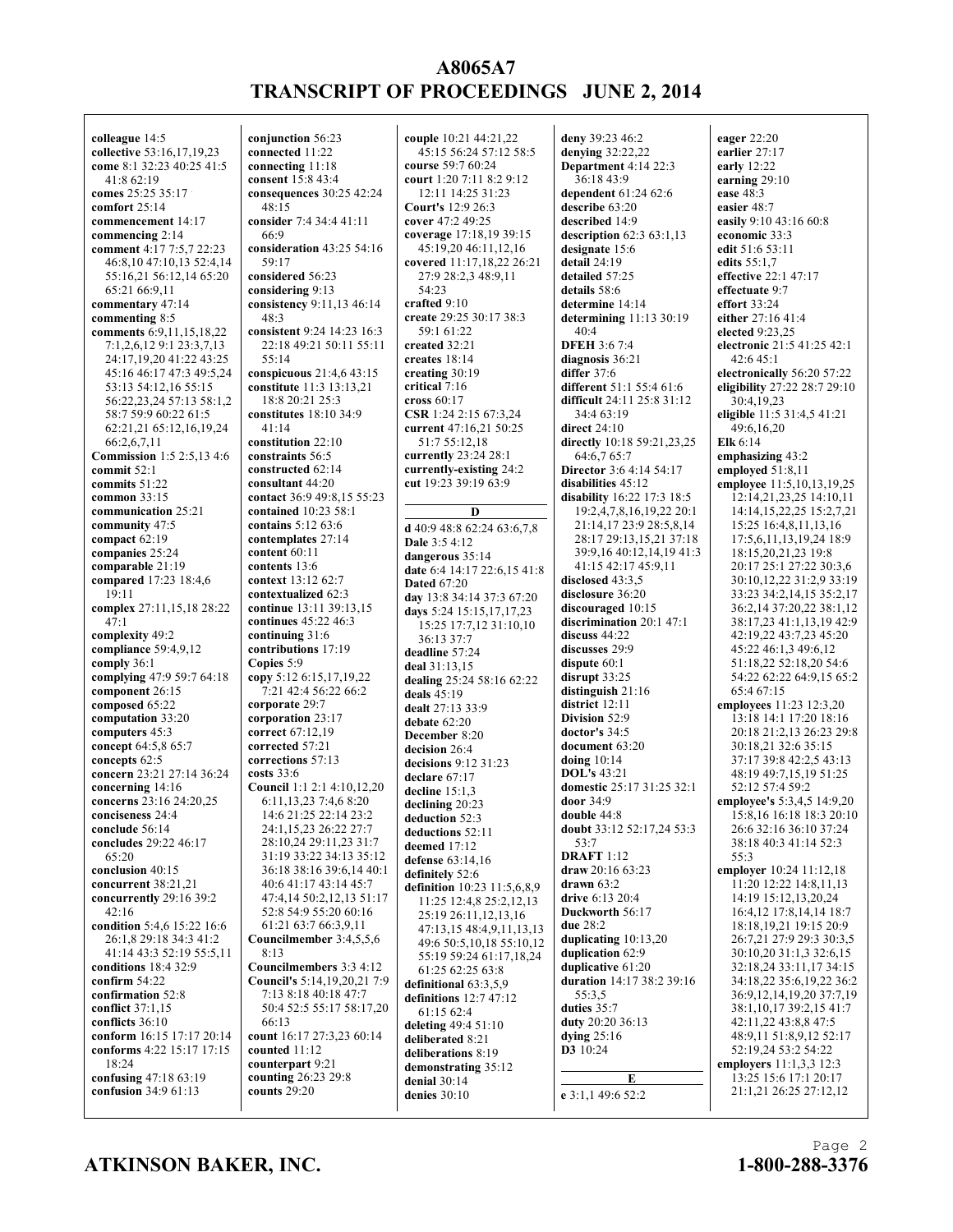27:23 30:12 34:11 35:16 36:25 38:7 39:1,7 41:10 42:15 43:13,19 44:11 50:19 52:10 53:7 **employer's** 13:3 15:23 16:7 16:20 17:17 19:17 29:25 30:17 33:25 36:5 37:12 39:12 46:2 47:3,6 52:20 55:22 **employment** 1:1 2:1 4:10 4:11,14,20 23:1,6,10 25:4 26:6 28:23 40:23,25 41:13 47:4 56:19 57:5,6 58:18 **enables** 9:8 **enactment** 59:11 **encourage** 28:10 32:8 34:7 35:4,11,20 36:17 38:15 **encouraged** 8:19 38:7,12 **encouraging** 39:7,10 **enforcement** 52:9 57:6 **engaged** 57:5 **engaging** 41:3 **English** 42:19 **ensure** 55:16 **ensures** 5:1 **entail** 19:5 **entire** 13:13 **entirely** 64:14 **entities** 10:25 11:1 48:18 **entitled** 12:25 17:24 38:24 39:20 40:16 45:22 46:3 51:8,12,18,23 **entitlement** 16:18 32:3 40:10 50:21 51:3 **entitlements** 40:15 **environment** 45:2 **Equal** 12:12 23:9 **equality** 31:23 **equivalent** 12:17 **error** 57:14 **Escriba** 14:24 20:22 **especially** 16:25 42:2 58:15 **essentially** 51:13 52:21 54:18,20 55:16 63:8 **establish** 26:7 52:25 53:2,7 **establishes** 52:17,23 **establishing** 18:11 **event** 15:15 16:12 **Ex** 3:6 4:13 **exam** 36:13 **examination** 67:10 **example** 20:20 28:24 29:1,5 34:13 50:15,17 54:4,9,11 61:11 62:15 **examples** 13:8 **exception** 11:15 12:19,23 13:2 18:14 **exclusively** 17:2 **excuse** 19:17 38:1 **executive** 56:18 **exempt** 14:1 52:3,12 **exemptions** 13:25 **exercise** 65:4 **exercising** 9:19 **exhausted** 41:1 **existed** 15:5 **existence** 39:9 **existing** 4:23 9:12 60:16 62:1

**exists** 58:9 **expanding** 25:2 **expansion** 53:25 **expected** 14:17 **expense** 52:20 **experienced** 47:8 **expired** 17:7 **explain** 18:2 26:5 63:21 **explaining** 26:23 **explanation** 53:25 **expressed** 54:9 **expression** 12:6 **expressly** 48:21 **extend** 16:9 **extends** 16:21 **extension** 40:22 41:6 **extensive** 11:10 **extent** 17:25 18:23 22:2,5,7 47:23,24 **extenuating** 54:5 **extraordinary** 57:8 **e-mail** 5:25 6:10 54:17 **e.g** 54:5 **F Facebook** 6:2 **facilities** 25:23 **facility** 50:18 **fact** 10:15 11:1 30:21 32:24 59:16,17 **fail** 41:10 **fails** 17:6 54:6 **Fair** 1:1 2:1 4:10,11,14,19 11:8 40:23 41:13 57:6 **family** 1:12 4:19 5:3 9:15 23:25 24:8 25:5 26:14 31:16 34:3 37:15 38:4,6 38:13 39:9 44:18 54:23 56:10 57:7 65:16,23 **far** 29:3 31:22 45:3 47:9 62:16 63:13 **Farms** 14:24 **favor** 60:17 61:12,18 **favorite** 58:2 **February** 5:25 **federal** 4:23 22:1 23:19,22 47:16 55:18 **feel** 26:12,16 33:13 **FEHA** 19:9,18 20:12 50:25 **fehccouncil@dfeh.ca.gov** 6:11 **felt** 10:3 **fewer** 60:14 **figure** 60:2 **FILE** 1:25 **FIMRA** 33:16 **final** 7:7 10:5,11 53:15 54:12 66:12 **finally** 10:6 11:17 13:24 21:23 25:18 30:24 42:25 63:22 **financially** 67:15 **find** 24:11 43:17 65:7 **fingertips** 60:6 **firm** 47:2 56:16 **first** 17:12 23:14 24:22 28:20 36:19 39:8 44:23 45:16,17 50:23 **fitness** 36:13 **five** 15:15,17 37:7 57:23

**fixed** 28:25 **flight** 13:19 **floor** 22:23 **FMLA** 9:21 13:16 14:21 15:1,9,17,18 16:4,15 17:3,15,17 18:2,24 20:14 22:4,7,16 23:14,18,20,21 27:13,17,21 28:6,7 29:12 29:16,19 31:8 33:4 36:8 37:1,5,8,25 38:1 39:22 47:22 50:6,11 52:11 53:22,25 54:10,11 55:12 60:8 **folks** 47:15 57:3,9 58:25 59:6,23 60:2,8 **follow** 52:10 54:10 **following** 25:19 28:13,16 29:24 36:5 55:17 **footnote** 57:18 **forbidding** 53:18,20 **force** 21:8,10 **forced** 38:2 **forceful** 13:16 **forcing** 35:7 **foregoing** 67:5,12,18 **form** 36:19,22 41:7 43:1,3 43:7,10,10,11,12,15,21 43:23 52:9 54:13,15,19 55:8 62:15 **formal** 5:22 52:10 **format** 59:20 **former** 26:10 **forth** 4:24 60:7 67:6 **forwarded** 49:25 **foster** 5:3 14:24 **fostering** 42:11 **found** 64:5 65:8 **four** 39:18 54:19 **Francisco** 1:6 2:6,14 4:1,7 23:1 56:16 **Franklin** 3:4 4:13 **frankly** 34:10 43:14 58:15 60:18 **fraud** 51:22 52:1 **fraudulently** 13:4 51:19 **fraudulently-obtained** 33:8 51:15 **fraudulently<sic** 12:25 **front** 5:12 6:16 8:1 **full** 8:18,18 27:18 40:16 57:22 65:5 **further** 7:2 14:14 27:4 50:13 53:24 55:22 56:11 65:19 67:14 **G Gate** 23:10 **general** 18:14 19:14 23:12 44:21,23,23 45:6 47:12 52:3 57:7 58:19 62:20 **generally** 17:5,23 20:14 **geographic** 32:10,12 **give** 6:16 18:21 35:6 37:7  $42.8$ **given** 24:25 27:15,18 44:14 52:4 **go** 24:5,9,13,17 27:3 28:18 31:18 53:24 58:5 61:9 62:12 **goal** 59:8,11 60:12 64:14

65:3,4,6 **goes** 31:2 34:1 36:14 63:14 **going** 14:5 25:25 43:20 65:18,18 **Golden** 23:10 **good** 22:24 44:19 45:2 46:23 56:15 61:9 64:2 **government** 4:24 20:8,9  $22.8$ **granted** 31:4 **Great** 55:25 **greater** 31:19 **grievous** 33:3 **group** 17:18,19 47:3,6 55:22 **Grove** 6:14 **guidance** 24:8 **guideposts** 9:4 **H half** 37:3 49:13,20 **halfway** 56:1 **handbooks** 59:1 **handed** 56:21 **hands** 8:25 **happen** 27:2 **happened** 9:14 **happens** 28:25 **happy** 65:13 **hard** 13:10 42:4 56:21 **harmony** 9:11 **heading** 19:1,4 **headquarters** 29:7 **health** 5:4,6 16:6,19,21 17:8,9,15,18,25 18:4,19 26:1,4,8 29:18 31:14 34:2,3 39:15 41:2,14 43:3 45:23 46:4,11,11,14 46:15,16 52:19 54:6,15 55:11 **healthcare** 31:9 **hear** 8:9,12 22:21 25:4 28:22,22 **heard** 47:13 **hearing** 1:2,11 2:2 4:16,17 5:13,22,23 7:10,11,15 56:3,14,25 65:19,20 66:15 **heightened** 53:6 **held** 14:25 **help** 10:18 43:21 51:4 59:2 **helpful** 16:25 44:10,14 45:5 45:13,24 **helping** 57:10 **highest** 12:3 **highlight** 8:15 24:20 63:18 **highlights** 58:5 **highly** 58:16,18 **holding** 5:21 **Hollingsworth** 12:10 **home** 20:4 25:9 29:2,4,6 **homes** 25:22 **hospice** 50:17 **hospital** 50:17 **hour** 37:3 52:4 **hours** 11:7 28:12 30:1,4,7 30:13,14 32:21 60:25 **Housing** 1:1 2:1 4:10,12,15 4:20 40:23 41:13 57:6 **HR** 44:20

**Human** 24:6 44:24 58:24 **I idea** 26:18 27:15 45:2 60:10 62:5 **identify** 8:6 **ill** 25:16 35:18 **illegal** 20:9 **illness** 25:9 **immediately** 28:16 **impact** 19:23 **impermissible** 40:5 **implement** 58:12 59:15 **implementing** 15:10 **importance** 57:9 58:14,15 **important** 23:4 24:10,16 26:13,16,25 27:4,6,9 28:17 58:11,22 **impose** 48:14 **impossibility** 13:21 **impossible** 13:7,12,17 25:9 34:25 **include** 12:8 26:16,18,18 27:7,25 28:24 29:17,24 33:5 36:21 40:1 43:15  $44 \cdot 10$ **included** 25:20 35:21 51:16 **includes** 11:5 12:6 25:15 **including** 12:16 25:6,19 33:4,16 41:19 43:18 48:10 49:18 62:25 **inclusive** 57:7 **inconsistent** 22:8 47:25 50:6 **inconvenience** 33:6 **incorporate** 10:9 25:12  $31.8$ **incorporated** 22:5 47:19,24 **incorporates** 21:25 **incorporating** 23:22 27:17 39:22 **incorporation** 23:14 **increase** 59:8 **increased** 59:12,13 **incremental** 13:6,14 **increments** 34:20 **indemnify** 49:1 **indicated** 7:23 **individuals** 6:1,3 24:7 26:19 28:1 **induce** 20:17 **industrial** 14:4 **inform** 21:12 **information** 14:16,18 31:3 43:10 55:3,23 57:21 59:19 60:10 62:13 **informs** 42:10 **initial** 5:14 **injury** 33:3,5 **inpatient** 50:2,7,14,15 **input** 55:22 **inquire** 14:14 **inside** 28:2 **instance** 29:3,5 33:10 34:13 35:17 37:2 38:9 40:12 42:8 64:12 **instances** 9:23 60:15 **insufficient** 35:13 55:2 **insurance** 17:9,15,21 25:24 37:18 39:10 46:14,15

#### **ATKINSON BAKER, INC. 1-800-288-3376**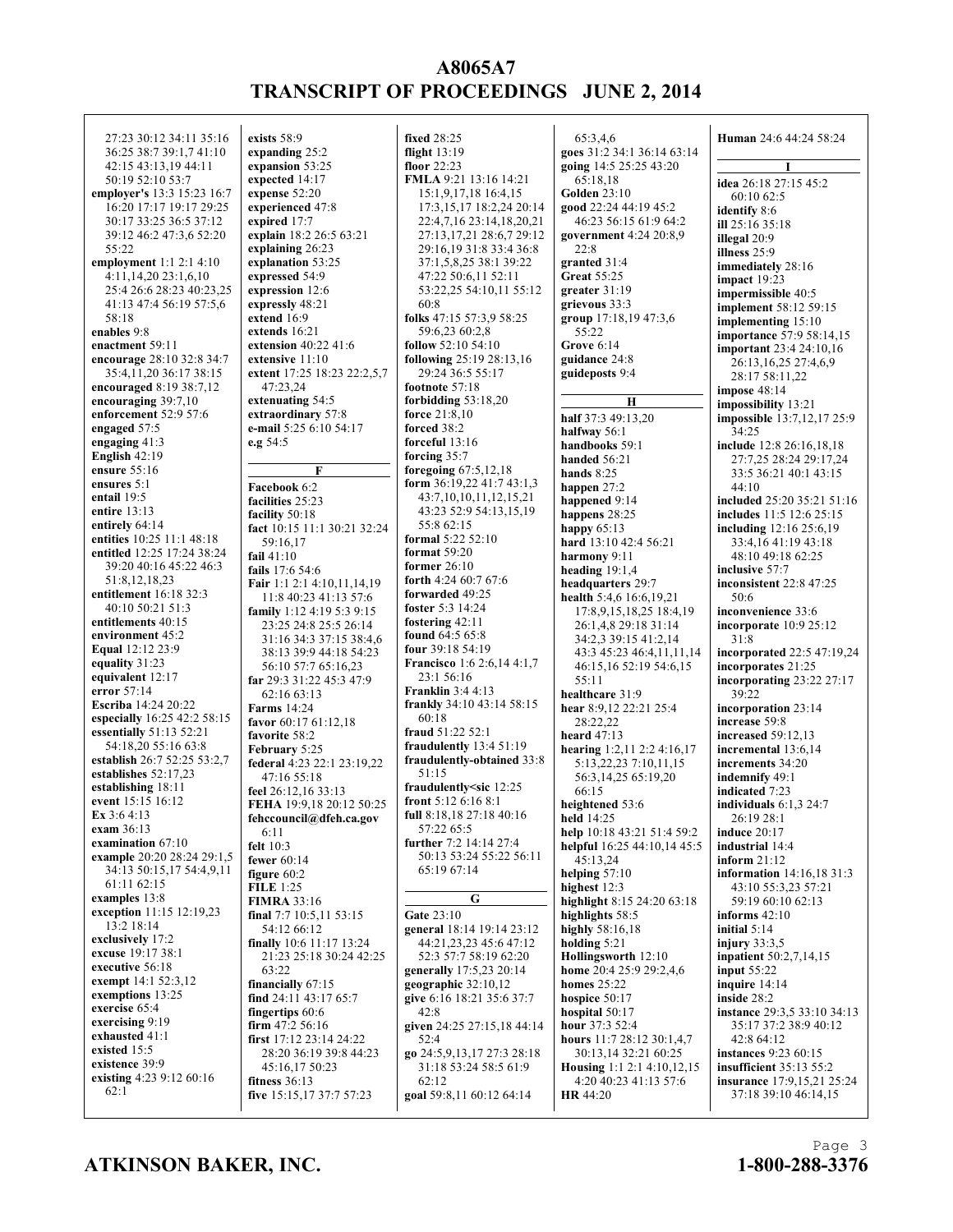**intact** 12:10 **integrate** 38:8,12 39:8,10 **integrated** 11:3 27:12 **intend** 8:25 **intended** 57:16 60:4 **intent** 46:2 47:7 **intention** 34:23 54:9 **interactive** 20:1 41:4 **interest** 48:11,12 49:4 **interested** 67:16 **interfere** 20:10 **interference** 20:7 63:25 **interfering** 9:18 **interim** 9:16 **intermittent** 14:1 33:21,24 37:1 52:12 **internal** 59:2 **internally** 44:24 **interpret** 22:4 50:19 **interpreting** 4:24 **interviewing** 25:23 **invests** 59:5 **invoke** 12:23 13:1 **involve** 25:21 **Irvine** 6:6 **issuance** 4:18 65:22 **issue** 27:19 28:3,22 38:3 40:24 51:5 58:3 **issues** 34:1 58:3 **J Jay** 44:19

**job** 13:1 18:12 41:8 51:18 51:24 60:24 61:2 **job-protected** 39:24 **joining** 4:11 **joint** 11:1,3 27:12 **judge** 65:1 **judged** 64:10,19,23 **juggle** 31:17 **June** 1:7 2:7,15 4:1,5 6:10 6:20 65:25 67:20 **jurisdiction** 52:5 58:17,20 **jurisdictional** 49:21 **justification** 33:1 53:5 **justify** 53:25

**K k** 61:24 **Kausen** 6:13 **keep** 50:10 **keeping** 50:9 **kept** 30:5 55:14 **key** 11:25 12:20,23 45:19  $45:20$ **kind** 24:7 35:14 63:19 64:6 **kinds** 18:1,16 **know** 7:19 23:18 32:23 35:1 35:5 39:17 40:1 43:19,22 44:4,5,9,11,12 45:10 56:4 57:1 60:9 61:1,8 **known** 56:19 **knows** 41:1 **L**

**l** 62:23 **labeling** 10:20 **Labor** 11:7,8 14:3 22:4 36:19 43:9 52:9

**lack** 50:18 **Langston** 22:24,25 44:3,7 44:16 **language** 9:23 10:3,9,18 21:9 24:2,14,24 25:11 26:5,22 27:4,7,17 28:6 32:4,8 33:4,16 34:17,22 35:12,21 38:16,20 39:14 40:2,7,18,20,21 41:17,19 42:14,23 43:2,6 47:20,23 48:17,23 49:4,11,18 50:19 51:4,7,11,17 52:16 53:1,11 54:1 55:14 60:16  $60:20.61:12.19.62:1,10$ 62:23 63:3,7 64:2 65:10 **large** 11:22 **largely** 64:13 **Laura** 46:24 **law** 6:6 19:22 22:10,13 23:1 23:6,8,11 25:4 28:23 39:16 40:25 41:22 47:4 48:19 56:16 58:17,18,19 64:18 67:18 **laws** 36:11 45:9,10,12  $49.22524$ **lawyers** 56:19 60:5 **layer** 49:2 **layoff** 18:12 **laypersons** 24:6 **leave** 5:1,17 12:15 13:6 14:1,2,12,15,16,23 15:1 15:3,7,7,12,14 16:2,5,5,8 16:9,12,15,16,17,17,18 16:22,22 17:4,6,6,11,23 17:24 18:1,3,5,8,10,16 18:17,20,23 19:2,2,3,4 19:16,22 20:21,22,24 21:3,14,14,17,18 26:9 28:5,6,8,12,14,16,17,19 29:10,13,15,16,21,22 30:11,15 31:2 32:19,25 33:8,15 34:15,19 35:8,9 35:10,16,20,22,23 36:2 36:23 37:5,8,9,16,21 38:3,4,6,11,13,22,24,25 39:1,1,5,5,9,13,16,24 40:3,13,17,19,22 41:1,6 41:7,11,21 42:10,17,17 44:5 45:10,13 46:1 49:21 51:3,9,9,12,15,20,22 52:1,13 54:25 55:4 64:9 64:16,17,24 65:1,11 **leaves** 12:20 17:23 18:5,6 **leaving** 29:21 **Lebowitz** 56:15,16,17 65:15 **left** 12:10 63:11 **legal** 10:25 22:25 23:9 41:12 49:23 **legally** 39:5,20 **length** 8:21 27:13 **letter** 41:7 58:1 **level** 49:8,15 **LGBT** 26:19 **liabilities** 48:21 **liability** 48:20,24 **life** 28:20 **light** 12:9 20:20 **limit** 23:23 27:25 51:9 61:9 **limitation** 32:3,5 50:21

**limited** 42:19 51:24 **limits** 27:22 53:23 **line** 57:15 **lines** 42:18 **LinkedIn** 6:2 **litigated** 64:4 **litigation** 47:1 59:13 **little** 13:16 61:16 62:15 63:21 **lives** 31:17 **living** 25:22 **locate** 48:7 **located** 4:5,7 **location** 32:10,12 42:3 **loco** 26:18 48:6 61:25 62:5 **long** 21:5 46:5 50:7 **longer** 28:3 32:20 **longevity** 18:11 **Lonicki** 26:4 **look** 9:22 19:7,20 59:14 60:10 **looked** 62:23 **looking** 43:22 **lose** 18:9,15,17 **lot** 9:14 26:25 61:8 64:1 **luck** 61:9 **lunch** 4:4 **M Maechtlen** 46:23,24 **mail** 6:12 54:17 **maintain** 17:15,18 29:25 30:17 **maintaining** 17:9 **maintenance** 45:23 46:4 **making** 23:12 46:6 **management** 58:25 59:5 **Mandelbaum** 3:4 4:3,9 9:2 22:14,22 44:2,17 46:18 46:21 55:25 56:9 65:14 **March** 22:2 47:17 **marital** 50:24 **marriage** 12:9 31:23,25 **married** 51:2 **materials** 55:24 **matter** 35:24,25 **matters** 57:5 **mean** 61:6 **meaning** 9:9 10:13 **means** 14:19 15:24 18:15 50:14,16 59:25 **meant** 30:22 **media** 6:2 **medical** 15:22 25:21 36:7 55:8 **meet** 30:3 31:12 37:11 59:22 **meeting** 1:2 2:2 29:12 30:13 64:14 66:15 **meetings** 8:20 **member** 3:6 4:14 31:16 46:25 54:23 56:18 **members** 4:11 25:5 47:5 56:25 57:2,9 **mentioned** 20:22 **mentions** 42:9 **met** 11:13 30:9 64:22 **method** 33:17 **metric** 64:20 **metrics** 64:12,23

**midflight** 13:11 **military** 11:15 **mind** 59:11 **mindful** 9:14 **minimal** 49:15 **minimally** 20:15 **minimum** 49:8 **minor** 3:4 4:13 33:5 45:15 54:24 **minutes** 56:6 **misinformation** 31:1 **modified** 15:13 21:24 **modify** 21:24 **Monday** 2:14 4:1,5 **months** 11:13 39:18 65:3,5 **Moon** 1:24 2:15 67:3,24 **moral** 31:2 **morning** 58:8 **mother** 28:11,18 **mother's** 19:16 35:18 **moved** 53:13 **moving** 25:9 26:2,10 27:11 36:7 38:15 48:6 **multiple** 10:25 11:1 **N N** 3:1 **name** 4:9 8:4 22:24 44:19 46:23 56:15 **narrow** 12:19 14:2 **nature** 27:18 37:1 **necessarily** 26:7 36:1 60:9 62:19 64:6 **necessary** 10:1 14:14,16 34:6 61:14 **Necessity** 9:6 **need** 9:6 11:12 24:3,7 25:5 27:23 32:20 35:18 41:5 43:4 44:8 45:8 55:4,5 **needed** 33:14 52:6 **needs** 14:12 28:9 40:13 64:20 **negative** 59:17 **negotiate** 38:17,21 **Ness** 1:6 2:6,13 4:7 **nevertheless** 53:21 **new** 20:13 25:9 28:11,18 29:7 31:14 32:20,21 34:10,11 44:25 45:1 53:1 53:11 61:22 63:7 64:1 **newer** 18:22 **nine** 55:7 65:3 **ninth** 14:23 20:23 **Noah** 56:15 **noncompliance** 42:24 **non-duplication** 10:6 58:3 58:9,13 59:16 61:13 62:16,20 **non-English** 21:8 **Non-Pregnancy** 19:3 **normal** 37:12 **NOTED** 66:18 **notes** 45:4 67:13 **noteworthy** 8:16 10:21 **notice** 5:13,24 6:5 14:8,9 14:10,20 15:4 18:18,21 21:1,2,3,7,12,15,17,20 21:21 33:17 35:13 37:6,7 37:9 42:8,12,15,23 44:6

44:7,10,14

**noticed** 5:23 57:12 **notices** 45:1 **notification** 46:2 **noting** 25:15 27:8 **notion** 10:7 **number** 8:6 10:22 11:4 12:18 25:5 30:18 31:10 56:4 **numerous** 9:20 **nursing** 25:22 **O oath** 67:7 **object** 41:24 **objections** 67:9 **obligation** 11:15 16:20 17:18 18:18 19:18 29:25 30:17 39:12 42:8 60:3 **obligations** 11:21 14:9,20 19:6,10,18 33:25 59:4,7 **obtain** 14:16 15:19 31:14 33:11 51:22 52:1,20 **obtained** 13:4 51:19 **obtaining** 55:8 **obvious** 61:1 **obviously** 8:11 29:17 59:25 64:4 **occasions** 34:16,19 **offered** 12:21 18:6 **Office** 22:13 **official** 7:13 56:22 **Officio** 3:6 4:13 **old** 51:3 **Olivier** 56:17 **once** 29:19 36:13 56:14 65:18 **onerous** 48:14 **one's** 20:24 **one-stop** 24:7 60:11 **one-year** 29:13 **open** 22:22 **opens** 34:8 **opinion** 33:12 52:10,21 53:8 **opinions** 52:15 **opportunity** 8:10 12:22 13:22 23:3 55:20 56:13 **oppose** 27:21 34:8 **opposed** 63:4 **oral** 56:23 **order** 26:3 31:14,18 43:12 **orders** 14:4 **organization** 57:2 59:10 61:3 **ought** 65:9 **outdated** 20:14 **outlined** 42:20 **outside** 26:24 27:2 52:5 **overall** 47:6 **overduplicating** 10:19 **overly** 10:14 48:13 **overnight** 50:3,5,10 55:14 55:15 **oversimplify** 27:15 **overtime** 32:14,15 34:10 **o'clock** 57:24 **P P** 3:1,1

**ATKINSON BAKER, INC. 1-800-288-3376**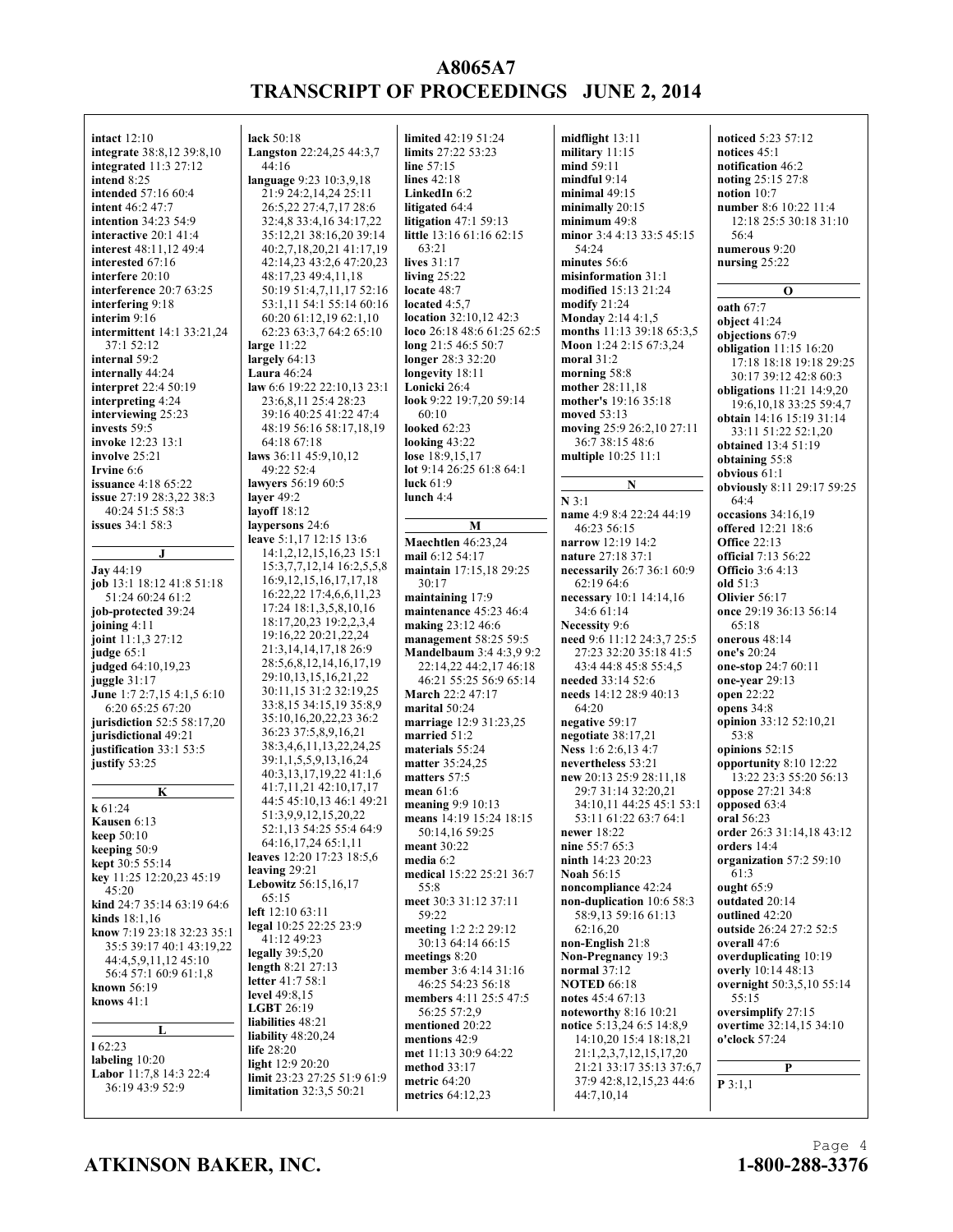**page** 5:20 45:18 46:8 57:13 57:18 62:21 **paid** 12:3 16:3,5,9,13,16 17:14 18:6,10 36:23 37:8 37:10,15,21 38:4,5,13,14 38:18 39:9 44:5 61:2 **paper** 45:4 **parallel** 19:11 **parent** 5:5 25:16 **parenthetical** 54:3,8 **parentis** 26:18 48:6 61:25  $62.5$ **parents** 50:22 51:1,11,13 **part** 5:22 7:8,13 13:10,25 14:2 25:6 66:13,15 **participate** 17:25 **participation** 25:1,3 **particular** 9:14 12:2 22:15 26:13 27:19 36:22 **parties** 48:24 67:15 **partner** 25:17 31:24,25 32:1 42:9 46:24 56:16 **partners** 12:8 26:20 **party** 25:10,20 **paste** 63:9 **patient** 43:4 50:16 **patient's** 54:21 **Patricia** 3:6 4:13 **pay** 17:9,20 32:8 37:17 52:3 **PDL** 21:13 39:18 **PEL** 19:15 **penalty** 67:17 **people** 8:25 40:25 45:3 51:2 56:4 **percent** 12:3 21:9 37:23 38:4,12,13 64:19,20,21 65:2 **Perez** 3:6 4:13 **perfect** 39:23 **perform** 26:6 49:13,19 **performance** 40:4 64:11,13 **period** 7:1 28:19 33:18 66:6 **periods** 33:15 **perjury** 67:17 **permissible** 16:7 **permit** 21:4 **permits** 33:11 48:23 **permitted** 38:5 **Perry** 12:10,11 **person** 7:17 20:10 45:19 54:23,24 **personnel** 24:6 59:1 **persons** 59:20 **pertinent** 14:18 **Peters** 56:17 **PFL** 37:22 **phrase** 28:6 31:24 48:10,12 48:22 **Phyllis** 3:6 4:15 6:13 **physical** 13:21 **physically** 13:7,12,17 34:25  $49.12$ **pick** 13:10 14:6 **place** 21:6 26:23 31:19 43:15 47:19 53:12 59:15 62:6 65:8 67:6 **placed** 34:2 65:10 **placement** 5:2 62:2

**places** 9:25 24:12 34:11  $45.14$ **placing** 34:7 53:6 **plan** 18:22 **plans** 17:25 18:19 **please** 5:17 6:16 7:18,23  $8.46$ **plus** 19:15 **podium** 5:17 **point** 20:4 27:25 32:15 37:22 42:5 45:24 46:6 60:24 61:8,10 **pointed** 22:14 46:13 **pointing** 58:4 **policies** 16:7 36:1,25 37:12 39:3 59:2 **policy** 53:14,17,19 **portion** 16:14 61:19 65:20 **position** 12:16 21:18,20 32:23 35:2 39:4 **possible** 35:7 39:11 45:8 48:25 **post** 21:2,22 **posted** 21:4,8,12 **posting** 21:1,5 41:25 42:1,4 42:6 **potential** 25:23 37:15 48:20 48:24 60:1 **potentially** 25:22 **Poultry** 14:24 **practicable** 15:14 **practical** 11:20 **practice** 53:18,20 **practices** 36:5 **practitioner** 44:25 **preceded** 23:18 **precluded** 34:18 **predetermined** 64:14 65:2 **prefer** 6:12 **pregnancy** 16:22 17:3 19:2 19:11,16,22 21:14,17 28:5,8,13,16 29:13,15,18 29:20 39:16 40:12 42:10 42:17 **pregnant** 28:7 42:10,21 **premiums** 17:9,14,21 **PRESENT** 3:3 **presentation** 8:14 **presently** 62:13 **presents** 59:19 **presumption** 30:8,20 59:18 59:21 **pretty** 13:10 **previously** 49:3 **primarily** 57:3,5 **primary** 8:11 58:14 **print** 43:20 **prior** 19:14 27:23 37:21 56:20 **privacy** 36:11 **private** 44:20 **probable** 55:5 **probably** 58:16 **problem** 50:23 **problems** 36:9,14 **procedures** 9:4 58:10 **proceedings** 1:10 2:12 67:5 **process** 5:22 8:14 9:3 20:1 41:4 55:23 **professional** 58:25

**proficiency** 42:20 **program** 37:16,18,19 38:6 39:2 **programs** 38:8 42:16 **prohibited** 10:15 **prohibition** 9:18 **promotion** 18:12 **promptly** 56:6 **promulgated** 22:3,18 **prong** 9:13 10:11 **prongs** 10:5 **proposal** 18:25 47:20 50:1 50:20 61:16 **propose** 19:13 27:16 49:11 49:18 51:10 **proposed** 1:11 4:19 5:9,13 5:19 6:7,23 7:2,21 8:22 15:2 16:15 17:10,16 18:2 20:19 21:24 23:13 24:15 24:24 27:8,14 33:10 40:7 41:18 45:1,7 46:9 48:9 48:18,22,23 49:1 50:4,22 51:4,6,7,17 52:16,22 54:14,18 55:1,7,13 60:15 60:16,19 61:11,23 63:8 65:24 66:3,8 **propounded** 67:9 **prorated** 64:20 **prospective** 20:18 **protected** 36:6 39:5 41:20 50:24 64:9,16,24 65:1 **protection** 12:12 20:7 51:23 63:24 **protections** 13:1 23:19,20 23:23 31:5 38:24 49:22 51:18,24,25 **provide** 6:19 13:3 14:10 15:21,25 16:21 19:15,19 22:23 30:12 33:17 35:16 37:9 42:15,22 47:10,23 49:10 55:2 65:21 **provided** 15:9 23:19 49:17 53:25 55:23 66:15 **provider** 31:9 36:10 54:6 54:15 **providers** 25:21 31:14 **provides** 9:4 35:23 52:18 **providing** 27:22 54:2,3 **provision** 12:24 20:12 48:5 49:5 50:21 51:14 **provisions** 10:9 11:23 12:2 19:8,20 20:2,5 44:22 **psychological** 25:14 **public** 1:5,11 2:5,13 4:6,17 5:23 9:1 22:23 23:3 56:11,13 65:20,21 **published** 5:25 **purchasers** 48:18 **purpose** 4:17 8:11 9:7 10:8 26:8 55:17 62:9 **purposes** 5:2 10:2 11:6 13:13 18:6,11 24:12,16 29:7 30:18,23 32:1 40:3 40:8 41:18 51:2 **Pursuant** 6:5 **put** 61:1,4,7 67:7 **puts** 31:11 **putting** 25:13 48:4 **p.m** 2:14 4:1,4 6:10,19 56:11 65:25 66:18

**Q qualified** 29:12 **qualifies** 29:19 **qualify** 16:17 50:7 **qualifying** 35:23,24 36:4 41:3 **question** 54:20 55:1,7 **questions** 54:21 65:12 67:9 **quote** 47:21 50:3 51:18 **R r** 3:1 50:2 **Rachel** 22:25 **radius** 29:8 30:21 **ratio** 64:21 **reach** 28:7 49:22 65:3,5 **reaching** 64:19 **read** 53:15 58:11,13 62:1,7 62:11,12 **readily** 59:20 **reads** 45:25 52:16 53:16 63:10 **real** 58:24 59:8 **really** 19:11 20:5 22:20 24:16 26:12 34:24 35:5 35:11,18 46:10 58:22,22 60:5,11 **reason** 12:5 27:1 30:14 31:4 32:22,25 36:3 46:13 49:14 52:17,24 53:3,7 61:19 **reasonable** 19:19,23,25 33:23 40:11,13,22 45:8 **reasons** 5:15 7:8 16:6 61:12 66:12 **recall** 18:12 **receded** 37:21 **receive** 4:17 6:22 41:6 66:2 **received** 7:6,12 66:11 **receives** 29:2 31:3 **receiving** 15:16 37:23 38:4 **recipient** 25:7,8,10 **recognize** 14:22 **recognized** 29:18 **recognizes** 14:21 **recommend** 25:2,13,18,20 26:3,10,17 28:5 29:23 30:2,11 31:7 32:11,13 33:3,7,16 34:17 38:6 39:6,14,21 40:2,6,10 41:17,23 43:1,6 48:3 49:3 50:9,13 51:21 53:4 54:8 **recommendation** 49:24 **recommended** 30:16,24 **reconsider** 33:22 **record** 4:4 7:9,14 56:9 57:23 66:13 **recorded** 67:10 **records** 30:1,6,6,17 **record-keeping** 34:11 **recover** 17:8 **reduce** 19:24 **reduced** 52:12 59:12 **redundant** 33:14 **refer** 8:7 45:24 46:16 **reference** 10:5 12:1,5 21:25 22:5 45:8,10,12 46:6 48:3 49:10 50:3,5,9

57:19 60:17 **referred** 46:11 **referring** 46:5,5 47:16,21 **refers** 46:15 **reflect** 26:3 30:6 31:22 **reflected** 41:21 **reform** 59:11 **reg** 30:11 **regard** 23:13 40:4 **regarding** 4:18 17:17 25:1 26:21 27:12,20 28:4,21 29:9,24 30:16 31:6,21 33:8 35:10 36:7,23 37:14 40:9,19 41:4,24 42:25 50:20 51:15 52:2,15 53:9 54:2,13,21 55:3,8,15 65:22 **regardless** 36:4,5 **regards** 23:14 **Register** 5:25 **registered** 31:25 **regs** 17:17,17 22:7 35:4 46:9 **regular** 64:11 **regulate** 9:21 **regulation** 8:6,7 9:6,16 10:7 15:2,5,13,18 20:25 21:11,23 28:1 29:14 34:24 39:22,23 44:25 45:1 48:17 52:11,16,22 53:22 54:10 59:19,21 **regulations** 1:12 4:19,23,23 5:7,8,10,14,19 6:8,24 7:3 7:22 8:21,22 9:9,12,22 10:6,10 15:10 17:10 19:9 20:13,13,15,19 22:1,3,6 22:12,16,19 23:4,15,15 23:20,21,22 24:3,5,9,11 24:18 27:13,18,21 31:8 33:4,10 36:8 38:1 41:23 42:13 43:17 44:18 45:7 45:11,13 47:8,9,16,18,21 48:4,10 49:3 50:6,25 51:16 54:11 55:12,18 56:3,10 57:8 58:12,23 59:1,8,8,9,10,14,24 60:5 60:7,8,12,13,15 61:1 62:12 65:8,17,23 66:4,8 **regulatory** 5:24 59:11 **reinstate** 24:24 26:22 27:5 32:24 40:6 **reinstated** 24:15 26:11 **reinstatement** 12:14,19 21:16,18,19 32:22 33:1 46:3 **reinstating** 41:17 **reiterate** 20:4,24 **related** 19:4 50:2 **relation** 62:7 **relationship** 19:1,3 28:4 54:21 **relative** 67:14 **relatively** 60:8 **release** 53:10 **relevant** 4:22 **relied** 45:3,4 **remainder** 29:11,15,20 **remains** 48:17 **remarkable** 60:24

**ATKINSON BAKER, INC. 1-800-288-3376**

**reminder** 19:4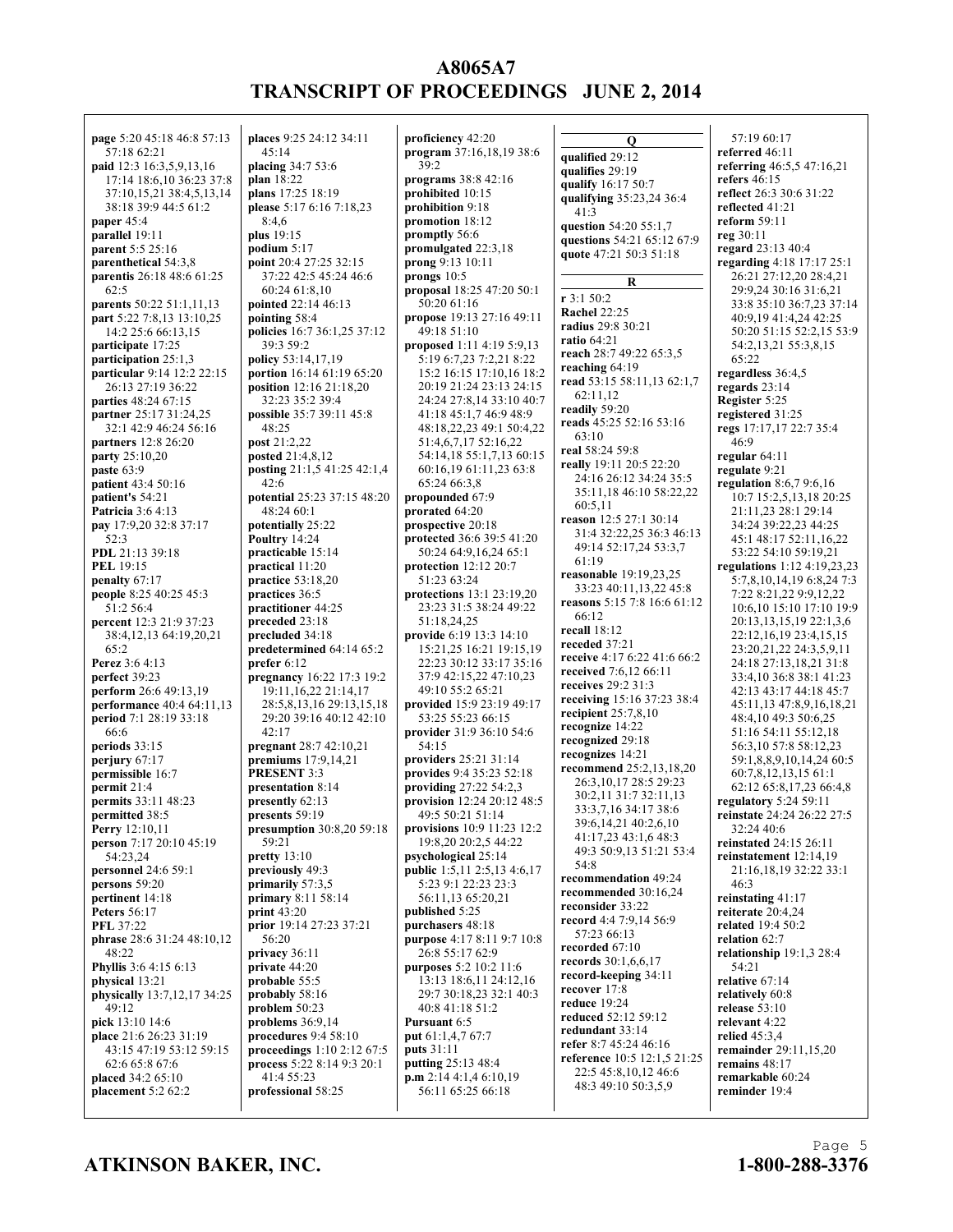**semantic** 46:10 **send** 7:20

**remove** 50:5 **removed** 50:3 **removing** 54:8 **render** 35:13 **repeating** 24:4 **replace** 20:14 **replacement** 37:16 42:16 **report** 42:2 **REPORTED** 1:24 **reporter** 7:11 8:2 67:4 **REPORTERS** 1:20 **REPORTER'S** 67:1 **reporting** 42:5 **reports** 29:2,6 **representing** 57:4 **requalify** 28:11,15 **request** 15:12,14,16,23 21:3 35:10,12 36:2 52:7 **requested** 65:19 **requesting** 14:15,22 33:18 54:25 **requests** 16:12 37:12 **require** 15:21 16:4,13 21:16 31:9 35:8 36:12,25 37:2,19 43:9 52:19 **required** 17:20 19:15 21:1 21:21 22:13 30:12 34:9 38:10 42:22 43:11 **requirement** 11:7,14 12:19 13:2 28:8 29:13 30:9,14 30:22 34:11 37:25 41:12 43:22 **requirements** 11:2 30:4 37:6 42:12 44:6,8,11 **requires** 21:17,19 33:23 34:10 42:15 43:10 **requiring** 17:18 42:3 **residential** 50:17 **resolution** 59:13 **resolved** 16:24 **Resources** 24:6 44:24 58:24 **respect** 11:22 15:4,11 16:19 17:16,22 18:25 55:18 **respectfully** 52:7 **respond** 7:7 15:14 66:11 **response** 15:12 46:1 **responsibilities** 42:24 **rest** 38:14 65:11 **restored** 60:20 **restraint** 9:18 **resume** 56:3 **retaining** 51:3 53:4 **retains** 48:21 **retaliation** 20:7,15 41:20 63:24 **retires** 17:11,13 **retroactively** 15:6 **return** 12:15,16,22 13:2,7 17:6 28:13 32:7 46:1 53:10 54:7 **returned** 15:7 17:12 **returning** 17:7 **reversed** 60:20 **review** 64:13 **revised** 15:4 54:14 55:11 **revision** 50:4 59:12 **revisions** 54:18 **revisit** 22:17 58:2

**right** 12:14 19:23,25,25 21:3,13 23:9 28:15 29:17 43:16 45:25 63:1,13 **rights** 1:12 4:19 5:1 9:15,19 12:15 19:5,7,10 20:8,11 20:18,21,24 23:9,10,25 24:8 26:14,19 32:7 42:23 44:18 56:10 57:7 59:3,6 60:3 65:5,17,23 **room** 5:10,12 6:17 8:2 **rounds** 9:20 **routinely** 41:10 **rule** 18:14 19:14 28:18 **rulemaking** 4:21 5:22 7:9 7:13 9:3,5 66:13 **rules** 12:2 36:1 **ruling** 12:9 **run** 29:15 **running** 56:5 **S S** 3:1 **salaries** 13:25 52:12 **sales** 64:14 65:3 **salesperson** 64:12 **same-sex** 12:8 **San** 1:6 2:6,13 4:1,7 23:1 56:16 **save** 38:14 **saying** 38:17,20 41:7 51:6 **says** 20:17 32:20 35:17 45:25 **scenario** 13:5 **schedule** 33:21,24 34:5 **scheduled** 52:13 **schedules** 31:13,16 36:16 **scheduling** 34:1 **SCHNEIDERMAN** 3:5 **School** 6:6 23:11

**Schumann** 44:19,20 46:19

**Schwarzenegger** 12:11 **second** 31:10 33:12 52:15 52:21 53:8 57:15 60:23

**secondary** 58:13 59:16 **section** 4:25 8:6 10:23 20:3 22:9 24:22 25:14,18 26:2 26:10,17,21 27:14,16,20 28:4,21 29:9,24,24 30:16 30:24 31:6,21,22 32:3,7 32:13 33:2,7,8,10,20 34:8,12,21 35:10 36:17 36:23 37:14 39:7,12,21 40:2,9,19 41:24 42:18,25 45:18,19,24 46:6,9,10,12 47:11,12 48:2,8 50:1,4 50:20 51:16 52:2,14 53:9 54:2,12,13 55:13 57:19 57:20 61:15,16 62:13,14 62:23,25,25 63:4,5,10,12 63:22,23,25 65:9 **sections** 5:8 24:18 41:16 58:5 60:21 61:23 62:11 62:19,22,24 64:2 **see** 8:25 31:9 40:24 42:1 50:23 57:16 63:2 **seemingly** 48:13 **seller** 48:21,25 **sellers** 48:15

46:20

63:6

**sending** 47:2 **seniority** 17:24 18:9,12,15 **seniority-related** 18:13 **sense** 33:14 43:21 48:7 62:8 **sent** 5:25 **sentence** 50:23 53:14,15 54:4 **separate** 19:5,9 20:5 40:15 47:2 49:25 61:25 62:11 **separately** 19:21 **September** 8:19 **serious** 5:4,6 15:22 16:6 18:4 26:1,8 29:18 34:3 41:2,14 43:2 52:19 55:10 **seriously** 25:16 **serve** 10:7 **service** 11:11,12,14,15 18:9 18:11 27:24 28:3 **session** 56:2 **set** 4:24 67:6 **setting** 36:15 **seven** 11:11 27:24 31:10 57:18 62:21 **seven-year** 28:2 **Seyfarth** 46:24 **Shaw** 46:24 **sheet** 7:19,24 **shift** 13:10,13 32:9,14,14 32:15,20 48:24 **shop** 24:7 60:11 **short** 44:21 56:2 **shorthand** 67:4,13 **show** 8:24 30:5,20 **showing** 15:22 30:8 **sick** 16:5,9 **side** 58:25 59:6 **sides** 60:1,2 **sideswiped** 64:6 **sign** 7:18,19 **significant** 8:16 47:8 **sign-in** 7:23 **silent** 23:16,16 **similar** 9:23 15:17 26:6 27:25 40:20 **similarly** 15:1 27:6 30:10 30:16 42:18 **simple** 53:10 64:8 **simpler** 43:13 **simply** 32:4 47:21 52:24 62:9 **sitting** 57:12 **situation** 60:1 **situations** 42:4 47:18 **six** 9:4 **slip** 60:6 **snapshot** 8:18 **social** 6:2 **Society** 23:1 **solicit** 52:8 **solidify** 35:5 **Solutions** 46:25 **somewhat** 10:12 53:1 56:5 63:2 **soon** 15:14 **sorry** 40:20 49:9 **sort** 8:18 10:16,19 11:20 26:15 41:4 **Southern** 23:7

**speak** 7:17 8:8 9:25 44:18 46:22 56:4 **speaking** 7:16 21:8 **specific** 4:22 8:6 22:14,15 24:17 44:22 46:8 **specifics** 44:9 57:25 **specify** 24:13 **specifying** 22:15 49:19 **spelling** 8:4 **spending** 25:15 **spirit** 47:7 **split** 62:10 **spoken** 21:9 **spouse** 5:5 12:8 25:16 **spouses** 50:23 51:7,8,10,13 **staff** 7:4 22:25 **stakeholders** 6:1,3 **standard** 18:3 57:17 59:23 **Standards** 11:8 52:9 **start** 8:13 23:12 37:22 **started** 9:2 57:11 **starting** 14:7 53:15 **starts** 16:19 **state** 4:23 21:15 22:10 27:8 29:3 30:11 36:3 37:18 39:9 44:5 50:15 52:7 53:5 **stated** 55:17 60:11 61:12 61:18 **statement** 5:14 7:8 18:19 41:25 44:23 45:6,21 66:12 **statements** 42:20 44:21 67:9 **states** 21:24 39:11 **statewide** 57:1 **stating** 8:4 33:5 43:7 51:17 **status** 50:24 **statute** 9:7,17,25 10:6,8,13 10:18 19:20 24:5 58:11 60:18 61:20 62:12 **statutes** 9:12 12:5 19:5 24:10 60:7 **statutory** 9:8 10:9,20 12:1 20:5 48:14 62:10 **stay** 50:3,5,7,10,14,16 55:14,15 **stenographically** 67:11 **stop** 60:23 **stopped** 17:20 **streamline** 10:3 **streamlined** 63:12 **strict** 27:7 36:11 **strike** 24:15,24 27:8 40:7 41:18 60:16 61:16 **striking** 24:2 27:16 28:5 33:7 48:5 61:11 **strongly** 43:14 50:13 **struggle** 36:15 **sub** 57:19 61:16,23,24 62:1 62:23,24 63:6,6,23 65:9 **subdivision** 48:2,6,8 49:6 50:2 52:2 **subject** 11:2,24 18:22 **submit** 24:18 57:21 **submits** 6:21,25 66:2,5 **submitted** 23:6 45:17 54:17 56:20 **subsection** 57:20 **subsequently** 47:22

**substance** 57:11 62:16 **substantial** 33:2 **substantially** 12:17 **substantiative** 11:23 63:1,4 63:13 **substantive** 63:12 **substitute** 38:19 **substituting** 39:4 **successor** 48:10 **successors** 48:12 49:4 **sufficiency** 33:13 **sufficient** 14:11 41:25 55:8 **suggest** 28:24 29:11,14 30:25 31:1 32:4 34:12,21 35:5 36:24 40:20,21 42:3 42:7,14 43:14 45:23 60:19 **suggested** 25:11 63:7 65:10 **suggesting** 53:18 **suggestion** 31:24 **Suite** 6:14 **summarize** 47:11 **summary** 22:20 **support** 47:7 49:23 53:8 **Supreme** 12:9 26:3 **sure** 7:23 22:17 44:16 **Sutter** 26:4 **sworn** 7:25 **T T** 36:6 **table** 5:17 **tailored** 10:4 **take** 8:2 15:1 16:8 20:23 21:13 28:19 37:20 39:20 56:11 63:9 **taken** 2:12 12:20 28:14 29:22 40:3 56:8 64:8 67:5,13 **takes** 28:16 64:16 **talk** 8:23 62:18

**talks** 46:13 54:4 59:16 **Tammy** 1:24 2:15 67:3,24 **targeted** 45:16 **tasks** 13:17,19 25:8 35:1 **technical** 58:16,18,20 **tell** 39:8 59:2 **temporarily** 35:2 **ten** 12:3 15:17 21:9 **tends** 12:23 27:15 **tension** 10:12 58:9 **term** 50:22 51:1,13 52:22 52:23,25 53:4,13 **termination** 57:4 **terms** 10:17 11:20 12:7 53:1 **testified** 47:15 **testifies** 6:21,25 66:1,5 **testify** 5:11,17 7:22 8:1,10 8:12 **testimony** 6:5,7 8:3,9 66:15 67:8 **text** 5:13,19 **thank** 9:1 44:1,2,15 46:18 46:20 55:20,25 61:3 65:14,21 66:14 **thanking** 23:2

Page 6

**thing** 35:15 64:1 **things** 13:20 25:6 34:4 36:25 62:10